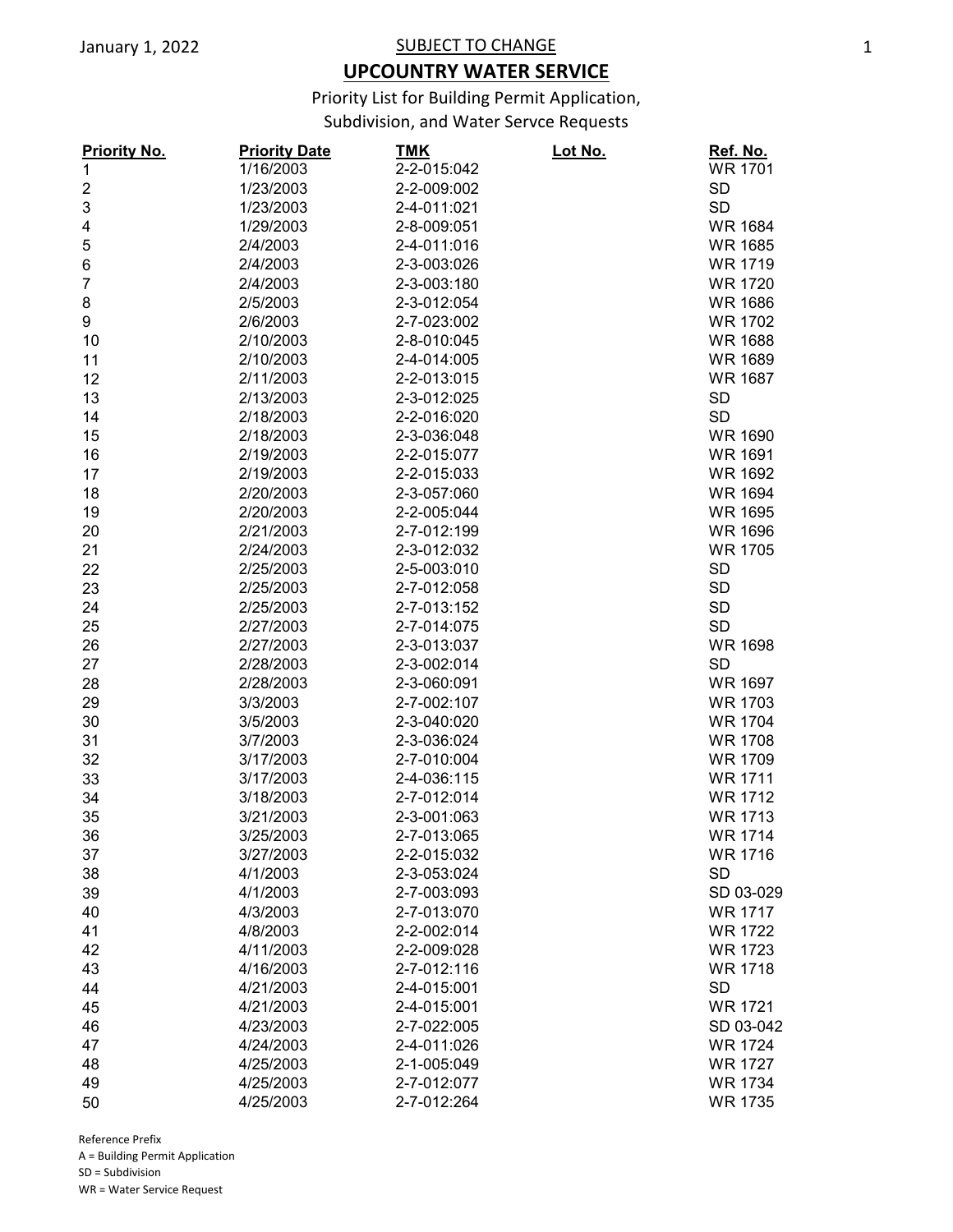## **UPCOUNTRY WATER SERVICE**

Priority List for Building Permit Application,

Subdivision, and Water Servce Requests

| <b>Priority No.</b> | <b>Priority Date</b> | <b>TMK</b>  | Lot No. | Ref. No.       |
|---------------------|----------------------|-------------|---------|----------------|
| 51                  | 4/28/2003            | 2-7-002:023 |         | SD 03-043      |
| 52                  | 4/29/2003            | 2-3-013:035 |         | <b>WR 1726</b> |
| 53                  | 4/30/2003            | 2-3-033:004 |         | <b>WR 1725</b> |
| 54                  | 4/30/2003            | 2-3-013:001 |         | <b>WR 1728</b> |
| 55                  | 5/1/2003             | 2-3-033:004 |         | <b>SD</b>      |
| 56                  | 5/1/2003             | 2-4-003:022 |         | <b>SD</b>      |
| 57                  | 5/1/2003             | 2-4-036:011 |         | <b>WR 1729</b> |
| 58                  | 5/6/2003             | 2-7-008:020 |         | <b>SD</b>      |
| 59                  | 5/7/2003             | 2-3-003:143 |         | <b>SD</b>      |
| 60                  | 5/7/2003             | 2-3-003:196 |         | <b>SD</b>      |
| 61                  | 5/7/2003             | 2-3-020:031 |         | WR 1730        |
| 62                  | 5/7/2003             | 2-7-013:211 |         | <b>WR 1731</b> |
| 63                  | 5/7/2003             | 2-7-013:011 |         | <b>WR 1732</b> |
| 64                  | 5/7/2003             | 2-7-013:212 |         | <b>WR 1733</b> |
| 65                  | 5/12/2003            | 2-7-008:114 |         | <b>SD</b>      |
| 66                  | 5/12/2003            | 2-3-041:061 |         | <b>WR 1736</b> |
| 67                  | 5/12/2003            | 2-1-004:099 |         | <b>WR 1737</b> |
| 68                  | 5/12/2003            | 2-7-008:126 |         | <b>WR 1738</b> |
| 69                  | 5/13/2003            | 2-7-012:119 |         | <b>WR 1739</b> |
| 70                  | 5/14/2003            | 2-3-027:007 |         | <b>WR 1744</b> |
|                     | 5/15/2003            | 2-3-013:057 |         | <b>WR 1740</b> |
| 71                  | 5/19/2003            | 2-3-015:028 |         | <b>WR 1741</b> |
| 72                  |                      |             |         | <b>WR 1742</b> |
| 73                  | 5/19/2003            | 2-3-016:009 |         |                |
| 74                  | 5/19/2003            | 2-3-016:011 |         | <b>WR 1743</b> |
| 75                  | 5/27/2003            | 2-7-008:047 |         | SD             |
| 76                  | 5/29/2003            | 2-7-033:003 |         | <b>WR 1745</b> |
| 77                  | 6/2/2003             | 2-4-038:002 |         | <b>SD</b>      |
| 78                  | 6/2/2003             | 2-7-022:009 |         | <b>SD</b>      |
| 79                  | 6/2/2003             | 2-4-001:004 |         | SD 03-047      |
| 80                  | 6/3/2003             | 2-4-013:153 |         | <b>WR 1752</b> |
| 81                  | 6/4/2003             | 2-3-013:002 |         | <b>SD</b>      |
| 82                  | 6/4/2003             | 2-7-011:001 |         | <b>SD</b>      |
| 83                  | 6/4/2003             | 2-7-012:021 |         | SD 03-050      |
| 84                  | 6/6/2003             | 2-4-013:006 |         | A 03 1390      |
| 85                  | 6/6/2003             | 2-7-008:057 |         | <b>WR 1747</b> |
| 86                  | 6/6/2003             | 2-2-009:016 |         | <b>WR 1751</b> |
| 87                  | 6/10/2003            | 2-3-049:013 |         | <b>WR 1748</b> |
| 88                  | 6/10/2003            | 2-3-013:035 |         | <b>WR 1753</b> |
| 89                  | 6/12/2003            | 2-2-009:083 |         | <b>WR 1754</b> |
| 90                  | 6/18/2003            | 2-8-001:079 |         | <b>WR 1759</b> |
| 91                  | 6/19/2003            | 2-7-013:133 |         | <b>WR 1758</b> |
| 92                  | 6/20/2003            | 2-4-018:018 |         | <b>SD</b>      |
| 93                  | 6/20/2003            | 2-7-013:134 |         | <b>WR 1756</b> |
| 94                  | 6/20/2003            | 2-7-013:087 |         | <b>WR 1757</b> |
| 95                  | 6/23/2003            | 2-7-013:136 |         | <b>WR 1755</b> |
| 96                  | 6/25/2003            | 2-8-003:059 |         | SD 03-054      |
| 97                  | 6/26/2003            | 2-4-007:031 |         | <b>WR 1715</b> |
| 98                  | 7/1/2003             | 2-7-013:042 |         | <b>SD</b>      |
| 99                  | 7/3/2003             | 2-3-040:014 |         | <b>WR 1764</b> |
| 100                 | 7/7/2003             | 2-7-013:160 |         | WR 1763        |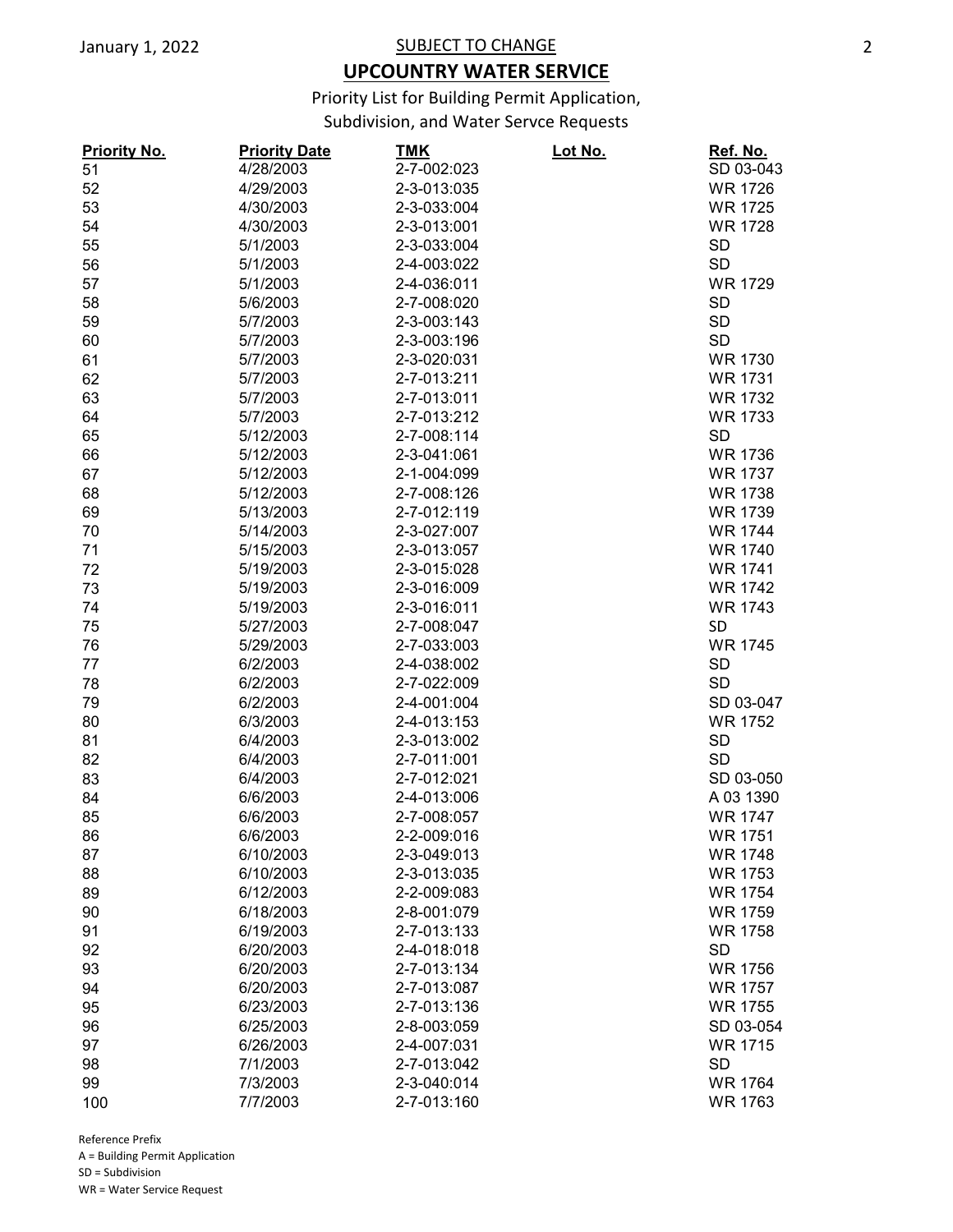## **UPCOUNTRY WATER SERVICE**

Priority List for Building Permit Application,

Subdivision, and Water Servce Requests

| <b>Priority No.</b> | <b>Priority Date</b> | <u>TMK</u>  | <u>Lot No.</u> | Ref. No.       |
|---------------------|----------------------|-------------|----------------|----------------|
| 101                 | 7/7/2003             | 2-3-058:047 |                | <b>WR 1765</b> |
| 102                 | 7/7/2003             | 2-3-033:177 |                | <b>WR 1766</b> |
| 103                 | 7/8/2003             | 2-3-057:113 |                | <b>WR 1767</b> |
| 104                 | 7/8/2003             | 2-3-057:103 |                | <b>WR 1768</b> |
| 105                 | 7/9/2003             | 2-3-003:099 |                | <b>SD</b>      |
| 106                 | 7/14/2003            | 2-4-007:040 |                | A 03 1696      |
| 107                 | 7/14/2003            | 2-4-013:198 |                | <b>WR 1749</b> |
| 108                 | 7/15/2003            | 2-3-044:069 |                | <b>WR 1769</b> |
| 109                 | 7/23/2003            | 2-3-040:022 |                | <b>WR 1770</b> |
| 110                 | 7/24/2003            | 2-7-013:193 |                | <b>WR 1771</b> |
| 111                 | 7/29/2003            | 2-3-003:107 |                | <b>SD</b>      |
| 112                 | 7/30/2003            | 2-3-043:051 |                | <b>SD</b>      |
| 113                 | 7/30/2003            | 2-3-043:051 |                | <b>WR 1772</b> |
| 114                 | 7/30/2003            | 2-8-003:039 |                | <b>WR 1773</b> |
| 115                 | 7/31/2003            | 2-2-019:024 |                | <b>WR 1774</b> |
| 116                 | 8/1/2003             | 2-7-027:016 |                | <b>WR 1760</b> |
| 117                 | 8/4/2003             | 2-3-049:002 |                | <b>WR 1776</b> |
| 118                 | 8/6/2003             | 2-3-024:001 |                | <b>SD</b>      |
| 119                 | 8/6/2003             | 2-7-013:078 |                | <b>WR 1777</b> |
| 120                 | 8/14/2003            | 2-8-009:011 |                | <b>WR 1778</b> |
| 121                 | 8/19/2003            | 2-2-019:006 |                | <b>WR 1781</b> |
| 122                 | 8/20/2003            | 2-4-007:009 |                | <b>WR 1780</b> |
| 123                 | 8/26/2003            | 2-3-003:181 |                | <b>SD</b>      |
| 124                 | 9/5/2003             | 2-3-058:034 |                | <b>WR 1782</b> |
| 125                 | 9/8/2003             | 2-7-015:004 |                | <b>SD</b>      |
| 126                 | 9/8/2003             | 2-8-009:093 |                | <b>SD</b>      |
| 127                 | 9/9/2003             | 2-8-009:011 |                | <b>SD</b>      |
| 128                 | 9/9/2003             | 2-7-027:012 |                | <b>WR 1783</b> |
| 129                 | 9/9/2003             | 2-3-034:009 |                | <b>WR 1784</b> |
| 130                 | 9/9/2003             | 2-4-035:109 |                | <b>WR 1801</b> |
| 131                 | 9/10/2003            | 2-7-035:033 |                | A 03 2223      |
| 132                 | 9/10/2003            | 2-7-001:078 |                | <b>WR 1785</b> |
| 133                 | 9/12/2003            | 2-3-060:092 |                | <b>WR 1786</b> |
| 134                 | 9/12/2003            | 2-7-012:254 |                | <b>WR 1787</b> |
| 135                 | 9/16/2003            | 2-2-016:006 |                | <b>WR 1979</b> |
| 136                 | 9/18/2003            | 2-7-036:002 |                | <b>WR 1788</b> |
| 137                 | 9/23/2003            | 2-2-004:022 |                | <b>WR 1761</b> |
| 138                 | 9/25/2003            | 2-3-027:009 |                | <b>WR 1789</b> |
| 139                 | 9/26/2003            | 2-7-012:146 |                | <b>WR 1762</b> |
| 140                 | 9/26/2003            | 2-3-038:018 |                | <b>WR 1793</b> |
| 141                 | 9/30/2003            | 2-1-004:008 |                | <b>WR 1790</b> |
| 142                 | 10/1/2003            | 2-3-022:053 |                | <b>WR 1791</b> |
| 143                 | 10/2/2003            | 2-3-003:132 |                | SD 03-096      |
|                     |                      | 2-4-034:072 |                | <b>WR 1792</b> |
| 144                 | 10/2/2003            |             |                |                |
| 145                 | 10/3/2003            | 2-2-012:062 |                | <b>WR 1794</b> |
| 146                 | 10/7/2003            | 2-5-007:014 |                | <b>WR 1795</b> |
| 147                 | 10/13/2003           | 2-7-005:005 |                | <b>WR 1796</b> |
| 148                 | 10/13/2003           | 2-7-005:023 |                | <b>WR 1797</b> |
| 149                 | 10/13/2003           | 2-3-057:084 |                | <b>WR 1798</b> |
| 150                 | 10/14/2003           | 2-7-002:108 |                | <b>WR 1799</b> |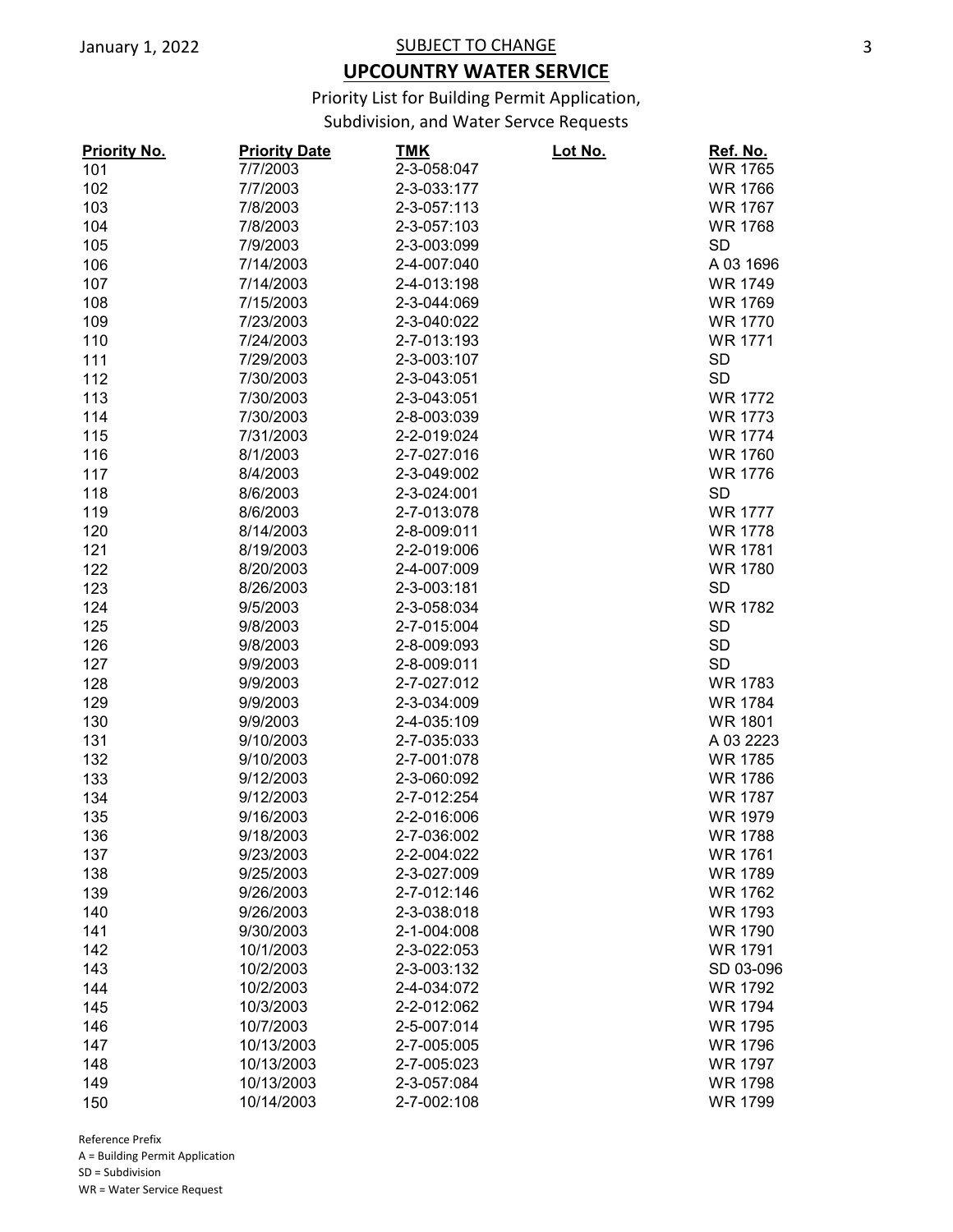## **UPCOUNTRY WATER SERVICE**

Priority List for Building Permit Application,

Subdivision, and Water Servce Requests

| <b>Priority No.</b> | <b>Priority Date</b> | TMK         | Lot No. | <u>Ref. No.</u> |
|---------------------|----------------------|-------------|---------|-----------------|
| 151                 | 10/20/2003           | 2-3-024:006 |         | <b>SD</b>       |
| 152                 | 10/20/2003           | 2-7-013:034 |         | <b>WR 1802</b>  |
| 153                 | 10/21/2003           | 2-7-035:019 |         | <b>WR 1803</b>  |
| 154                 | 10/22/2003           | 2-2-012:004 |         | <b>WR 1807</b>  |
| 155                 | 10/23/2003           | 2-7-008:110 |         | <b>WR 1804</b>  |
| 156                 | 10/24/2003           | 2-3-003:220 |         | SD 03-104       |
| 157                 | 10/24/2003           | 2-7-033:015 |         | <b>WR 1805</b>  |
| 158                 | 10/27/2003           | 2-8-003:041 |         | SD 03-103       |
| 159                 | 10/29/2003           | 2-3-003:041 |         | <b>WR 1779</b>  |
| 160                 | 10/29/2003           | 2-3-062:021 |         | <b>WR 1806</b>  |
| 161                 | 10/29/2003           | 2-3-022:042 |         | <b>WR 1808</b>  |
| 162                 | 10/30/2003           | 2-2-010:012 |         | <b>SD</b>       |
| 163                 | 10/31/2003           | 2-8-002:012 |         | SD 03-107       |
| 164                 | 10/31/2003           | 2-4-007:079 |         | <b>WR 1814</b>  |
| 165                 | 11/3/2003            | 2-3-003:143 |         | <b>WR 1809</b>  |
| 166                 | 11/4/2003            | 2-4-001:019 |         | SD 03-108       |
| 167                 | 11/12/2003           | 2-3-003:172 |         | <b>SD</b>       |
| 168                 | 11/13/2003           | 2-7-006:019 |         | <b>WR 1810</b>  |
| 169                 | 11/13/2003           | 2-2-004:087 |         | <b>WR 1821</b>  |
| 170                 | 11/13/2003           | 2-2-004:093 |         | <b>WR 1822</b>  |
| 171                 | 11/17/2003           | 2-3-013:029 |         | <b>SD</b>       |
| 172                 | 11/18/2003           | 2-7-002:145 |         | <b>WR 1811</b>  |
| 173                 | 11/21/2003           | 2-2-019:027 |         | <b>WR 1812</b>  |
| 174                 | 11/26/2003           | 2-8-010:013 |         | <b>WR 1815</b>  |
|                     | 11/26/2003           | 2-4-013:182 |         | <b>WR 1816</b>  |
| 175                 |                      | 2-2-020:065 |         | <b>WR 1817</b>  |
| 176                 | 11/26/2003           |             |         | <b>SD</b>       |
| 177                 | 12/5/2003            | 2-2-001:020 |         |                 |
| 178                 | 12/5/2003            | 2-3-022:070 |         | <b>WR 1813</b>  |
| 179                 | 12/8/2003            | 2-8-002:012 |         | SD 03-084       |
| 180                 | 12/10/2003           | 2-3-062:034 |         | <b>SD</b>       |
| 181                 | 12/16/2003           | 2-3-017:012 |         | <b>WR 1800</b>  |
| 182                 | 12/18/2003           | 2-3-052:004 |         | <b>WR 1818</b>  |
| 183                 | 12/18/2003           | 2-7-012:238 |         | <b>WR 1819</b>  |
| 184                 | 12/22/2003           | 2-3-049:093 |         | <b>WR 1823</b>  |
| 185                 | 12/31/2003           | 2-4-013:023 |         | SD 04-001       |
| 186                 | 1/2/2004             | 2-3-014:019 |         | <b>WR 1858</b>  |
| 187                 | 1/6/2004             | 2-2-009:058 |         | <b>WR 1826</b>  |
| 188                 | 1/7/2004             | 2-3-016:033 |         | <b>WR 1824</b>  |
| 189                 | 1/7/2004             | 2-7-012:155 |         | <b>WR 1825</b>  |
| 190                 | 1/12/2004            | 2-3-017:039 |         | <b>WR 1827</b>  |
| 191                 | 1/16/2004            | 2-3-019:025 |         | <b>WR 1828</b>  |
| 192                 | 1/20/2004            | 2-7-022:005 |         | <b>SD</b>       |
| 193                 | 1/21/2004            | 2-7-008:120 |         | <b>WR 1829</b>  |
| 194                 | 1/26/2004            | 2-4-003:018 |         | A 04 0150       |
| 195                 | 1/26/2004            | 2-3-026:018 |         | <b>SD</b>       |
| 196                 | 1/26/2004            | 2-7-009:039 |         | <b>SD</b>       |
| 197                 | 1/27/2004            | 2-3-060:010 |         | <b>WR 1845</b>  |
| 198                 | 1/30/2004            | 2-3-044:133 |         | <b>WR 1830</b>  |
| 199                 | 2/2/2004             | 2-4-027:008 |         | <b>WR 1831</b>  |
| 200                 | 2/5/2004             | 2-8-003:006 |         | SD 04-012       |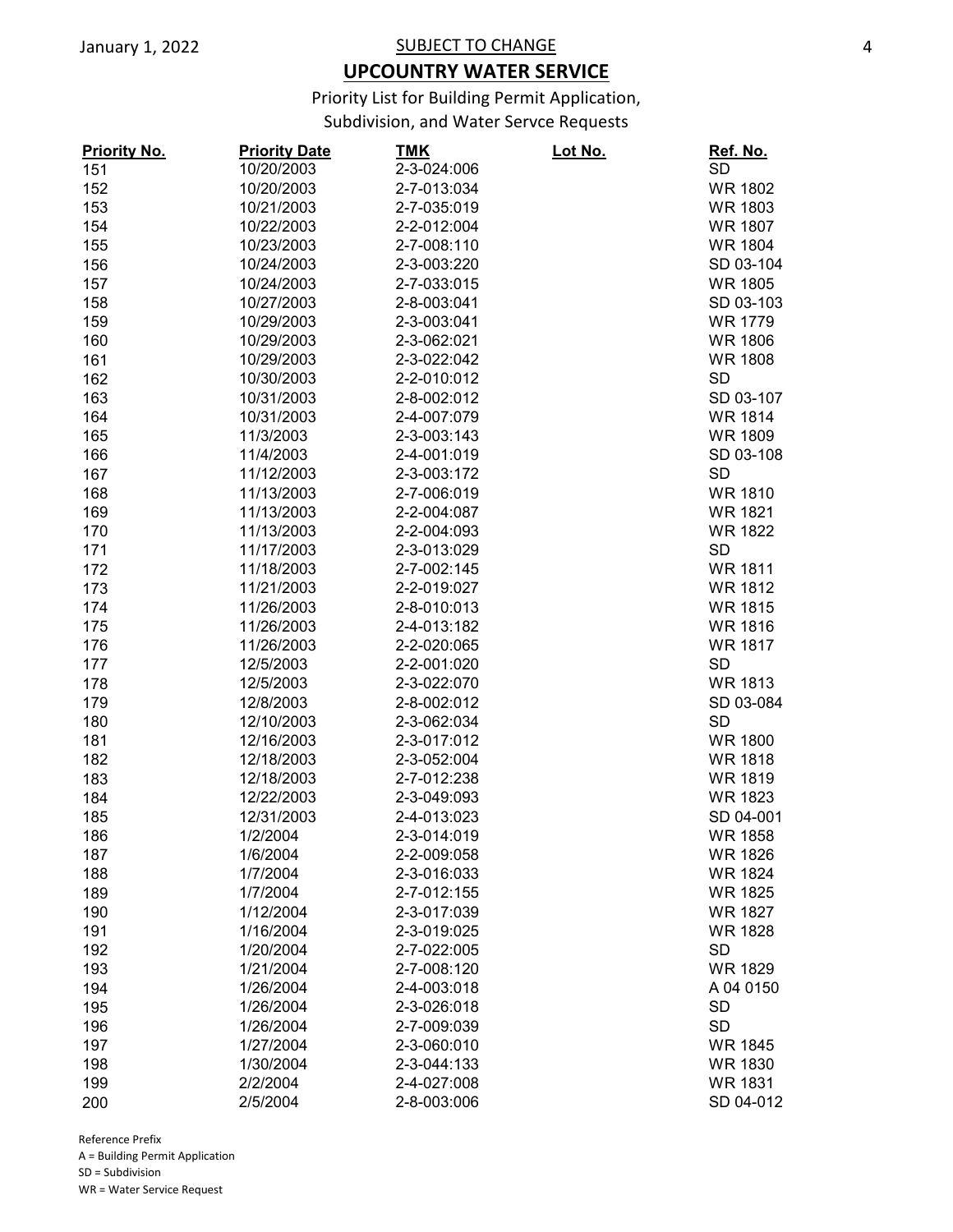## **UPCOUNTRY WATER SERVICE**

Priority List for Building Permit Application,

Subdivision, and Water Servce Requests

| <b>Priority No.</b> | <b>Priority Date</b> | <u>TMK</u>  | <u> Lot No.</u> | Ref. No.       |
|---------------------|----------------------|-------------|-----------------|----------------|
| 201                 | 2/5/2004             | 2-4-025:012 |                 | <b>WR 1833</b> |
| 202                 | 2/12/2004            | 2-3-022:061 |                 | <b>WR 1834</b> |
| 203                 | 2/13/2004            | 2-4-018:008 |                 | <b>WR 1835</b> |
| 204                 | 2/18/2004            | 2-4-011:014 |                 | <b>WR 1836</b> |
| 205                 | 2/18/2004            | 2-4-011:019 |                 | <b>WR 1837</b> |
| 206                 | 2/18/2004            | 2-8-001:021 |                 | <b>WR 1838</b> |
| 207                 | 2/19/2004            | 2-7-003:092 |                 | <b>WR 1875</b> |
| 208                 | 2/20/2004            | 2-7-013:168 |                 | <b>WR 1839</b> |
| 209                 | 2/25/2004            | 2-3-060:089 |                 | <b>WR 1840</b> |
| 210                 | 2/25/2004            | 2-3-060:028 |                 | <b>WR 1841</b> |
| 211                 | 2/26/2004            | 2-2-014:005 |                 | <b>SD</b>      |
| 212                 | 2/26/2004            | 2-7-014:039 |                 | <b>WR 1842</b> |
| 213                 | 2/27/2004            | 2-3-022:013 |                 | <b>WR 1843</b> |
| 214                 | 3/4/2004             | 2-7-029:020 |                 | <b>WR 1844</b> |
| 215                 | 3/9/2004             | 2-7-013:078 |                 | <b>SD</b>      |
| 216                 | 3/9/2004             | 2-7-006:077 |                 | <b>WR 1847</b> |
| 217                 | 3/10/2004            | 2-7-022:009 |                 | <b>SD</b>      |
| 218                 | 3/10/2004            | 2-8-001:042 |                 | <b>WR 1846</b> |
| 219                 | 3/17/2004            | 2-4-010:001 |                 | <b>SD</b>      |
| 220                 | 3/23/2004            | 2-3-003:186 |                 | <b>SD</b>      |
| 221                 | 3/30/2004            | 2-8-002:205 |                 | <b>WR 1893</b> |
| 222                 | 4/6/2004             | 2-3-016:021 |                 | <b>WR 1849</b> |
| 223                 | 4/7/2004             | 2-3-032:010 |                 | <b>SD</b>      |
| 224                 | 4/7/2004             | 2-4-013:051 |                 | <b>WR 1850</b> |
| 225                 | 4/8/2004             | 2-2-017:006 |                 | SD 04-028      |
| 226                 | 4/12/2004            | 2-8-002:037 |                 | SD 04-029      |
| 227                 | 4/12/2004            | 2-7-009:033 |                 | <b>WR 1852</b> |
| 228                 | 4/13/2004            | 2-7-007:006 |                 | <b>SD</b>      |
| 229                 | 4/13/2004            | 2-7-005:016 |                 | <b>WR 1851</b> |
| 230                 | 4/13/2004            | 2-3-014:035 |                 | <b>WR 1853</b> |
| 231                 | 4/15/2004            | 2-3-051:017 |                 | A 04 0918      |
| 232                 | 4/15/2004            | 2-4-036:044 |                 | <b>WR 1854</b> |
| 233                 | 4/20/2004            | 2-3-003:126 |                 | <b>WR 1855</b> |
| 234                 | 4/22/2004            | 2-4-032:051 |                 | <b>WR 1861</b> |
| 235                 | 4/22/2004            | 2-2-002:004 |                 | <b>WR 1862</b> |
| 236                 | 4/26/2004            | 2-4-007:089 |                 | WR 1863        |
| 237                 | 4/27/2004            | 2-2-014:026 |                 | <b>WR 1864</b> |
| 238                 | 4/28/2004            | 2-3-029:027 |                 | <b>SD</b>      |
| 239                 | 4/28/2004            | 2-3-029:027 |                 | <b>WR 1865</b> |
| 240                 | 4/28/2004            | 2-7-029:015 |                 | <b>WR 1866</b> |
| 241                 | 4/29/2004            | 2-3-045:028 |                 | <b>WR 1867</b> |
| 242                 |                      |             |                 |                |
|                     | 4/30/2004            | 2-7-024:029 |                 | <b>WR 1868</b> |
| 243                 | 4/30/2004            | 2-4-034:110 |                 | <b>WR 1870</b> |
| 244                 | 5/4/2004             | 2-8-005:025 |                 | <b>WR 1860</b> |
| 245                 | 5/5/2004             | 2-3-040:020 |                 | <b>SD</b>      |
| 246                 | 5/6/2004             | 2-3-052:027 |                 | <b>WR 1869</b> |
| 247                 | 5/10/2004            | 2-3-040:002 |                 | <b>WR 1871</b> |
| 248                 | 5/11/2004            | 2-4-009:070 |                 | <b>SD</b>      |
| 249                 | 5/17/2004            | 2-4-013:040 |                 | <b>WR 1876</b> |
| 250                 | 5/19/2004            | 2-3-022:005 |                 | <b>WR 1872</b> |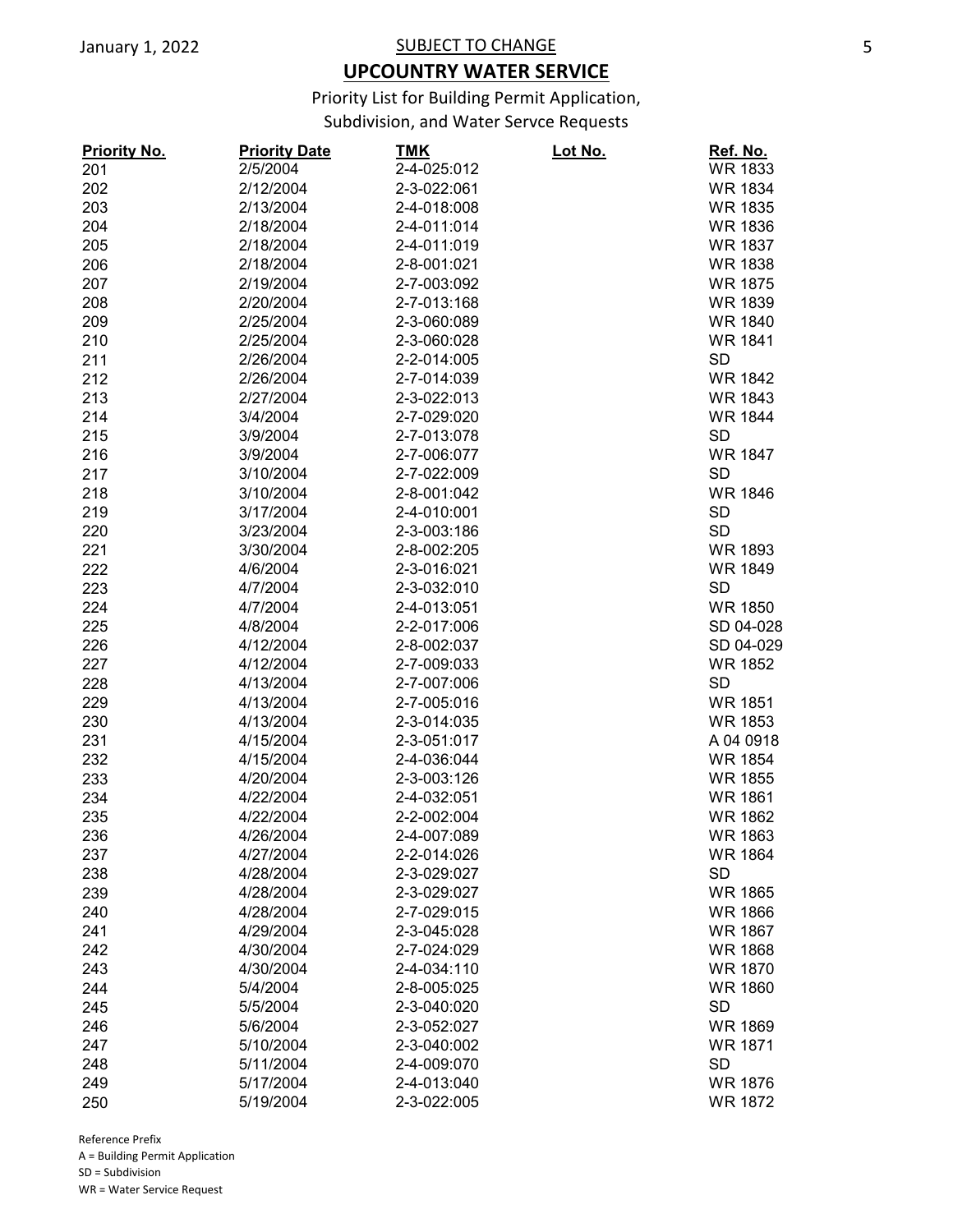## **UPCOUNTRY WATER SERVICE**

Priority List for Building Permit Application,

Subdivision, and Water Servce Requests

| <b>Priority No.</b> | <b>Priority Date</b>  | TMK         | <u>Lot No.</u> | <u>Ref. No.</u> |
|---------------------|-----------------------|-------------|----------------|-----------------|
| 251                 | 5/20/2004             | 2-2-015:003 |                | <b>WR 1874</b>  |
| 252                 | 5/21/2004             | 2-3-003:034 |                | <b>SD</b>       |
| 253                 | 5/24/2004             | 2-2-009:024 |                | <b>SD</b>       |
| 254                 | 5/24/2004             | 2-7-012:185 |                | <b>WR 1873</b>  |
| 255                 | 5/26/2004             | 2-7-013:199 |                | <b>WR 1877</b>  |
| 256                 | 5/27/2004             | 2-7-010:079 |                | <b>WR 1878</b>  |
| 257                 | 5/27/2004             | 2-7-036:017 |                | <b>WR 1879</b>  |
| 258                 | 6/1/2004              | 2-7-019:041 |                | A 04 1446       |
| 259                 | 6/3/2004              | 2-4-025:006 |                | <b>SD</b>       |
| 260                 | 6/3/2004              | 2-4-017:018 |                | <b>WR 1880</b>  |
| 261                 | 6/4/2004              | 2-2-009:089 |                | <b>WR 1881</b>  |
| 262                 | 6/7/2004              | 2-4-002:015 |                | <b>WR 1882</b>  |
| 263                 | 6/8/2004              | 2-2-002:004 |                | <b>SD</b>       |
| 264                 | 6/10/2004             | 2-3-002:067 |                | <b>WR 1883</b>  |
| 265                 | 6/14/2004             | 2-8-001:019 |                | <b>WR 1884</b>  |
| 266                 | 6/15/2004             | 2-7-035:012 |                | <b>WR 1885</b>  |
| 267                 | 6/15/2004             | 2-3-003:189 |                | <b>WR 1886</b>  |
| 268                 | 6/15/2004             | 2-2-001:005 |                | <b>WR 1887</b>  |
| 269                 | 6/15/2004             | 2-2-001:024 |                | <b>WR 1913</b>  |
| 270                 | 6/15/2004             | 2-2-001:082 |                | <b>WR 1914</b>  |
| 271                 | 6/15/2004             | 2-2-001:045 |                | <b>WR 1915</b>  |
| 272                 | 6/15/2004             | 2-2-001:069 |                | <b>WR 1916</b>  |
| 273                 | 6/17/2004             | 2-3-007:034 |                | SD 04-048       |
| 274                 | 6/22/2004             | 2-1-005:112 |                | <b>WR 1917</b>  |
| 275                 | 6/25/2004             | 2-3-018:009 |                | <b>SD</b>       |
| 276                 | 6/25/2004             | 2-3-018:009 |                | <b>WR 1919</b>  |
| 277                 | 7/2/2004              | 2-3-053:033 |                | <b>SD</b>       |
| 278                 | 7/2/2004              | 2-7-021:007 |                | <b>WR 1921</b>  |
| 279                 | 7/7/2004              | 2-2-015:082 |                | <b>SD</b>       |
| 280                 | 7/7/2004              | 2-3-058:005 |                | WR 1923         |
| 281                 | 7/7/2004              | 2-8-001:065 |                | <b>WR 1924</b>  |
| 282                 | 7/9/2004              | 2-7-008:117 |                | <b>SD</b>       |
|                     |                       |             |                |                 |
| 283                 | 7/9/2004<br>7/12/2004 | 2-8-006:036 |                | <b>WR 1925</b>  |
| 284                 |                       | 2-8-006:048 |                | <b>WR 1926</b>  |
| 285                 | 7/13/2004             | 2-2-015:080 |                | <b>WR 1927</b>  |
| 286                 | 7/13/2004             | 2-2-013:011 |                | <b>WR 1928</b>  |
| 287                 | 7/13/2004             | 2-2-013:013 |                | <b>WR 1929</b>  |
| 288                 | 7/13/2004             | 2-2-013:051 |                | <b>WR 1930</b>  |
| 289                 | 7/13/2004             | 2-2-013:052 |                | <b>WR 1931</b>  |
| 290                 | 7/14/2004             | 2-7-012:166 |                | <b>WR 1890</b>  |
| 291                 | 7/14/2004             | 2-7-012:222 |                | <b>WR 1891</b>  |
| 292                 | 7/14/2004             | 2-7-012:223 |                | <b>WR 1892</b>  |
| 293                 | 7/21/2004             | 2-3-003:131 |                | <b>SD</b>       |
| 294                 | 7/22/2004             | 2-3-026:019 |                | <b>SD</b>       |
| 295                 | 7/22/2004             | 2-8-003:049 |                | SD 04-065       |
| 296                 | 7/22/2004             | 2-7-035:002 |                | <b>WR 1898</b>  |
| 297                 | 7/22/2004             | 2-4-006:033 |                | <b>WR 1899</b>  |
| 298                 | 7/22/2004             | 2-2-013:006 |                | <b>WR 1900</b>  |
| 299                 | 7/22/2004             | 2-2-013:004 |                | <b>WR 1901</b>  |
| 300                 | 7/22/2004             | 2-7-019:041 |                | <b>WR 1904</b>  |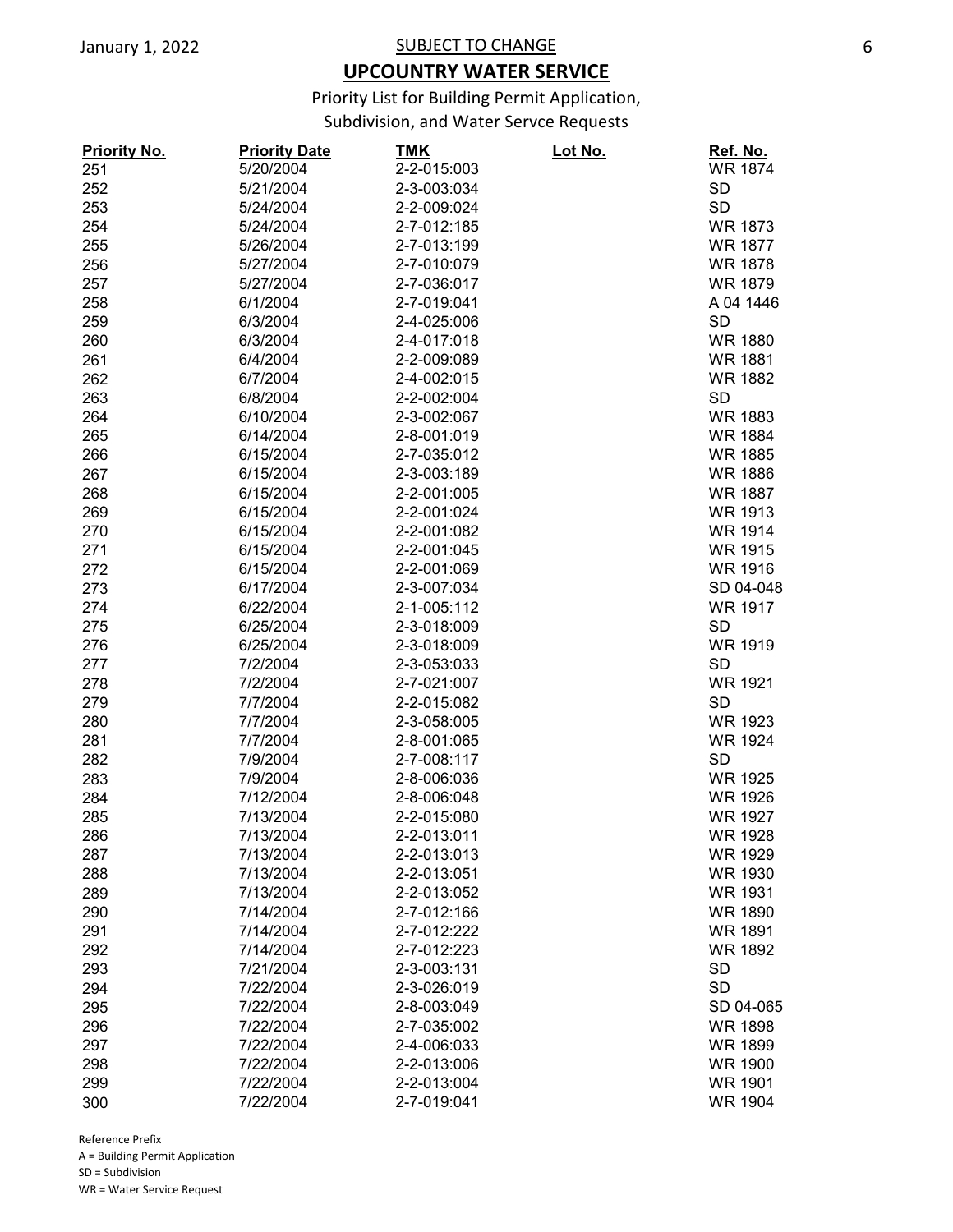## **UPCOUNTRY WATER SERVICE**

Priority List for Building Permit Application,

Subdivision, and Water Servce Requests

| <b>Priority No.</b> | <b>Priority Date</b> | <u>TMK</u>  | <u> Lot No.</u> | Ref. No.       |
|---------------------|----------------------|-------------|-----------------|----------------|
| 301                 | 7/26/2004            | 2-7-013:043 |                 | SD             |
| 302                 | 7/26/2004            | 2-8-001:023 |                 | <b>SD</b>      |
| 303                 | 7/27/2004            | 2-3-014:011 |                 | <b>WR 1902</b> |
| 304                 | 7/28/2004            | 2-4-032:086 |                 | <b>WR 1903</b> |
| 305                 | 7/29/2004            | 2-4-013:147 |                 | <b>WR 1905</b> |
| 306                 | 7/29/2004            | 2-3-015:013 |                 | <b>WR 1906</b> |
| 307                 | 8/4/2004             | 2-3-038:023 |                 | <b>WR 1907</b> |
| 308                 | 8/6/2004             | 2-3-013:066 |                 | <b>WR 1909</b> |
| 309                 | 8/6/2004             | 2-3-043:079 |                 | <b>WR 1910</b> |
| 310                 | 8/9/2004             | 2-7-013:065 |                 | SD 04-069      |
| 311                 | 8/9/2004             | 2-2-003:021 |                 | <b>WR 1911</b> |
| 312                 | 8/11/2004            | 2-2-005:100 |                 | <b>SD</b>      |
| 313                 | 8/11/2004            | 2-3-020:018 |                 | <b>SD</b>      |
| 314                 | 8/11/2004            | 2-7-008:031 |                 | <b>SD</b>      |
| 315                 | 8/12/2004            | 2-2-016:102 |                 | <b>SD</b>      |
| 316                 | 8/12/2004            | 2-3-010:076 |                 | <b>WR 1912</b> |
| 317                 | 8/12/2004            | 2-3-045:032 |                 | <b>WR 1932</b> |
| 318                 | 8/12/2004            | 2-3-003:016 |                 | <b>WR 1933</b> |
| 319                 | 8/12/2004            | 2-3-003:023 |                 | <b>WR 1934</b> |
| 320                 | 8/12/2004            | 2-3-044:088 |                 | <b>WR 1936</b> |
| 321                 | 8/13/2004            | 2-4-004:015 |                 | <b>SD</b>      |
| 322                 | 8/16/2004            | 2-7-005:015 |                 | <b>SD</b>      |
| 323                 | 8/16/2004            | 2-3-001:090 |                 | <b>WR 1935</b> |
| 324                 | 8/19/2004            | 2-3-016:014 |                 | <b>SD</b>      |
| 325                 | 8/19/2004            | 2-2-015:017 |                 | <b>WR 1937</b> |
| 326                 | 8/19/2004            | 2-3-003:157 |                 | <b>WR 1938</b> |
| 327                 | 8/19/2004            | 2-8-004:032 |                 | <b>WR 1939</b> |
| 328                 | 8/23/2004            | 2-3-052:013 |                 | <b>WR 1940</b> |
| 329                 | 8/23/2004            | 2-4-017:010 |                 | <b>WR 1941</b> |
| 330                 | 8/23/2004            | 2-3-013:021 |                 | <b>WR 1942</b> |
| 331                 | 8/24/2004            | 2-4-012:021 |                 | <b>SD</b>      |
| 332                 | 8/24/2004            | 2-3-060:049 |                 | <b>WR 1943</b> |
| 333                 | 8/26/2004            | 2-4-013:188 |                 | <b>WR 1944</b> |
| 334                 | 8/27/2004            | 2-3-048:108 |                 | <b>WR 1945</b> |
| 335                 | 8/30/2004            | 2-3-053:003 |                 | <b>WR 1946</b> |
| 336                 | 9/1/2004             | 2-3-022:030 |                 | <b>WR 1947</b> |
| 337                 | 9/1/2004             | 2-2-009:011 |                 | <b>WR 1948</b> |
| 338                 | 9/3/2004             | 2-2-004:011 |                 | <b>WR 1949</b> |
| 339                 | 9/7/2004             | 2-2-015:045 |                 | <b>SD</b>      |
| 340                 | 9/7/2004             | 2-3-057:066 |                 | <b>WR 1950</b> |
| 341                 | 9/8/2004             | 2-3-042:044 |                 | A 04 2515      |
| 342                 | 9/9/2004             | 2-3-037:016 |                 | <b>WR 1976</b> |
| 343                 | 9/10/2004            | 2-3-013:017 |                 | <b>WR 1952</b> |
| 344                 | 9/10/2004            | 2-7-008:145 |                 | <b>WR 1953</b> |
| 345                 | 9/14/2004            | 2-7-025:019 |                 | <b>WR 1954</b> |
| 346                 | 9/14/2004            | 2-3-055:020 |                 | <b>WR 1955</b> |
| 347                 | 9/14/2004            | 2-3-044:037 |                 | <b>WR 1956</b> |
| 348                 | 9/15/2004            | 2-3-038:021 |                 | <b>WR 1957</b> |
| 349                 | 9/16/2004            | 2-3-043:051 |                 | <b>SD</b>      |
| 350                 | 9/16/2004            | 2-2-015:001 |                 | <b>WR 1958</b> |
|                     |                      |             |                 |                |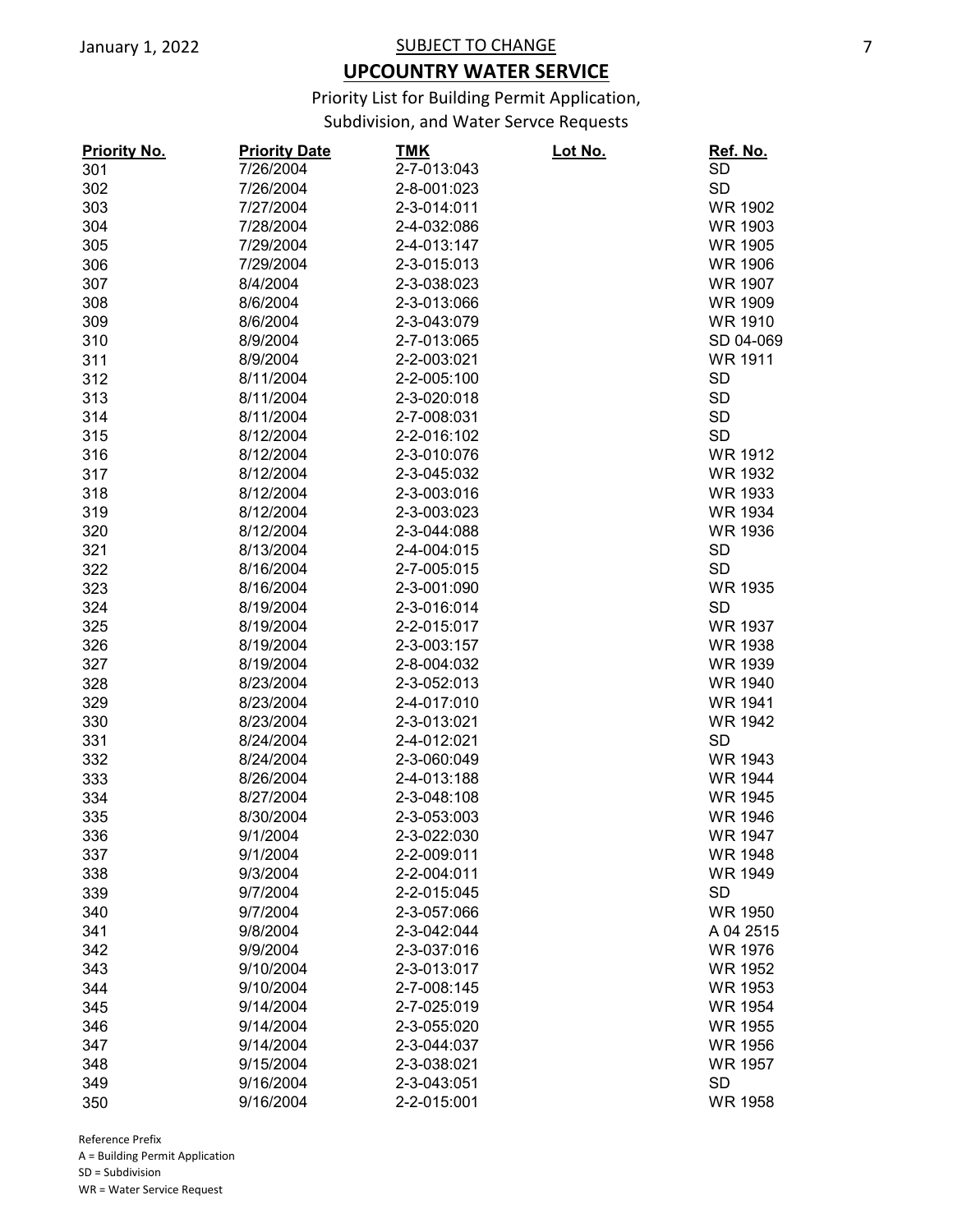## **UPCOUNTRY WATER SERVICE**

Priority List for Building Permit Application,

Subdivision, and Water Servce Requests

| <b>Priority No.</b> | <b>Priority Date</b>     | <u>TMK</u>  | <u> Lot No.</u> | <u>Ref. No.</u> |
|---------------------|--------------------------|-------------|-----------------|-----------------|
| 351                 | 9/17/2004                | 2-3-003:022 |                 | SD 04-079       |
| 352                 | 9/20/2004                | 2-7-022:007 |                 | <b>SD</b>       |
| 353                 | 9/28/2004                | 2-3-032:008 |                 | <b>SD</b>       |
| 354                 | 9/29/2004                | 2-7-012:127 |                 | SD 04-085       |
| 355                 | 9/30/2004                | 2-3-003:044 |                 | SD 04-082       |
| 356                 | 9/30/2004                | 2-3-003:228 |                 | SD 05-046       |
| 357                 | 10/1/2004                | 2-4-013:075 |                 | SD 04-087       |
| 358                 | 10/1/2004                | 2-4-013:075 |                 | SD 04-088       |
| 359                 | 10/1/2004                | 2-8-003:059 |                 | SD 04-091       |
| 360                 | 10/1/2004                | 2-8-011:004 |                 | <b>WR 1959</b>  |
| 361                 | 10/4/2004                | 2-2-020:075 |                 | <b>WR 1960</b>  |
| 362                 | 10/7/2004                | 2-2-015:082 |                 | SD 04-089       |
| 363                 | 10/14/2004               | 2-2-012:055 |                 | <b>WR 1961</b>  |
| 364                 | 10/20/2004               | 2-4-034:075 |                 | <b>WR 1962</b>  |
| 365                 | 10/20/2004               | 2-4-007:080 |                 | <b>WR 1963</b>  |
| 366                 | 10/21/2004               | 2-3-011:005 |                 | <b>WR 1964</b>  |
| 367                 | 10/21/2004               | 2-4-007:078 |                 | <b>WR 1965</b>  |
| 368                 | 10/25/2004               | 2-7-033:010 |                 | <b>WR 1966</b>  |
| 369                 | 10/26/2004               | 2-4-033:004 |                 | <b>WR 1967</b>  |
| 370                 | 10/27/2004               | 2-3-013:053 |                 | <b>SD</b>       |
| 371                 | 10/27/2004               | 2-3-013:071 |                 | <b>SD</b>       |
| 372                 | 10/28/2004               | 2-4-023:005 |                 | <b>WR 1968</b>  |
| 373                 | 10/28/2004               | 2-2-016:023 |                 | <b>WR 1994</b>  |
| 374                 | 10/29/2004               | 2-3-002:003 |                 | SD 04-095       |
| 375                 | 10/29/2004               | 2-3-001:074 |                 | <b>WR 1969</b>  |
| 376                 | 11/5/2004                | 2-3-003:099 |                 | SD 04-097       |
| 377                 | 11/5/2004                | 2-8-009:015 |                 | <b>WR 1970</b>  |
| 378                 | 11/8/2004                | 2-7-033:002 |                 | <b>WR 1971</b>  |
| 379                 | 11/9/2004                | 2-3-003:068 |                 | <b>SD</b>       |
| 380                 | 11/10/2004               | 2-2-016:119 |                 | SD 04-101       |
| 381                 | 11/19/2004               | 2-4-040:044 |                 | <b>SD</b>       |
| 382                 | 11/19/2004               | 2-4-040:045 |                 | <b>SD</b>       |
|                     | 11/19/2004               | 2-7-012:086 |                 | <b>SD</b>       |
| 383                 |                          |             |                 |                 |
| 384                 | 11/23/2004<br>11/24/2004 | 2-4-038:002 |                 | SD 04-104       |
| 385                 |                          | 2-2-003:016 |                 | <b>SD</b>       |
| 386                 | 12/1/2004                | 2-4-014:012 |                 | <b>WR 1972</b>  |
| 387                 | 12/3/2004                | 2-2-002:034 |                 | WR 1973         |
| 388                 | 12/7/2004                | 2-7-002:054 |                 | <b>SD</b>       |
| 389                 | 12/7/2004                | 2-4-007:127 |                 | <b>WR 1974</b>  |
| 390                 | 12/9/2004                | 2-3-003:203 |                 | <b>SD</b>       |
| 391                 | 12/9/2004                | 2-7-009:086 |                 | <b>WR 1975</b>  |
| 392                 | 12/10/2004               | 2-3-003:127 |                 | <b>SD</b>       |
| 393                 | 12/10/2004               | 2-7-007:003 |                 | <b>WR 1982</b>  |
| 394                 | 12/14/2004               | 2-3-014:008 |                 | <b>SD</b>       |
| 395                 | 12/17/2004               | 2-2-022:005 |                 | <b>WR 1983</b>  |
| 396                 | 12/28/2004               | 2-2-004:095 |                 | <b>SD</b>       |
| 397                 | 1/5/2005                 | 2-3-042:023 |                 | <b>WR 1984</b>  |
| 398                 | 1/7/2005                 | 2-7-027:013 |                 | SD 05-007       |
| 399                 | 1/11/2005                | 2-2-001:055 |                 | <b>SD</b>       |
| 400                 | 1/11/2005                | 2-7-006:074 |                 | <b>WR 1985</b>  |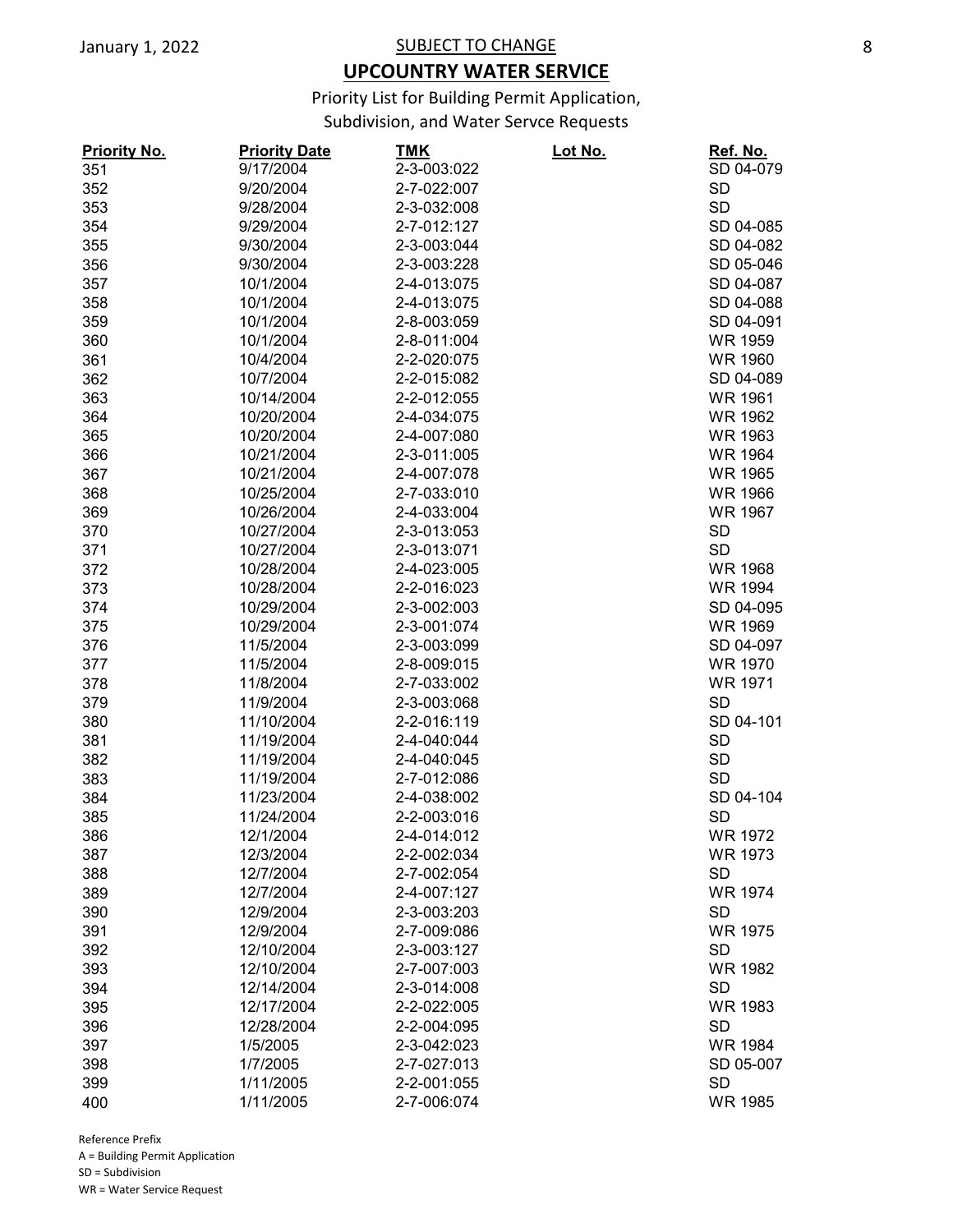## **UPCOUNTRY WATER SERVICE**

Priority List for Building Permit Application,

Subdivision, and Water Servce Requests

| <b>Priority No.</b> | <b>Priority Date</b> | <u>TMK</u>  | Lot No. | <u>Ref. No.</u>             |
|---------------------|----------------------|-------------|---------|-----------------------------|
| 401                 | 1/12/2005            | 2-2-015:004 |         | <b>SD</b>                   |
| 402                 | 1/12/2005            | 2-2-016:077 |         | <b>WR 1986</b>              |
| 403                 | 1/13/2005            | 2-3-055:043 |         | <b>WR 1987</b>              |
| 404                 | 1/13/2005            | 2-7-035:037 |         | <b>WR 1988</b>              |
| 405                 | 1/14/2005            | 2-3-001:045 |         | <b>SD</b>                   |
| 406                 | 1/14/2005            | 2-4-015:018 |         | <b>WR 1989</b>              |
| 407                 | 1/18/2005            | 2-4-031:091 |         | <b>WR 1990</b>              |
| 408                 | 1/19/2005            | 2-2-015:007 |         | <b>SD</b>                   |
| 409                 | 1/19/2005            | 2-3-013:039 |         | <b>SD</b>                   |
| 410                 | 1/19/2005            | 2-5-007:054 |         | <b>SD</b>                   |
| 411                 | 1/19/2005            | 2-2-016:083 |         | <b>WR 1991</b>              |
| 412                 | 1/20/2005            | 2-4-003:062 |         | <b>WR 1992</b>              |
| 413                 | 1/21/2005            | 2-2-002:017 |         | <b>SD</b>                   |
| 414                 | 1/21/2005            | 2-3-002:004 |         | <b>SD</b>                   |
| 415                 | 1/21/2005            | 2-3-008:001 |         | <b>SD</b>                   |
| 416                 | 1/21/2005            | 2-3-008:002 |         | <b>SD</b>                   |
| 417                 | 1/21/2005            | 2-3-007:001 |         | <b>WR 1993</b>              |
| 418                 | 1/24/2005            | 2-3-003:167 |         | <b>SD</b>                   |
| 419                 | 1/24/2005            | 2-7-013:148 |         | <b>SD</b>                   |
| 420                 | 1/24/2005            | 2-4-006:024 |         | <b>WR 2001</b>              |
| 421                 | 1/26/2005            | 2-7-033:031 |         | <b>WR 1995</b>              |
| 422                 | 1/26/2005            | 2-3-045:012 |         | <b>WR 1996</b>              |
| 423                 | 1/26/2005            | 2-3-058:042 |         | <b>WR 1997</b>              |
| 424                 | 2/1/2005             | 2-7-009:041 |         | <b>SD</b>                   |
|                     |                      | 2-7-003:010 |         | <b>WR 2009</b>              |
| 425                 | 2/4/2005             |             |         |                             |
| 426                 | 2/8/2005             | 2-5-009:029 |         | <b>WR 2010</b><br><b>SD</b> |
| 427                 | 2/9/2005             | 2-3-003:069 |         |                             |
| 428                 | 2/9/2005             | 2-4-010:001 |         | <b>WR 2047</b>              |
| 429                 | 2/9/2005             | 2-4-010:001 |         | <b>WR 2048</b>              |
| 430                 | 2/11/2005            | 2-3-002:058 |         | <b>SD</b>                   |
| 431                 | 2/13/2005            | 2-2-010:063 |         | <b>WR 2008</b>              |
| 432                 | 2/14/2005            | 2-3-024:009 |         | <b>SD</b>                   |
| 433                 | 2/14/2005            | 2-3-024:008 |         | <b>WR 2006</b>              |
| 434                 | 2/18/2005            | 2-7-012:200 |         | <b>WR 2004</b>              |
| 435                 | 2/18/2005            | 2-8-001:076 |         | <b>WR 2005</b>              |
| 436                 | 2/22/2005            | 2-8-009:014 |         | <b>SD</b>                   |
| 437                 | 2/23/2005            | 2-3-001:105 |         | <b>SD</b>                   |
| 438                 | 2/23/2005            | 2-3-044:152 |         | <b>WR 2003</b>              |
| 439                 | 2/24/2005            | 2-7-012:202 |         | <b>SD</b>                   |
| 440                 | 2/24/2005            | 2-7-024:008 |         | WR 2039                     |
| 441                 | 2/25/2005            | 2-7-013:167 |         | <b>WR 2000</b>              |
| 442                 | 2/25/2005            | 2-3-003:046 |         | <b>WR 2002</b>              |
| 443                 | 3/3/2005             | 2-7-035:010 |         | <b>WR 1999</b>              |
| 444                 | 3/7/2005             | 2-3-036:039 |         | <b>WR 1998</b>              |
| 445                 | 3/7/2005             | 2-7-001:019 |         | WR 2011                     |
| 446                 | 3/8/2005             | 2-4-013:009 |         | <b>WR</b>                   |
| 447                 | 3/16/2005            | 2-2-016:113 |         | <b>WR 2012</b>              |
| 448                 | 3/17/2005            | 2-4-014:025 |         | <b>WR 2013</b>              |
| 449                 | 3/21/2005            | 2-4-014:014 |         | <b>WR 2014</b>              |
| 450                 | 3/28/2005            | 2-2-016:092 |         | <b>WR 2015</b>              |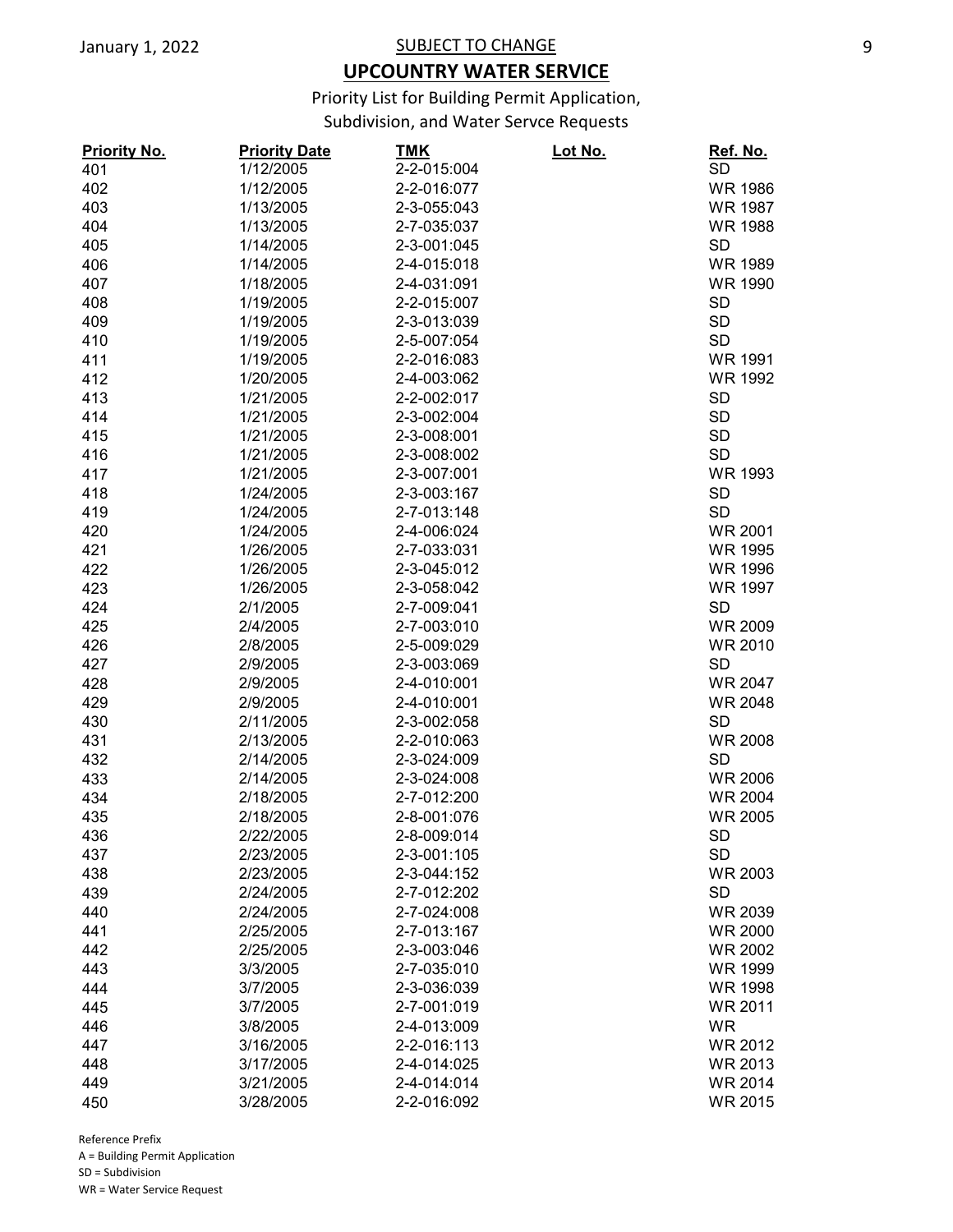# **UPCOUNTRY WATER SERVICE**

Priority List for Building Permit Application,

Subdivision, and Water Servce Requests

| <b>Priority No.</b> | <b>Priority Date</b> | TMK         | <u>Lot No.</u> | Ref. No.       |
|---------------------|----------------------|-------------|----------------|----------------|
| 451                 | 3/28/2005            | 2-3-048:039 |                | <b>WR 2016</b> |
| 452                 | 3/30/2005            | 2-3-012:063 |                | <b>WR 2017</b> |
| 453                 | 3/31/2005            | 2-2-011:034 |                | <b>WR 2018</b> |
| 454                 | 4/1/2005             | 2-7-005:002 |                | <b>WR 2019</b> |
| 455                 | 4/1/2005             | 2-7-006:002 |                | <b>WR 2021</b> |
| 456                 | 4/4/2005             | 2-3-003:185 |                | <b>WR 2020</b> |
| 457                 | 4/5/2005             | 2-2-015:013 |                | <b>WR</b>      |
| 458                 | 4/12/2005            | 2-7-033:050 |                | <b>WR 2022</b> |
| 459                 | 4/18/2005            | 2-3-048:022 |                | <b>WR 2023</b> |
| 460                 | 4/18/2005            | 2-3-048:023 |                | <b>WR 2024</b> |
| 461                 | 4/19/2005            | 2-8-002:090 |                | <b>WR 2025</b> |
| 462                 | 4/21/2005            | 2-4-013:166 |                | <b>SD</b>      |
| 463                 | 4/22/2005            | 2-2-002:020 |                | <b>WR 2026</b> |
| 464                 | 4/26/2005            | 2-3-003:206 |                | <b>SD</b>      |
| 465                 | 4/27/2005            | 2-2-010:062 |                | <b>WR 2007</b> |
| 466                 | 4/28/2005            | 2-4-017:022 |                | <b>SD</b>      |
| 467                 | 4/28/2005            | 2-4-017:023 |                | <b>SD</b>      |
| 468                 | 4/29/2005            | 2-2-001:064 |                | <b>WR 2028</b> |
| 469                 | 5/2/2005             | 2-7-012:209 |                | WR 2029        |
| 470                 | 5/2/2005             | 2-4-007:021 |                | <b>WR 2030</b> |
| 471                 | 5/3/2005             | 2-7-008:173 |                | WR 2031        |
| 472                 | 5/5/2005             | 2-4-005:049 |                | SD 05-053      |
| 473                 | 5/6/2005             | 2-3-038:034 |                | <b>SD</b>      |
| 474                 | 5/9/2005             | 2-3-022:026 |                | WR 2032        |
| 475                 | 5/10/2005            | 2-3-010:068 |                | SD 05-045      |
| 476                 | 5/12/2005            | 2-3-003:205 |                | <b>SD</b>      |
| 477                 | 5/13/2005            | 2-4-013:088 |                | <b>SD</b>      |
| 478                 | 5/16/2005            | 2-7-035:046 |                | <b>WR 2033</b> |
| 479                 | 5/17/2005            | 2-4-029:027 |                | <b>SD</b>      |
| 480                 | 5/20/2005            | 2-3-003:220 |                | SD 05-039      |
| 481                 | 5/25/2005            | 2-4-025:003 |                | <b>WR 2034</b> |
| 482                 | 5/26/2005            | 2-5-007:074 |                | <b>WR 2036</b> |
| 483                 | 5/27/2005            | 2-3-060:051 |                | <b>WR 2037</b> |
| 484                 | 6/1/2005             | 2-4-012:023 |                | <b>SD</b>      |
| 485                 | 6/1/2005             | 2-8-005:062 |                | <b>WR 2038</b> |
| 486                 | 6/7/2005             | 2-7-010:057 |                | <b>WR 1980</b> |
| 487                 | 6/7/2005             | 2-7-010:058 |                | <b>WR 1981</b> |
| 488                 | 6/21/2005            | 2-3-040:021 |                | <b>SD</b>      |
| 489                 | 6/24/2005            | 2-2-015:004 |                | SD 05-058      |
| 490                 | 6/27/2005            | 2-7-003:023 |                | <b>SD</b>      |
| 491                 | 6/27/2005            | 2-7-003:090 |                | <b>SD</b>      |
| 492                 | 6/27/2005            | 2-7-003:092 |                | <b>SD</b>      |
| 493                 | 6/27/2005            | 2-4-032:015 |                | <b>WR 2045</b> |
| 494                 | 6/29/2005            | 2-3-044:008 |                | <b>SD</b>      |
| 495                 | 6/29/2005            | 2-4-013:140 |                | <b>WR 2046</b> |
| 496                 | 6/30/2005            | 2-2-020:069 |                | <b>WR 2044</b> |
| 497                 | 7/5/2005             | 2-7-013:038 |                | <b>WR 2042</b> |
| 498                 | 7/5/2005             | 2-4-014:029 |                | <b>WR 2043</b> |
| 499                 | 7/6/2005             | 2-8-002:146 |                | <b>WR 2040</b> |
| 500                 | 7/12/2005            | 2-3-020:071 |                | <b>WR 2041</b> |
|                     |                      |             |                |                |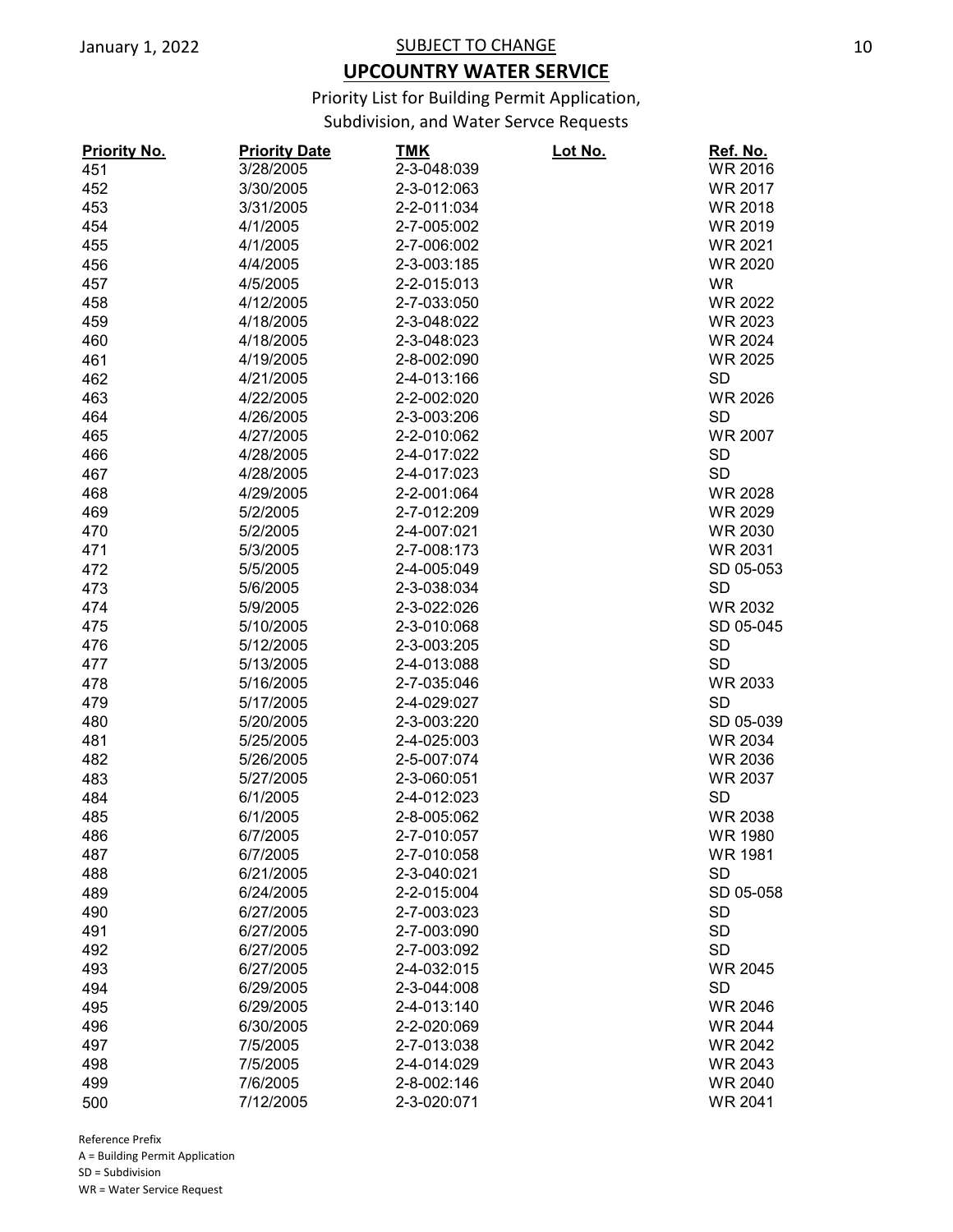## **UPCOUNTRY WATER SERVICE**

Priority List for Building Permit Application,

Subdivision, and Water Servce Requests

| <b>Priority No.</b> | <b>Priority Date</b> | <b>TMK</b>  | Lot No. | Ref. No.       |
|---------------------|----------------------|-------------|---------|----------------|
| 501                 | 7/14/2005            | 2-3-003:206 |         | <b>SD</b>      |
| 502                 | 7/14/2005            | 2-3-008:033 |         | <b>SD</b>      |
| 503                 | 7/20/2005            | 2-3-003:110 |         | <b>SD</b>      |
| 504                 | 7/20/2005            | 2-8-005:037 |         | <b>WR 2051</b> |
| 505                 | 7/26/2005            | 2-3-001:045 |         | <b>SD</b>      |
| 506                 | 7/27/2005            | 2-7-002:043 |         | SD 05-067      |
| 507                 | 8/2/2005             | 2-2-004:094 |         | <b>SD</b>      |
| 508                 | 8/3/2005             | 2-3-013:088 |         | <b>SD</b>      |
| 509                 | 8/3/2005             | 2-3-022:129 |         | <b>SD</b>      |
| 510                 | 8/10/2005            | 2-4-023:016 |         | A 05 2353      |
| 511                 | 8/10/2005            | 2-7-014:036 |         | <b>WR 2053</b> |
| 512                 | 8/10/2005            | 2-7-014:081 |         | <b>WR 2054</b> |
| 513                 | 8/11/2005            | 2-7-012:006 |         | <b>SD</b>      |
| 514                 | 8/12/2005            | 2-3-021:003 |         | <b>SD</b>      |
| 515                 | 8/26/2005            | 2-7-033:020 |         | <b>WR 2055</b> |
| 516                 | 8/29/2005            | 2-2-006:058 |         | <b>WR 2056</b> |
| 517                 | 8/31/2005            | 2-2-013:048 |         | <b>WR 2057</b> |
|                     |                      |             |         | <b>SD</b>      |
| 518                 | 9/13/2005            | 2-7-013:006 |         |                |
| 519                 | 9/13/2005            | 2-3-026:010 |         | <b>WR 2058</b> |
| 520                 | 9/14/2005            | 2-2-003:060 |         | <b>WR 2059</b> |
| 521                 | 9/14/2005            | 2-3-031:014 |         | <b>WR 2060</b> |
| 522                 | 9/15/2005            | 2-7-026:007 |         | <b>WR 2061</b> |
| 523                 | 9/19/2005            | 2-1-004:008 |         | <b>WR 2362</b> |
| 524                 | 9/20/2005            | 2-4-019:004 |         | <b>SD</b>      |
| 525                 | 9/23/2005            | 2-2-019:016 |         | <b>SD</b>      |
| 526                 | 9/26/2005            | 2-4-013:188 |         | <b>SD</b>      |
| 527                 | 9/28/2005            | 2-2-015:023 |         | <b>SD</b>      |
| 528                 | 9/29/2005            | 2-4-013:008 |         | <b>SD</b>      |
| 529                 | 10/3/2005            | 2-3-001:072 |         | <b>WR 2063</b> |
| 530                 | 10/3/2005            | 2-3-001:166 |         | <b>WR 2064</b> |
| 531                 | 10/7/2005            | 2-4-035:053 |         | <b>WR 2065</b> |
| 532                 | 10/12/2005           | 2-7-006:057 |         | <b>WR 2068</b> |
| 533                 | 10/20/2005           | 2-3-056:092 |         | <b>WR 2069</b> |
| 534                 | 10/21/2005           | 2-8-004:013 |         | <b>SD</b>      |
| 535                 | 11/1/2005            | 2-8-002:134 |         | <b>SD</b>      |
| 536                 | 11/1/2005            | 2-7-009:007 |         | <b>WR 2066</b> |
| 537                 | 11/8/2005            | 2-3-003:175 |         | <b>SD</b>      |
| 538                 | 11/8/2005            | 2-3-010:035 |         | <b>SD</b>      |
| 539                 | 11/8/2005            | 2-3-015:010 |         | <b>SD</b>      |
| 540                 | 11/8/2005            | 2-2-017:004 |         | <b>WR 2067</b> |
| 541                 | 11/8/2005            | 2-3-010:066 |         | <b>WR 2101</b> |
| 542                 | 11/9/2005            | 2-7-002:043 |         | SD 05-012      |
| 543                 | 11/11/2005           | 2-2-004:030 |         | <b>SD</b>      |
| 544                 | 11/15/2005           | 2-3-013:041 |         | <b>SD</b>      |
| 545                 | 11/15/2005           | 2-2-004:030 |         | <b>WR 2071</b> |
| 546                 | 11/16/2005           | 2-7-026:022 | 11      | <b>WR 2074</b> |
| 547                 | 11/16/2005           | 2-2-012:001 |         | <b>SD</b>      |
|                     |                      |             |         |                |
| 548                 | 11/17/2005           | 2-4-032:066 |         | <b>WR 2078</b> |
| 549                 | 11/18/2005           | 2-4-013:036 |         | <b>WR 2121</b> |
| 550                 | 11/18/2005           | 2-4-013:037 |         | <b>WR 2122</b> |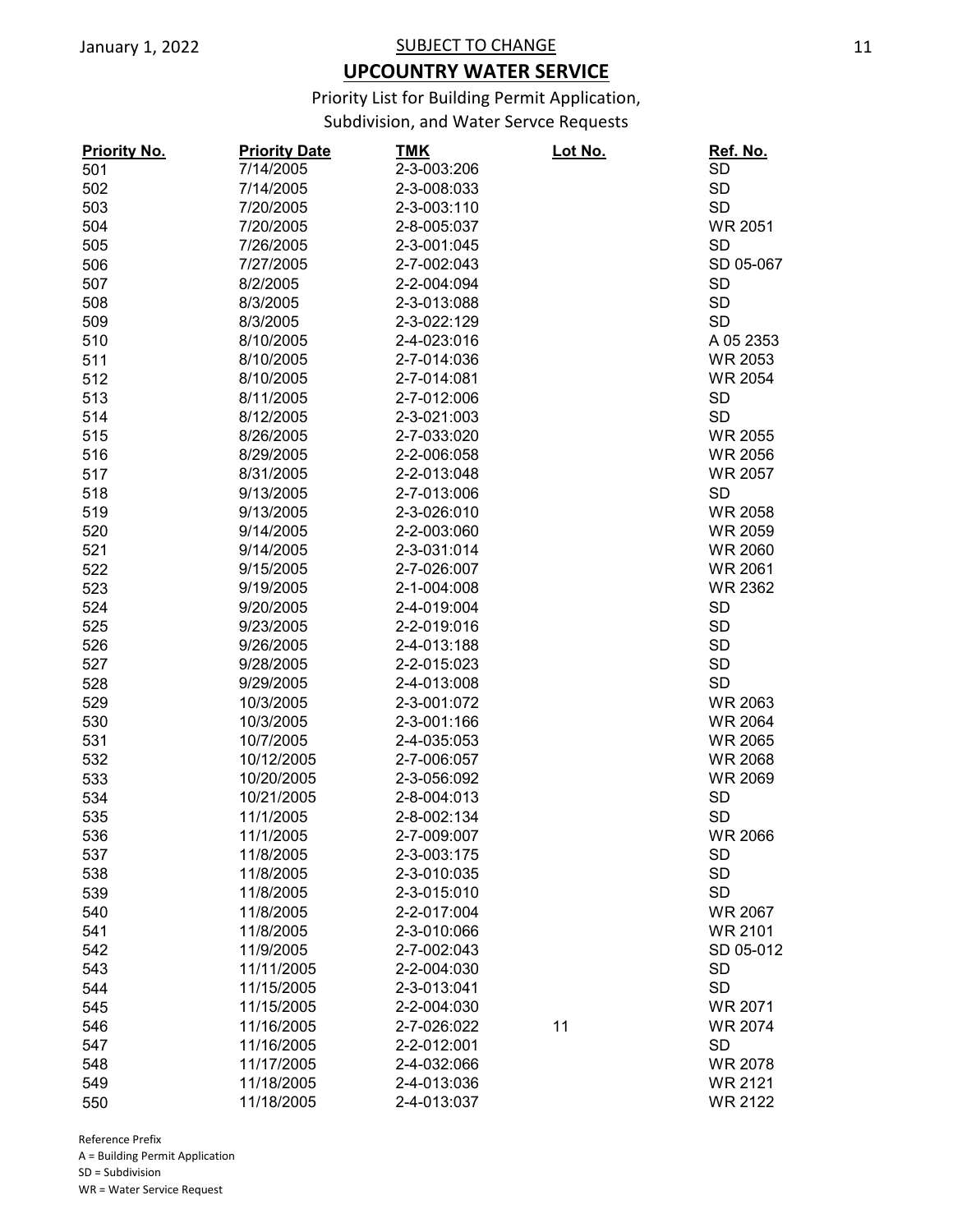## **UPCOUNTRY WATER SERVICE**

Priority List for Building Permit Application,

Subdivision, and Water Servce Requests

| <b>Priority No.</b> | <b>Priority Date</b> | <u>TMK</u>  | <u>Lot No.</u> | <u>Ref. No.</u> |
|---------------------|----------------------|-------------|----------------|-----------------|
| 551                 | 11/22/2005           | 2-2-016:099 |                | SD 05-102       |
| 552                 | 11/25/2005           | 2-7-008:012 |                | SD 05-100       |
| 553                 | 11/25/2005           | 2-3-001:045 |                | SD 05-105       |
| 554                 | 11/29/2005           | 2-3-047:048 |                | <b>WR 2075</b>  |
| 555                 | 12/1/2005            | 2-2-001:026 |                | <b>WR 2076</b>  |
| 556                 | 12/19/2005           | 2-4-040:019 |                | <b>SD</b>       |
| 557                 | 12/19/2005           | 2-7-006:017 |                | <b>WR 2077</b>  |
| 558                 | 12/20/2005           | 2-2-003:007 |                | <b>WR 2072</b>  |
| 559                 | 12/29/2005           | 2-3-068:007 |                | <b>WR 2079</b>  |
| 560                 | 1/3/2006             | 2-7-006:015 |                | <b>SD</b>       |
| 561                 | 1/5/2006             | 2-7-004:021 |                | <b>SD</b>       |
| 562                 | 1/5/2006             | 2-4-012:025 |                | <b>WR 2080</b>  |
| 563                 | 1/9/2006             | 2-3-001:150 |                | <b>WR 2081</b>  |
| 564                 | 1/10/2006            | 2-7-013:175 |                | <b>SD</b>       |
| 565                 | 1/12/2006            | 2-8-002:124 |                | A 06 0077       |
| 566                 | 1/12/2006            | 2-4-032:080 |                | <b>WR 2082</b>  |
| 567                 | 1/19/2006            | 2-7-014:044 |                | <b>WR 2083</b>  |
| 568                 | 1/24/2006            | 2-7-012:167 |                | <b>SD</b>       |
| 569                 | 1/24/2006            | 2-8-004:013 |                | SD 06-013       |
|                     | 1/25/2006            | 2-2-003:050 |                | WR 2084         |
| 570                 |                      |             |                |                 |
| 571                 | 1/26/2006            | 2-7-008:118 |                | SD 06-011       |
| 572                 | 1/31/2006            | 2-2-004:020 |                | <b>SD</b>       |
| 573                 | 1/31/2006            | 2-2-004:082 |                | <b>SD</b>       |
| 574                 | 1/31/2006            | 2-2-004:083 |                | <b>SD</b>       |
| 575                 | 2/3/2006             | 2-3-060:053 |                | <b>WR 2085</b>  |
| 576                 | 2/6/2006             | 2-3-003:010 |                | <b>SD</b>       |
| 577                 | 2/7/2006             | 2-3-060:075 |                | <b>WR 2086</b>  |
| 578                 | 2/7/2006             | 2-3-022:121 |                | <b>WR 2087</b>  |
| 579                 | 2/7/2006             | 2-3-019:001 |                | <b>WR 2088</b>  |
| 580                 | 2/16/2006            | 2-4-007:017 |                | <b>WR 2089</b>  |
| 581                 | 2/17/2006            | 2-7-026:002 |                | <b>WR 2090</b>  |
| 582                 | 2/22/2006            | 2-8-004:068 |                | <b>SD</b>       |
| 583                 | 2/23/2006            | 2-4-015:042 |                | <b>SD</b>       |
| 584                 | 2/24/2006            | 2-3-003:072 |                | <b>WR 2091</b>  |
| 585                 | 2/24/2006            | 2-8-005:033 |                | <b>WR 2092</b>  |
| 586                 | 3/1/2006             | 2-5-014:039 |                | <b>WR 2093</b>  |
| 587                 | 3/2/2006             | 2-4-029:024 |                | <b>WR 2094</b>  |
| 588                 | 3/3/2006             | 2-2-016:018 |                | SD 06-015       |
| 589                 | 3/6/2006             | 2-8-004:031 |                | WR 2095         |
| 590                 | 3/9/2006             | 2-7-030:008 |                | SD 06-017       |
| 591                 | 3/20/2006            | 2-2-003:051 |                | <b>WR 2096</b>  |
| 592                 | 3/20/2006            | 2-7-030:012 |                | <b>WR 2097</b>  |
| 593                 | 3/22/2006            | 2-3-010:006 |                | <b>SD</b>       |
| 594                 | 3/29/2006            | 2-4-013:006 |                | <b>SD</b>       |
| 595                 | 4/3/2006             | 2-3-060:029 |                | <b>WR 2098</b>  |
| 596                 | 4/6/2006             | 2-7-011:031 |                | <b>WR 2099</b>  |
| 597                 | 4/10/2006            | 2-3-001:174 |                | SD 06-034       |
| 598                 | 4/10/2006            | 2-8-005:084 |                | <b>WR 2105</b>  |
| 599                 | 4/19/2006            | 2-3-056:009 |                | <b>WR 2107</b>  |
| 600                 | 4/21/2006            | 2-4-027:003 |                | <b>WR 2108</b>  |
|                     |                      |             |                |                 |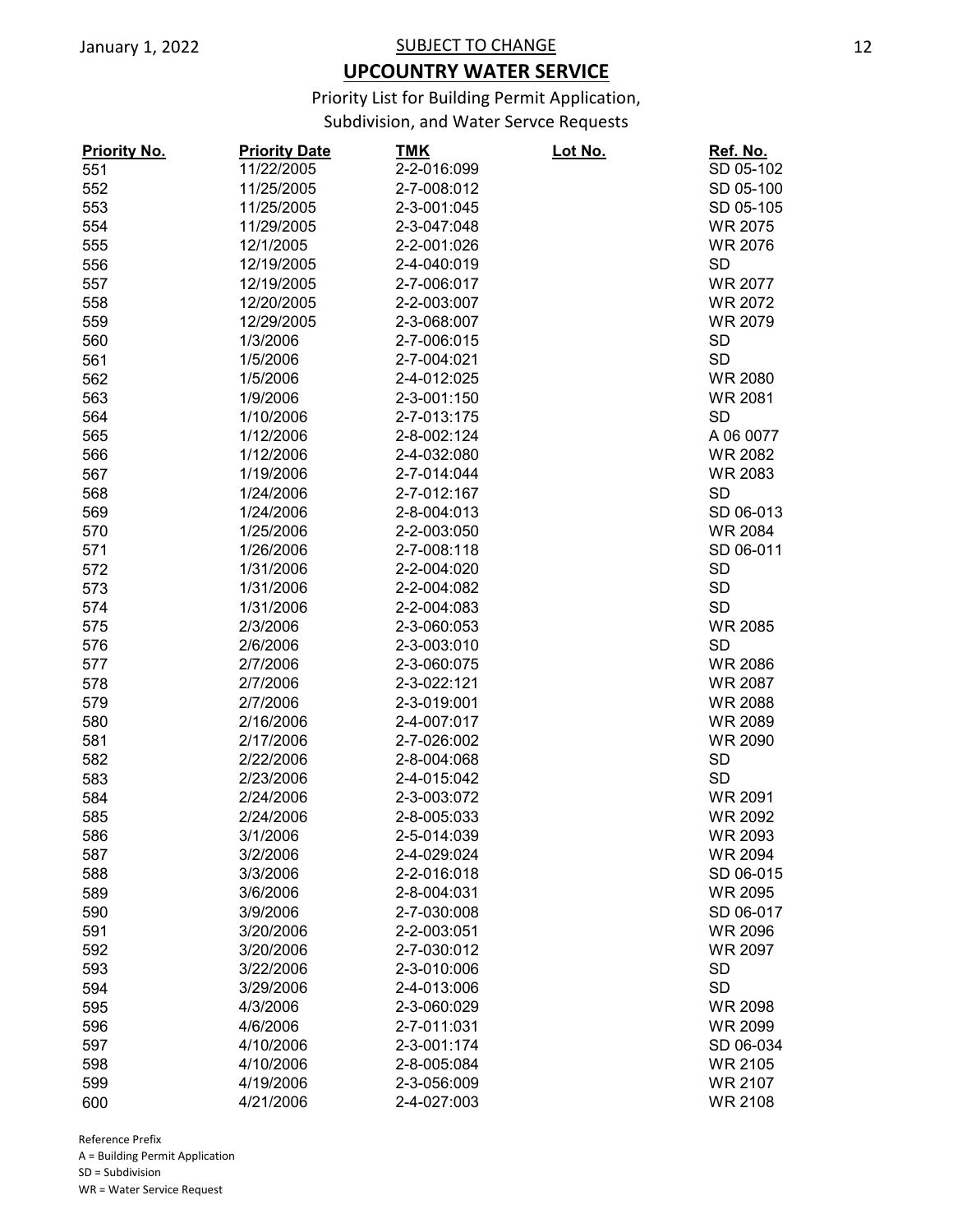## **UPCOUNTRY WATER SERVICE**

Priority List for Building Permit Application,

Subdivision, and Water Servce Requests

| <b>Priority No.</b> | <b>Priority Date</b> | <b>TMK</b>  | Lot No.   | Ref. No.       |
|---------------------|----------------------|-------------|-----------|----------------|
| 601                 | 4/26/2006            | 2-7-005:001 |           | <b>SD</b>      |
| 602                 | 4/28/2006            | 2-7-034:010 |           | <b>WR 2110</b> |
| 603                 | 4/28/2006            | 2-7-013:023 |           | <b>WR 2111</b> |
| 604                 | 5/2/2006             | 2-7-012:085 |           | SD 06-037      |
| 605                 | 5/16/2006            | 2-3-046:015 |           | <b>WR 2113</b> |
| 606                 | 5/16/2006            | 2-7-002:025 |           | <b>WR 2114</b> |
| 607                 | 5/22/2006            | 2-4-012:001 |           | <b>SD</b>      |
| 608                 | 5/22/2006            | 2-4-012:001 | Grant 318 | <b>WR 2162</b> |
| 609                 | 5/22/2006            | 2-4-012:001 | Grant 602 | <b>WR 2164</b> |
| 610                 | 5/24/2006            | 2-7-029:017 |           | <b>WR 2100</b> |
| 611                 | 5/24/2006            | 2-2-005:041 |           | <b>WR 2115</b> |
| 612                 | 5/26/2006            | 2-2-018:008 |           | <b>WR 2116</b> |
| 613                 | 5/31/2006            | 2-4-013:009 |           | <b>SD</b>      |
| 614                 | 5/31/2006            | 2-7-026:007 |           | <b>SD</b>      |
| 615                 | 5/31/2006            | 2-7-026:006 |           | <b>WR 2117</b> |
| 616                 | 5/31/2006            | 2-4-007:017 |           | <b>WR 2123</b> |
| 617                 | 5/31/2006            | 2-2-012:020 |           | <b>WR 2167</b> |
| 618                 | 5/31/2006            | 2-4-012:005 |           | <b>WR 2170</b> |
| 619                 | 5/31/2006            | 2-4-012:039 |           | <b>WR 2171</b> |
| 620                 | 5/31/2006            | 2-4-012:042 |           | <b>WR 2172</b> |
|                     |                      |             |           | <b>WR 2173</b> |
| 621                 | 5/31/2006            | 2-4-012:043 |           |                |
| 622                 | 5/31/2006            | 2-4-012:044 |           | <b>WR 2174</b> |
| 623                 | 5/31/2006            | 2-4-012:041 |           | <b>WR 2175</b> |
| 624                 | 5/31/2006            | 2-4-012:040 |           | <b>WR 2176</b> |
| 625                 | 5/31/2006            | 2-4-012:045 |           | <b>WR 2177</b> |
| 626                 | 5/31/2006            | 2-4-012:046 |           | <b>WR 2178</b> |
| 627                 | 5/31/2006            | 2-4-012:047 |           | <b>WR 2179</b> |
| 628                 | 5/31/2006            | 2-4-012:048 |           | <b>WR 2180</b> |
| 629                 | 6/7/2006             | 2-5-010:003 |           | <b>SD</b>      |
| 630                 | 6/7/2006             | 2-7-008:106 |           | <b>SD</b>      |
| 631                 | 6/8/2006             | 2-3-032:014 |           | <b>SD</b>      |
| 632                 | 6/9/2006             | 2-3-032:002 |           | <b>SD</b>      |
| 633                 | 6/9/2006             | 2-3-032:015 |           | <b>SD</b>      |
| 634                 | 6/27/2006            | 2-5-003:010 |           | SD 06-049      |
| 635                 | 6/27/2006            | 2-2-020:063 |           | <b>WR 2118</b> |
| 636                 | 6/28/2006            | 2-2-008:004 |           | SD 06-054      |
| 637                 | 7/3/2006             | 2-3-019:025 | hpr 1     | WR 2119        |
| 638                 | 7/5/2006             | 2-8-013:183 |           | A 06 1885      |
| 639                 | 7/10/2006            | 2-3-003:086 |           | <b>SD</b>      |
| 640                 | 7/10/2006            | 2-3-003:086 |           | <b>WR 2124</b> |
| 641                 | 7/11/2006            | 2-2-014:005 |           | SD 06-053      |
| 642                 | 7/17/2006            | 2-2-004:008 |           | <b>SD</b>      |
| 643                 | 7/17/2006            | 2-4-040:027 |           | <b>WR 2125</b> |
| 644                 | 7/18/2006            | 2-3-002:122 |           | SD 06-055      |
| 645                 | 7/19/2006            | 2-3-002:009 |           | <b>SD</b>      |
| 646                 | 7/19/2006            | 2-3-062:034 |           | SD 06-056      |
| 647                 | 7/26/2006            | 2-2-009:026 |           | SD 06-063      |
| 648                 | 7/27/2006            | 2-8-002:133 |           | WR 2126        |
| 649                 | 7/31/2006            | 2-2-004:004 |           | SD 06-060      |
| 650                 | 8/3/2006             | 2-3-003:041 |           | <b>SD</b>      |
|                     |                      |             |           |                |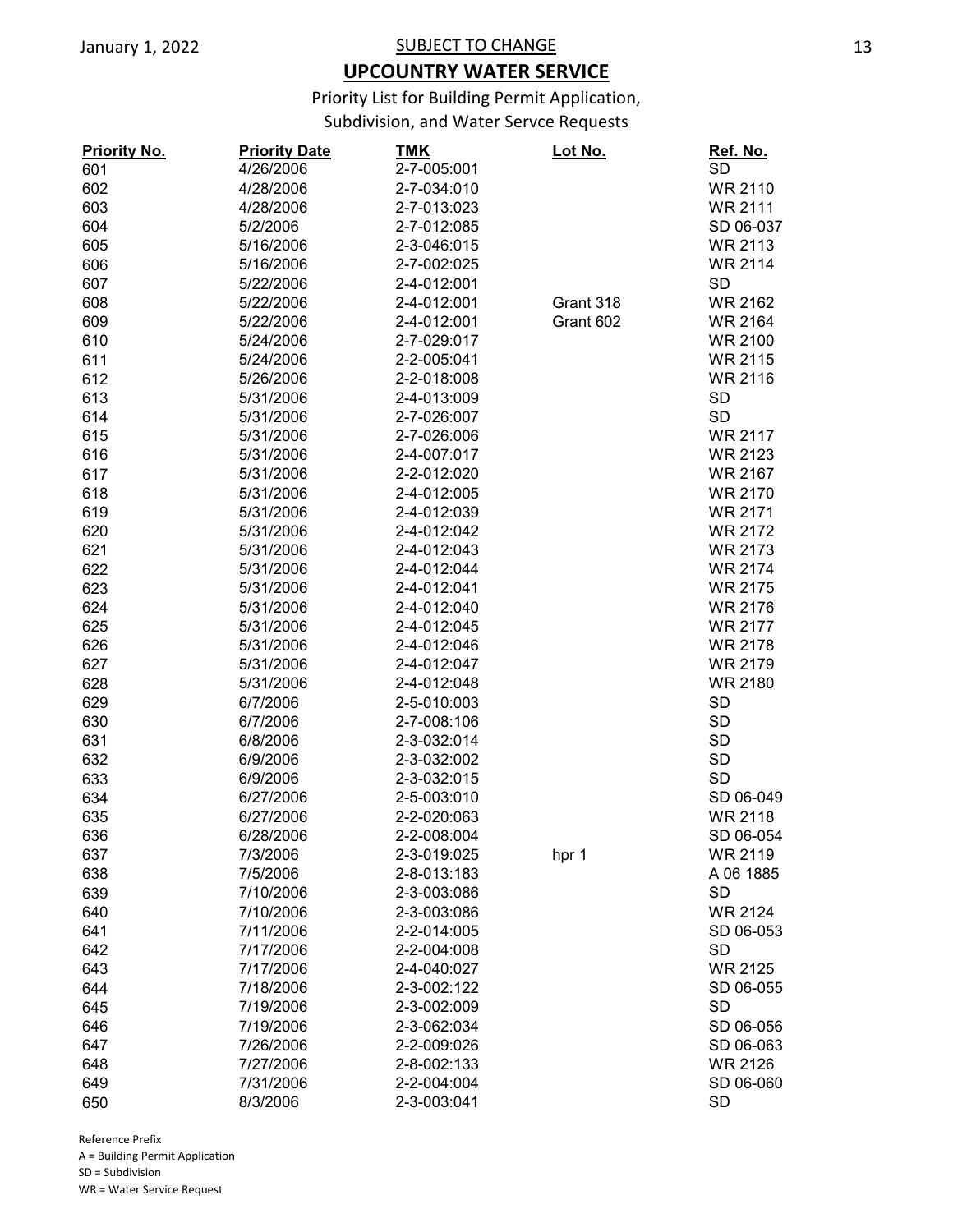## **UPCOUNTRY WATER SERVICE**

Priority List for Building Permit Application,

Subdivision, and Water Servce Requests

| <b>Priority No.</b> | <b>Priority Date</b> | <b>TMK</b>  | Lot No. | Ref. No.       |
|---------------------|----------------------|-------------|---------|----------------|
| 651                 | 8/3/2006             | 2-7-003:087 |         |                |
| 652                 | 8/7/2006             | 2-3-003:106 |         | <b>SD</b>      |
| 653                 | 8/11/2006            | 2-7-013:094 |         | A 06 2285      |
| 654                 | 8/15/2006            | 2-7-035:041 |         | <b>WR 2127</b> |
| 655                 | 8/16/2006            | 2-3-003:121 |         |                |
| 656                 | 8/22/2006            | 2-7-013:086 |         | SD 06-073      |
| 657                 | 8/22/2006            | 2-3-013:045 |         | <b>WR 2128</b> |
| 658                 | 8/23/2006            | 2-3-019:014 |         | <b>SD</b>      |
| 659                 | 8/23/2006            | 2-4-006:030 |         | <b>WR 2129</b> |
| 660                 | 8/23/2006            | 2-7-008:157 |         | <b>WR 2130</b> |
| 661                 | 8/28/2006            | 2-2-009:004 |         | <b>SD</b>      |
| 662                 | 8/28/2006            | 2-3-008:001 |         | SD 06-082      |
| 663                 | 8/29/2006            | 2-2-009:080 |         | <b>WR 2131</b> |
| 664                 | 8/31/2006            | 2-3-060:031 |         | <b>WR 2132</b> |
| 665                 | 9/6/2006             | 2-3-002:009 |         | <b>WR 2133</b> |
| 666                 | 9/7/2006             | 2-7-002:074 |         | <b>WR 2103</b> |
|                     |                      | 2-2-002:047 |         | <b>WR 2134</b> |
| 667                 | 9/15/2006            |             |         |                |
| 668                 | 9/18/2006            | 2-2-022:026 |         | <b>WR 2135</b> |
| 669                 | 9/20/2006            | 2-3-001:023 |         | <b>SD</b>      |
| 670                 | 9/20/2006            | 2-3-001:174 |         | <b>SD</b>      |
| 671                 | 9/21/2006            | 2-3-010:057 |         | SD 06-083      |
| 672                 | 9/22/2006            | 2-8-002:132 |         | <b>WR 2136</b> |
| 673                 | 9/25/2006            | 2-3-033:019 |         | <b>SD</b>      |
| 674                 | 9/26/2006            | 2-3-040:007 |         | <b>WR 2137</b> |
| 675                 | 10/3/2006            | 2-3-060:018 |         | <b>WR 2138</b> |
| 676                 | 10/4/2006            | 2-3-008:014 |         | SD 06-089      |
| 677                 | 10/4/2006            | 2-4-023:006 |         | <b>WR 2139</b> |
| 678                 | 10/6/2006            | 2-3-040:019 |         | <b>WR 2140</b> |
| 679                 | 10/6/2006            | 2-4-011:005 |         | <b>WR 2141</b> |
| 680                 | 10/9/2006            | 2-3-002:004 |         | SD 06-090      |
| 681                 | 10/10/2006           | 2-3-003:026 |         | SD 06-101      |
| 682                 | 10/18/2006           | 2-2-015:081 |         | <b>WR 2142</b> |
| 683                 | 10/19/2006           | 2-4-029:041 |         | <b>WR 2143</b> |
| 684                 | 10/19/2006           | 2-4-015:046 |         | <b>WR 2144</b> |
| 685                 | 10/26/2006           | 2-3-035:009 |         | <b>WR 2145</b> |
| 686                 | 10/27/2006           | 2-3-035:016 |         | <b>SD</b>      |
| 687                 | 10/30/2006           | 2-2-015:003 | $14-A$  | <b>WR 2146</b> |
| 688                 | 11/1/2006            | 2-7-013:089 |         | <b>WR 2147</b> |
| 689                 | 11/2/2006            | 2-8-010:016 |         | <b>WR 2148</b> |
| 690                 | 11/8/2006            | 2-2-016:037 |         | <b>WR 2149</b> |
| 691                 | 11/20/2006           | 2-3-053:011 |         | <b>WR 2151</b> |
| 692                 | 11/20/2006           | 2-2-016:102 |         | <b>WR 2169</b> |
| 693                 | 11/24/2006           | 2-2-015:073 |         | <b>WR 2152</b> |
| 694                 | 12/4/2006            | 2-3-003:188 |         | <b>WR 2153</b> |
| 695                 | 12/4/2006            | 2-3-003:189 |         | <b>WR 2154</b> |
| 696                 | 12/4/2006            | 2-3-047:042 |         | <b>WR 2155</b> |
| 697                 | 12/5/2006            | 2-7-003:008 |         | <b>SD</b>      |
|                     |                      |             |         |                |
| 698                 | 12/5/2006            | 2-7-003:008 |         | <b>WR 2156</b> |
| 699                 | 12/12/2006           | 2-4-007:017 |         | SD 06-115      |
| 700                 | 12/13/2006           | 2-4-032:088 |         | <b>WR 2157</b> |

Reference Prefix A = Building Permit Application SD = Subdivision WR = Water Service Request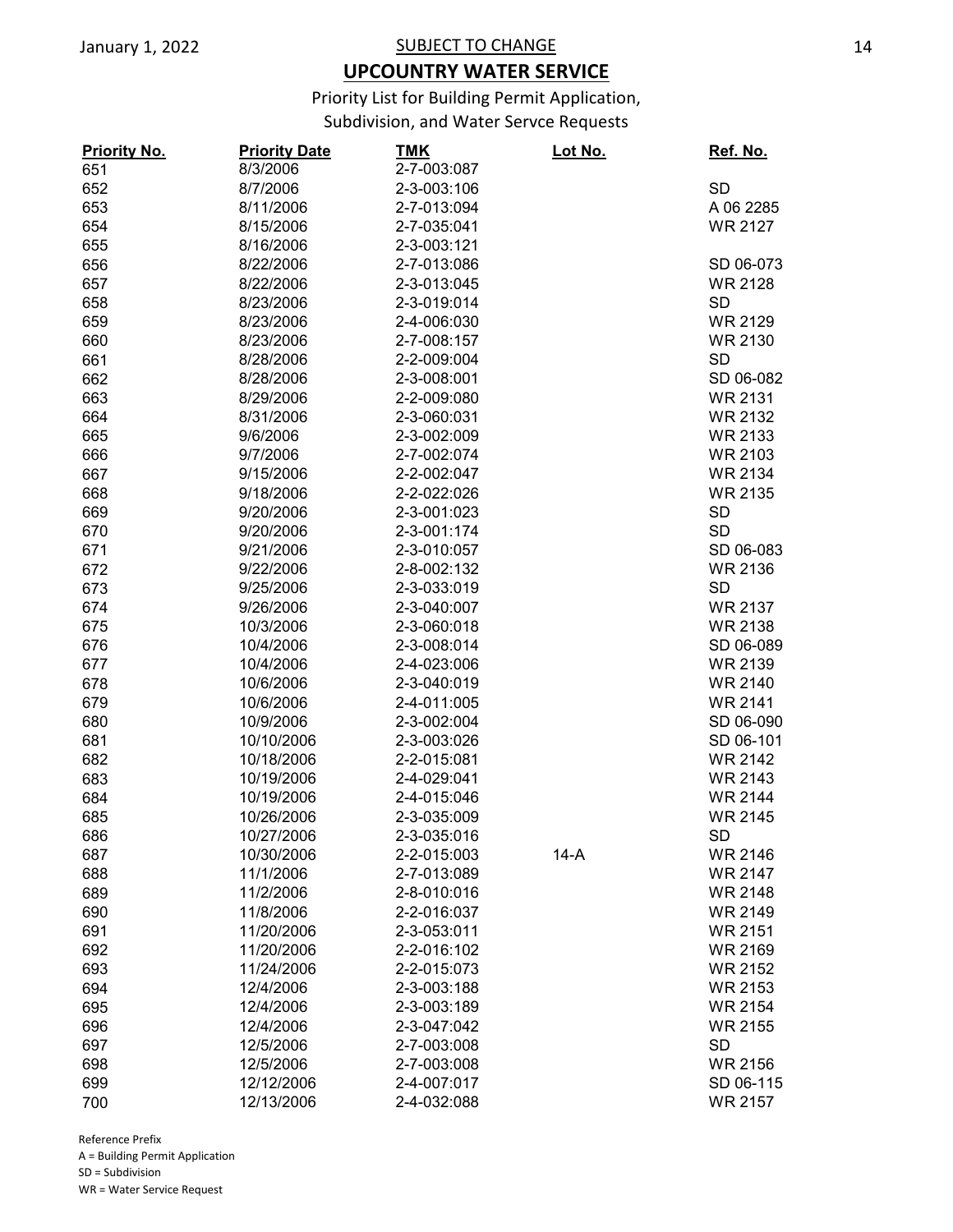## **UPCOUNTRY WATER SERVICE**

Priority List for Building Permit Application,

Subdivision, and Water Servce Requests

| <b>Priority No.</b> | <b>Priority Date</b> | <u>TMK</u>  | Lot No.        | Ref. No.       |
|---------------------|----------------------|-------------|----------------|----------------|
| 701                 | 12/19/2006           | 2-2-011:027 |                | <b>SD</b>      |
| 702                 | 12/19/2006           | 2-3-046:002 |                | <b>WR 2158</b> |
| 703                 | 12/26/2006           | 2-2-011:010 |                | <b>WR 2159</b> |
| 704                 | 12/27/2006           | 2-3-013:068 |                | <b>WR 2160</b> |
| 705                 | 12/29/2006           | 2-7-008:105 |                | <b>SD</b>      |
| 706                 | 1/5/2007             | 2-8-002:090 |                | A 07 0041      |
| 707                 | 1/5/2007             | 2-3-003:215 |                | <b>SD</b>      |
| 708                 | 1/8/2007             | 2-8-004:066 |                | <b>WR 2161</b> |
| 709                 | 1/25/2007            | 2-2-010:017 |                | SD 07-006      |
| 710                 | 1/25/2007            | 2-5-004:050 |                | <b>WR 2182</b> |
| 711                 | 2/5/2007             | 2-3-007:026 |                | <b>SD</b>      |
| 712                 | 2/5/2007             | 2-3-009:034 |                | <b>SD</b>      |
| 713                 | 2/5/2007             | 2-3-007:023 | 5              | <b>WR 2183</b> |
| 714                 | 2/5/2007             | 2-3-007:022 | 6              | <b>WR 2184</b> |
| 715                 | 2/5/2007             | 2-3-007:018 | $\overline{7}$ | <b>WR 2185</b> |
| 716                 | 2/5/2007             | 2-3-009:034 |                | <b>WR 2186</b> |
| 717                 | 2/5/2007             | 2-3-007:026 |                | <b>WR 2187</b> |
| 718                 | 2/6/2007             | 2-3-007:027 |                | <b>SD</b>      |
|                     | 2/6/2007             | 2-3-027:027 |                | <b>WR 2188</b> |
| 719                 |                      |             | 1              |                |
| 720                 | 2/9/2007             | 2-3-013:011 |                | <b>WR 2189</b> |
| 721                 | 2/12/2007            | 2-7-025:026 |                | <b>SD</b>      |
| 722                 | 2/13/2007            | 2-2-020:084 |                | <b>WR 2190</b> |
| 723                 | 2/15/2007            | 2-4-013:031 |                | <b>WR 2191</b> |
| 724                 | 2/15/2007            | 2-3-042:051 |                | <b>WR 2192</b> |
| 725                 | 2/16/2007            | 2-3-007:024 | 4              | <b>WR 2193</b> |
| 726                 | 2/20/2007            | 2-2-003:038 |                | SD 07-009      |
| 727                 | 2/23/2007            | 2-7-012:275 |                | <b>WR 2194</b> |
| 728                 | 2/23/2007            | 2-7-012:276 |                | <b>WR 2195</b> |
| 729                 | 2/23/2007            | 2-7-012:277 |                | <b>WR 2196</b> |
| 730                 | 2/27/2007            | 2-3-032:013 |                | <b>SD</b>      |
| 731                 | 2/28/2007            | 2-7-011:055 |                | <b>SD</b>      |
| 732                 | 3/2/2007             | 2-7-007:003 |                | <b>SD</b>      |
| 733                 | 3/6/2007             | 2-3-051:007 |                | <b>WR 2197</b> |
| 734                 | 3/7/2007             | 2-3-014:013 |                | <b>WR 2198</b> |
| 735                 | 3/7/2007             | 2-3-016:002 |                | <b>WR 2199</b> |
| 736                 | 3/13/2007            | 2-7-003:010 |                | SD 07-016      |
| 737                 | 3/14/2007            | 2-7-013:064 |                | <b>WR 2200</b> |
| 738                 | 3/15/2007            | 2-7-012:055 |                | <b>WR 2201</b> |
| 739                 | 3/16/2007            | 2-3-001:029 |                | <b>WR 2202</b> |
| 740                 | 3/22/2007            | 2-3-003:223 |                | <b>WR 2203</b> |
| 741                 | 3/22/2007            | 2-8-001:018 |                | <b>WR 2205</b> |
| 742                 | 3/27/2007            | 2-7-012:178 |                | <b>SD</b>      |
| 743                 | 4/2/2007             | 2-3-003:067 |                | <b>SD</b>      |
| 744                 | 4/2/2007             | 2-2-014:010 |                | <b>WR 2206</b> |
| 745                 | 4/4/2007             | 2-4-007:010 |                | <b>WR 2207</b> |
| 746                 | 4/11/2007            | 2-8-001:096 |                | <b>WR 2208</b> |
| 747                 | 4/16/2007            | 2-2-004:101 |                | <b>WR 2209</b> |
| 748                 | 4/18/2007            | 2-4-009:010 |                | SD 07-025      |
| 749                 | 4/20/2007            | 2-7-011:022 |                | <b>SD</b>      |
| 750                 | 4/20/2007            | 2-7-009:051 |                | <b>WR 2210</b> |
|                     |                      |             |                |                |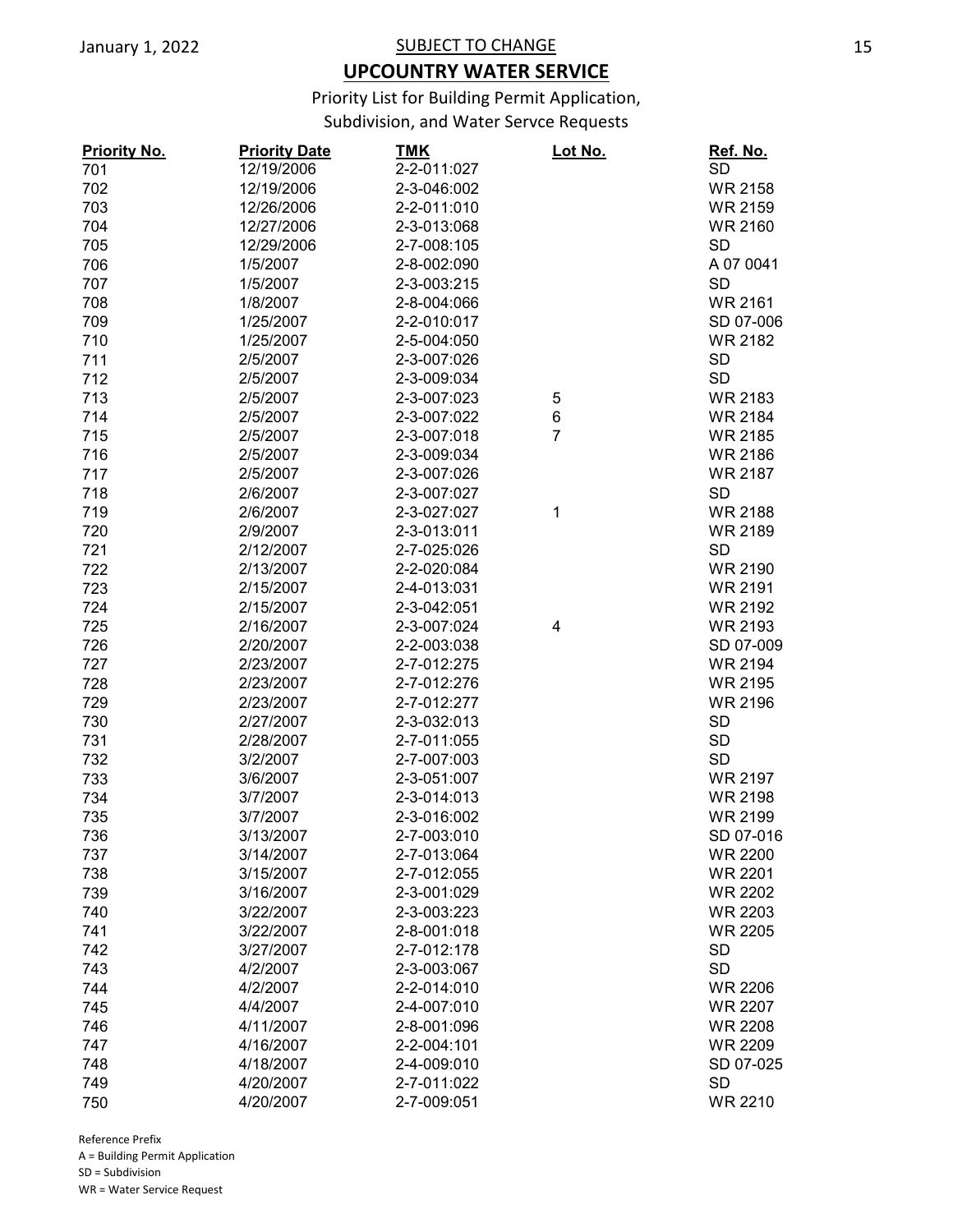## **UPCOUNTRY WATER SERVICE**

Priority List for Building Permit Application,

Subdivision, and Water Servce Requests

| <b>Priority No.</b> | <b>Priority Date</b> | <u>TMK</u>  | <u>Lot No.</u> | Ref. No.       |
|---------------------|----------------------|-------------|----------------|----------------|
| 751                 | 4/20/2007            | 2-2-005:077 |                | <b>WR 2211</b> |
| 752                 | 4/24/2007            | 2-3-036:007 |                | <b>WR 2212</b> |
| 753                 | 5/30/2007            | 2-4-007:066 |                | <b>SD</b>      |
| 754                 | 6/12/2007            | 2-2-006:108 | $34-B$         | <b>WR 2214</b> |
| 755                 | 6/22/2007            | 2-3-060:002 |                | <b>WR 2215</b> |
| 756                 | 6/29/2007            | 2-2-013:009 |                | <b>WR 2216</b> |
| 757                 | 7/3/2007             | 2-3-010:050 |                | <b>WR 2217</b> |
| 758                 | 7/5/2007             | 2-3-001:058 |                | <b>SD</b>      |
| 759                 | 7/5/2007             | 2-3-001:173 |                | <b>SD</b>      |
| 760                 | 7/13/2007            | 2-5-007:002 |                | <b>WR 2218</b> |
| 761                 | 7/26/2007            | 2-3-044:054 |                | <b>WR 2219</b> |
| 762                 | 8/6/2007             | 2-3-003:168 |                | SD             |
| 763                 | 8/15/2007            | 2-4-028:011 |                | <b>WR 2220</b> |
| 764                 | 8/20/2007            | 2-4-035:106 |                | <b>WR 2221</b> |
| 765                 | 8/23/2007            | 2-3-008:034 |                | SD 07-052      |
| 766                 | 8/31/2007            | 2-3-002:008 |                | SD 07-053      |
| 767                 | 8/31/2007            | 2-7-018:019 |                | <b>WR 2222</b> |
| 768                 | 9/6/2007             | 2-3-060:036 |                | <b>WR 2223</b> |
| 769                 | 9/13/2007            | 2-4-003:012 |                | <b>WR 2224</b> |
| 770                 | 9/25/2007            | 2-3-015:009 |                | <b>WR 2228</b> |
| 771                 | 9/27/2007            | 2-5-010:018 |                | <b>WR 2227</b> |
|                     | 10/3/2007            | 2-4-013:070 |                | SD 07-056      |
| 772                 |                      |             |                |                |
| 773                 | 10/17/2007           | 2-7-001:032 |                | SD 07-058      |
| 774                 | 10/19/2007           | 2-1-004:089 |                | <b>WR 2225</b> |
| 775                 | 10/19/2007           | 2-3-059:019 |                | <b>WR 2226</b> |
| 776                 | 11/7/2007            | 2-2-006:038 |                | <b>SD</b>      |
| 777                 | 11/7/2007            | 2-2-006:104 |                | <b>SD</b>      |
| 778                 | 11/8/2007            | 2-4-012:006 |                | <b>SD</b>      |
| 779                 | 11/13/2007           | 2-3-003:016 |                | SD 07-061      |
| 780                 | 11/13/2007           | 2-2-011:029 |                | <b>WR 2230</b> |
| 781                 | 11/29/2007           | 2-3-003:012 |                | <b>SD</b>      |
| 782                 | 11/29/2007           | 2-7-001:105 |                | <b>SD</b>      |
| 783                 | 11/29/2007           | 2-3-003:031 |                | SD 07-076      |
| 784                 | 12/5/2007            | 2-7-012:049 |                | <b>WR 2231</b> |
| 785                 | 12/6/2007            | 2-3-014:008 |                | <b>SD</b>      |
| 786                 | 1/2/2008             | 2-3-060:002 |                | <b>SD</b>      |
| 787                 | 1/17/2008            | 2-2-011:003 |                | <b>SD</b>      |
| 788                 | 1/18/2008            | 2-2-015:029 |                | <b>WR 2232</b> |
| 789                 | 1/24/2008            | 2-2-004:101 |                | <b>SD</b>      |
| 790                 | 1/28/2008            | 2-2-005:003 |                | <b>SD</b>      |
| 791                 | 2/1/2008             | 2-3-001:023 |                | SD 08-008      |
| 792                 | 2/11/2008            | 2-7-019:039 | Unit B cpr     | WR 2233        |
| 793                 | 2/20/2008            | 2-4-022:015 |                | <b>WR 2234</b> |
| 794                 | 3/19/2008            | 2-3-044:038 |                | <b>WR 2235</b> |
| 795                 | 4/2/2008             | 2-7-008:021 |                | SD 08-016      |
| 796                 | 4/8/2008             | 2-3-003:050 |                | SD 08-018      |
| 797                 | 4/21/2008            | 2-7-008:111 |                | WR 2237        |
| 798                 | 4/23/2008            | 2-4-036:083 |                | <b>WR 2238</b> |
| 799                 | 4/29/2008            | 2-3-028:011 |                | <b>WR 2239</b> |
| 800                 | 5/5/2008             | 2-3-037:005 |                | <b>SD</b>      |
|                     |                      |             |                |                |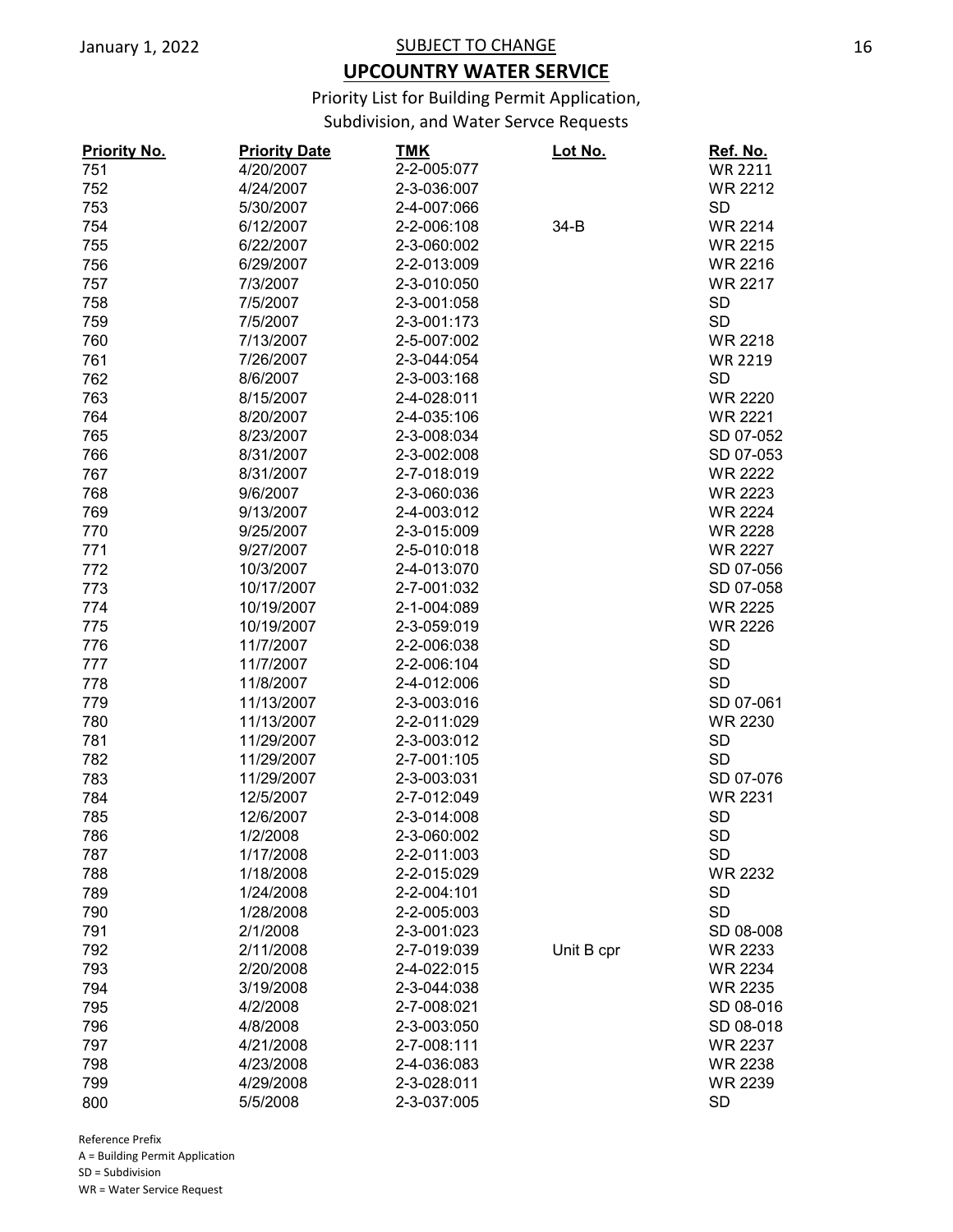## **UPCOUNTRY WATER SERVICE**

Priority List for Building Permit Application,

Subdivision, and Water Servce Requests

| <b>Priority No.</b> | <b>Priority Date</b> | <u>TMK</u>  | <u>Lot No.</u> | Ref. No.       |
|---------------------|----------------------|-------------|----------------|----------------|
| 801                 | 5/16/2008            | 2-9-003:012 |                | <b>WR 2242</b> |
| 802                 | 5/30/2008            | 2-3-052:008 |                | <b>WR 2243</b> |
| 803                 | 6/13/2008            | 2-3-014:014 |                | <b>SD</b>      |
| 804                 | 6/17/2008            | 2-4-013:185 |                | <b>SD</b>      |
| 805                 | 6/26/2008            | 2-4-026:001 |                | <b>WR 2244</b> |
| 806                 | 6/30/2008            | 2-7-030:003 |                | SD 08-039      |
| 807                 | 6/30/2008            | 2-8-001:025 |                | <b>WR 2245</b> |
| 808                 | 7/1/2008             | 2-7-008:047 |                | <b>SD</b>      |
| 809                 | 7/8/2008             | 2-3-008:019 |                | SD 08-033      |
| 810                 | 7/8/2008             | 2-4-013:060 |                | <b>WR 2246</b> |
| 811                 | 7/14/2008            | 2-8-005:045 |                | <b>WR 2247</b> |
| 812                 | 7/15/2008            | 2-3-003:066 |                | SD 08-046      |
| 813                 | 7/17/2008            | 2-3-008:020 |                | SD 08-048      |
| 814                 | 7/17/2008            | 2-8-001:034 |                | <b>WR 2248</b> |
| 815                 | 7/17/2008            | 2-8-001:036 |                | <b>WR 2249</b> |
| 816                 | 7/17/2008            | 2-8-001:038 |                | <b>WR 2250</b> |
| 817                 | 7/17/2008            | 2-8-001:078 |                | <b>WR 2251</b> |
| 818                 | 7/30/2008            | 2-2-006:115 |                | <b>SD</b>      |
| 819                 | 8/8/2008             | 2-3-008:035 |                | SD 08-050      |
| 820                 | 8/12/2008            | 2-3-007:042 |                | SD 08-051      |
| 821                 | 8/14/2008            | 2-7-014:044 |                | SD 08-053      |
| 822                 | 9/3/2008             | 2-3-003:072 |                | <b>SD</b>      |
| 823                 | 9/15/2008            | 2-2-020:032 |                | <b>WR 2252</b> |
| 824                 | 9/16/2008            | 2-2-012:049 |                | <b>SD</b>      |
| 825                 | 9/16/2008            | 2-7-006:061 |                | <b>SD</b>      |
| 826                 | 9/17/2008            | 2-7-026:005 |                | <b>SD</b>      |
| 827                 | 9/26/2008            | 2-7-008:035 |                | <b>WR 2253</b> |
| 828                 | 9/30/2008            | 2-7-009:057 |                | <b>WR 2254</b> |
| 829                 | 10/6/2008            | 2-4-037:014 |                | <b>WR 2255</b> |
| 830                 | 10/28/2008           | 2-5-004:076 |                | <b>WR 2256</b> |
| 831                 | 10/28/2008           | 2-7-005:014 |                | <b>WR 2257</b> |
| 832                 | 10/31/2008           | 2-7-001:072 |                | <b>SD</b>      |
| 833                 | 11/7/2008            | 2-8-004:099 |                | <b>WR 2229</b> |
| 834                 | 11/10/2008           | 2-9-007:022 |                | <b>WR 2258</b> |
|                     |                      |             |                |                |
| 835                 | 11/10/2008           | 2-9-007:084 |                | <b>WR 2259</b> |
| 836                 | 11/20/2008           | 2-2-005:055 |                | <b>SD</b>      |
| 837                 | 11/21/2008           | 2-2-006:116 |                | SD 08-062      |
| 838                 | 12/10/2008           | 2-7-014:037 |                | <b>WR 2260</b> |
| 839                 | 12/17/2008           | 2-3-032:012 |                | <b>SD</b>      |
| 840                 | 12/30/2008           | 2-3-050:037 |                | <b>WR 2261</b> |
| 841                 | 1/2/2009             | 2-2-003:047 |                | <b>SD</b>      |
| 842                 | 1/2/2009             | 2-7-003:006 |                | <b>WR 2262</b> |
| 843                 | 1/9/2009             | 2-7-007:053 |                | <b>WR 2263</b> |
| 844                 | 1/13/2009            | 2-7-013:203 |                | <b>SD</b>      |
| 845                 | 1/21/2009            | 2-7-013:197 |                | <b>WR 2264</b> |
| 846                 | 2/9/2009             | 2-3-012:086 |                | SD 09-009      |
| 847                 | 2/13/2009            | 2-3-008:031 |                | <b>SD</b>      |
| 848                 | 3/12/2009            | 2-4-027:012 |                | <b>WR 2265</b> |
| 849                 | 3/23/2009            | 2-2-008:009 |                | SD 09-014      |
| 850                 | 3/23/2009            | 2-8-009:008 |                | <b>WR 2266</b> |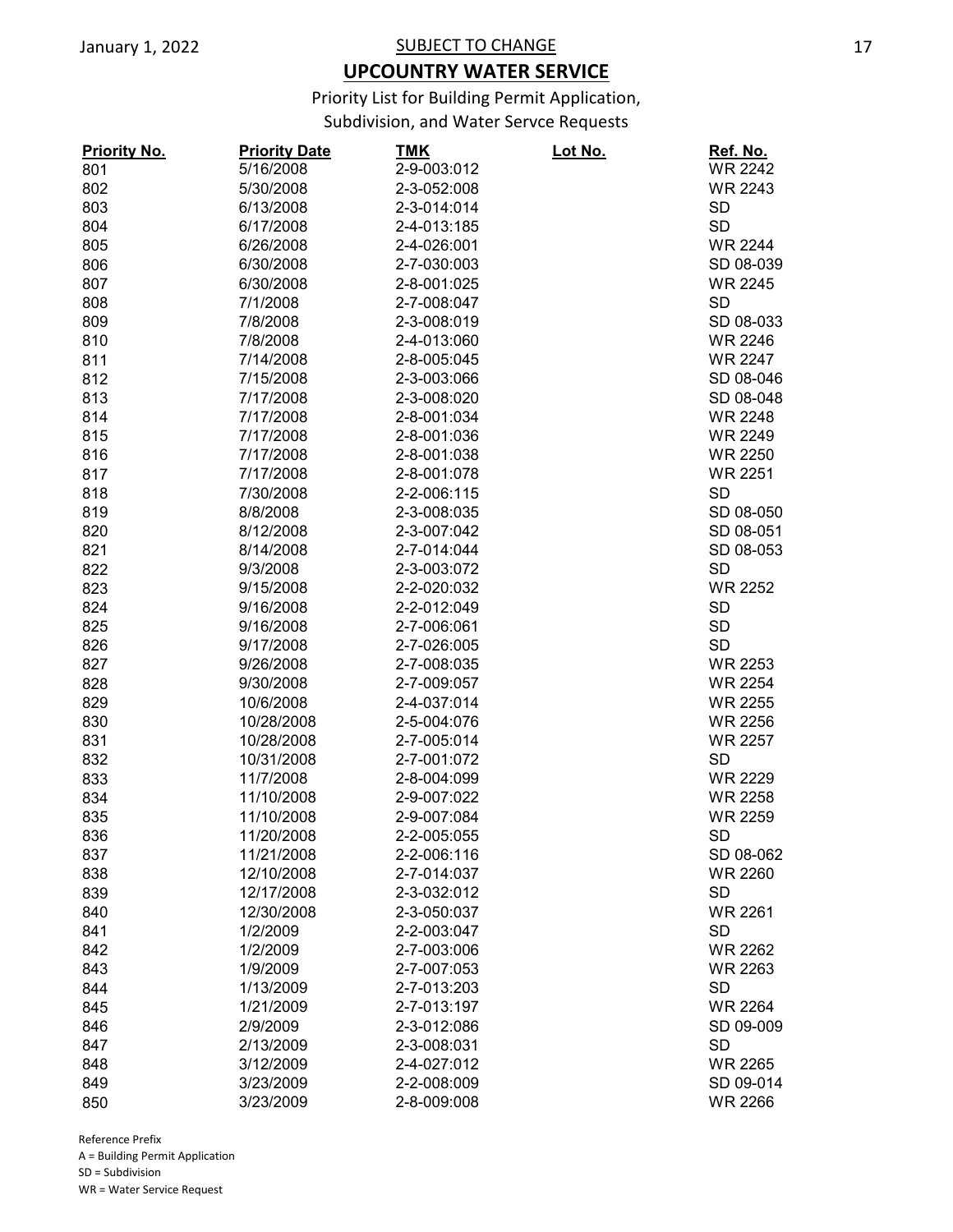## **UPCOUNTRY WATER SERVICE**

Priority List for Building Permit Application,

Subdivision, and Water Servce Requests

| <b>Priority No.</b> | <b>Priority Date</b> | <u>TMK</u>  | <u>Lot No.</u> | Ref. No.       |
|---------------------|----------------------|-------------|----------------|----------------|
| 851                 | 3/30/2009            | 2-4-030:040 |                | <b>WR 2267</b> |
| 852                 | 4/2/2009             | 2-2-015:087 |                | SD 09-016      |
| 853                 | 4/14/2009            | 2-3-068:001 |                | <b>WR 2268</b> |
| 854                 | 6/15/2009            | 2-2-020:066 |                | <b>SD</b>      |
| 855                 | 6/22/2009            | 2-4-009:052 |                | <b>SD</b>      |
| 856                 | 7/13/2009            | 2-2-003:004 |                | SD 09-025      |
| 857                 | 8/4/2009             | 2-8-001:014 |                | <b>WR 2271</b> |
| 858                 | 8/5/2009             | 2-3-002:086 |                | <b>WR 2272</b> |
| 859                 | 9/3/2009             | 2-3-016:024 |                | <b>WR 2273</b> |
| 860                 | 9/8/2009             | 2-4-040:030 |                | <b>SD</b>      |
| 861                 | 9/11/2009            | 2-4-040:032 |                | <b>SD</b>      |
| 862                 | 9/28/2009            | 2-7-022:023 |                | <b>WR 2274</b> |
| 863                 | 10/6/2009            | 2-7-012:166 |                | <b>WR 2294</b> |
| 864                 | 10/6/2009            | 2-7-012:222 |                | <b>WR 2295</b> |
| 865                 | 10/6/2009            | 2-7-012:223 |                | <b>WR 2296</b> |
| 866                 | 10/13/2009           | 2-8-010:025 |                | <b>WR 2275</b> |
| 867                 | 10/23/2009           | 2-4-007:031 |                | <b>WR 2276</b> |
| 868                 | 10/23/2009           | 2-3-014:086 |                | <b>WR 2277</b> |
| 869                 | 10/29/2009           | 2-2-013:007 |                | SD 09-046      |
| 870                 | 11/10/2009           | 2-2-012:072 |                | <b>SD</b>      |
| 871                 | 11/12/2009           | 2-3-045:054 |                | <b>WR 2278</b> |
| 872                 | 11/13/2009           | 2-3-043:002 |                | <b>WR 2279</b> |
| 873                 | 12/11/2009           | 2-4-013:050 |                | SD 09-049      |
| 874                 | 1/12/2010            | 2-8-002:255 |                | SD 10-003      |
| 875                 | 2/3/2010             | 2-4-013:075 |                | <b>WR 2281</b> |
| 876                 | 2/3/2010             | 2-4-013:219 |                | <b>WR 2282</b> |
| 877                 | 2/3/2010             | 2-4-013:220 |                | <b>WR 2283</b> |
| 878                 | 2/11/2010            | 2-3-005:002 |                | SD 10-006      |
| 879                 | 2/12/2010            | 2-7-014:081 |                | <b>WR 2297</b> |
| 880                 | 2/12/2010            | 2-7-014:036 |                | <b>WR 2298</b> |
| 881                 | 3/18/2010            | 2-1-008:024 |                | <b>SD</b>      |
| 882                 | 3/19/2010            | 2-4-026:010 |                | <b>WR 2284</b> |
| 883                 | 3/19/2010            | 2-4-010:017 |                | <b>WR 2285</b> |
| 884                 | 3/19/2010            | 2-4-010:018 |                | <b>WR 2286</b> |
| 885                 | 3/19/2010            | 2-4-010:019 |                | <b>WR 2287</b> |
| 886                 | 4/15/2010            | 2-2-009:049 |                | <b>WR 2288</b> |
| 887                 | 4/22/2010            | 2-7-013:097 |                | <b>SD</b>      |
| 888                 | 4/30/2010            | 2-4-013:040 |                | SD 10-018      |
| 889                 | 5/14/2010            | 2-2-001:063 |                | WR 2299        |
| 890                 | 6/7/2010             | 2-4-013:089 |                | <b>WR 2289</b> |
| 891                 | 6/9/2010             | 2-3-014:072 |                | <b>WR 2292</b> |
| 892                 | 7/15/2010            | 2-4-013:218 |                | <b>WR 2290</b> |
| 893                 | 7/23/2010            | 2-7-027:012 |                | <b>SD</b>      |
| 894                 | 7/30/2010            | 2-8-002:121 |                | <b>WR 2291</b> |
| 895                 | 8/6/2010             | 2-7-004:035 |                | <b>WR 2293</b> |
| 896                 | 8/27/2010            | 2-8-004:058 |                | <b>SD</b>      |
| 897                 | 8/27/2010            | 2-8-004:059 |                | <b>SD</b>      |
| 898                 | 8/27/2010            | 2-8-004:061 |                | <b>SD</b>      |
| 899                 | 8/27/2010            | 2-8-004:066 |                | <b>SD</b>      |
| 900                 | 8/31/2010            | 2-2-006:031 |                | <b>WR 2301</b> |
|                     |                      |             |                |                |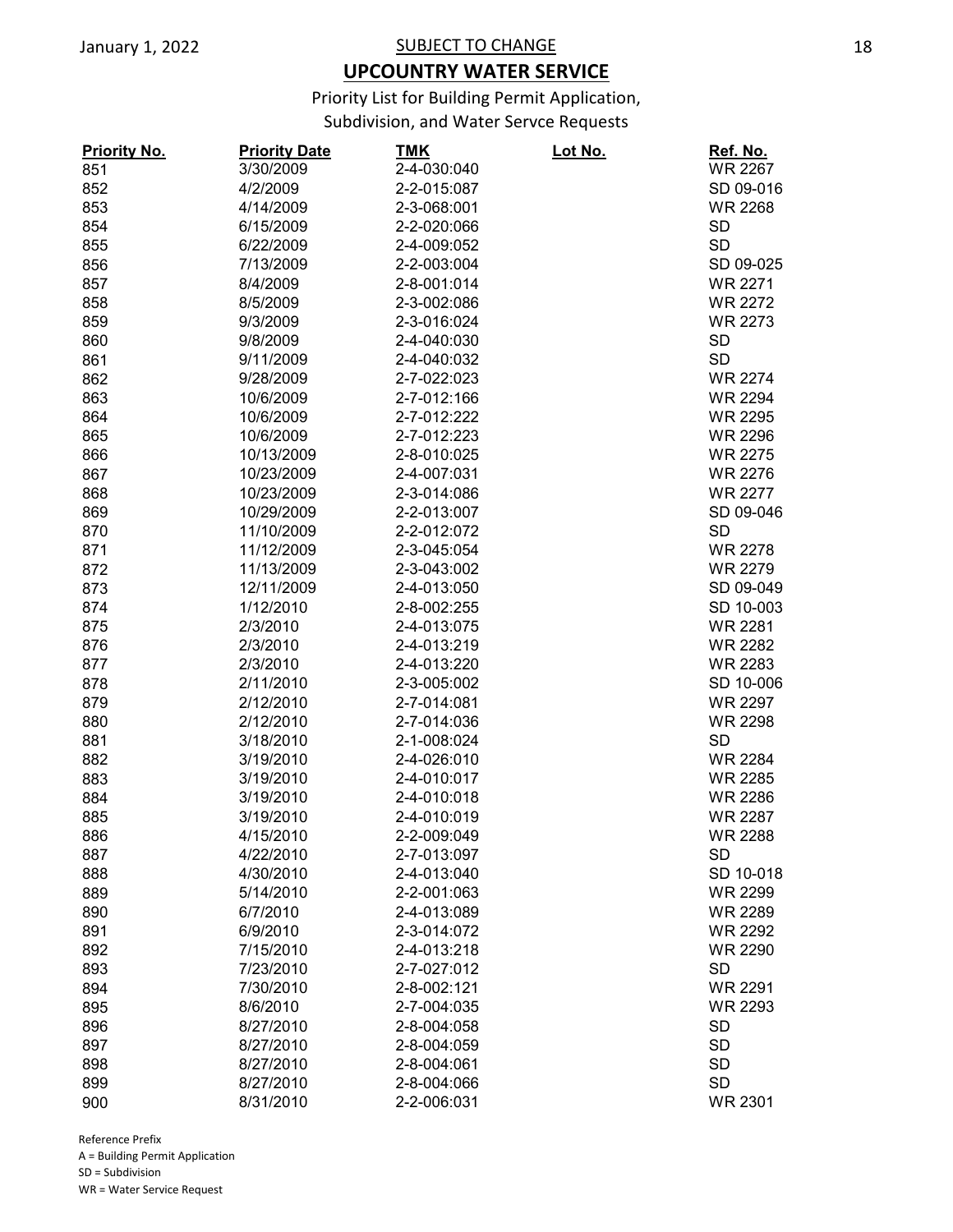## **UPCOUNTRY WATER SERVICE**

Priority List for Building Permit Application,

Subdivision, and Water Servce Requests

| <b>Priority No.</b> | <b>Priority Date</b> | TMK         | <u>Lot No.</u> | Ref. No.       |
|---------------------|----------------------|-------------|----------------|----------------|
| 901                 | 9/3/2010             | 2-4-011:012 |                | <b>SD</b>      |
| 902                 | 9/7/2010             | 2-7-022:005 |                | <b>SD</b>      |
| 903                 | 9/21/2010            | 2-7-014:037 |                | <b>WR 2302</b> |
| 904                 | 9/27/2010            | 2-2-002:039 |                | <b>SD</b>      |
| 905                 | 10/1/2010            | 2-7-008:122 |                | <b>WR 2303</b> |
| 906                 | 10/4/2010            | 2-4-018:006 |                | <b>WR 2304</b> |
| 907                 | 10/12/2010           | 2-3-008:016 |                | SD 10-035      |
| 908                 | 10/12/2010           | 2-3-008:025 |                | SD 10-037      |
| 909                 | 10/14/2010           | 2-1-004:080 |                | <b>SD</b>      |
| 910                 | 10/15/2010           | 2-3-019:001 |                | <b>WR 2306</b> |
| 911                 | 10/15/2010           | 2-1-008:111 |                | <b>WR 2307</b> |
| 912                 | 11/1/2010            | 2-4-013:151 |                | <b>WR 2308</b> |
| 913                 | 11/1/2010            | 2-7-001:072 |                | <b>WR 2314</b> |
| 914                 | 11/3/2010            | 2-8-004:058 |                | <b>WR 2309</b> |
| 915                 | 11/4/2010            | 2-4-036:061 |                | <b>WR 2315</b> |
| 916                 | 11/12/2010           | 2-7-002:158 |                | SD 10-039      |
| 917                 | 11/19/2010           | 2-7-014:077 |                | <b>WR 2310</b> |
| 918                 | 11/23/2010           | 2-7-006:052 |                | <b>WR 2311</b> |
| 919                 | 11/26/2010           | 2-3-003:155 |                | <b>SD</b>      |
| 920                 | 11/30/2010           | 2-4-013:093 |                | <b>WR 2312</b> |
| 921                 | 12/1/2010            | 2-7-008:040 |                | <b>SD</b>      |
|                     | 12/8/2010            | 2-3-038:030 |                | <b>SD</b>      |
| 922                 |                      |             |                | <b>SD</b>      |
| 923                 | 12/9/2010            | 2-3-019:002 |                |                |
| 924                 | 12/9/2010            | 2-7-028:004 |                | <b>WR 2316</b> |
| 925                 | 12/22/2010           | 2-3-007:038 |                | <b>SD</b>      |
| 926                 | 12/22/2010           | 2-4-013:021 |                | <b>WR 2317</b> |
| 927                 | 2/4/2011             | 2-5-004:001 |                | <b>SD</b>      |
| 928                 | 2/7/2011             | 2-3-016:012 |                | <b>SD</b>      |
| 929                 | 2/7/2011             | 2-7-007:076 |                | WR 2319        |
| 930                 | 2/7/2011             | 2-7-007:077 |                | <b>WR 2320</b> |
| 931                 | 2/14/2011            | 2-7-009:014 |                | <b>WR 2321</b> |
| 932                 | 2/18/2011            | 2-1-003:035 |                | <b>WR 2323</b> |
| 933                 | 3/2/2011             | 2-8-004:061 | 4              | SD 11-002      |
| 934                 | 3/14/2011            | 2-7-026:005 |                | <b>WR 2325</b> |
| 935                 | 3/22/2011            | 2-4-036:120 |                | <b>WR 2326</b> |
| 936                 | 4/19/2011            | 2-1-004:125 |                | <b>WR 2328</b> |
| 937                 | 4/29/2011            | 2-2-016:069 |                | <b>WR 2329</b> |
| 938                 | 5/12/2011            | 2-7-028:004 |                | <b>WR 2330</b> |
| 939                 | 5/13/2011            | 2-5-004:039 |                | <b>SD</b>      |
| 940                 | 5/24/2011            | 2-3-008:036 |                | <b>SD</b>      |
| 941                 | 5/24/2011            | 2-3-009:039 |                | <b>SD</b>      |
| 942                 | 7/5/2011             | 2-7-007:078 |                | <b>SD</b>      |
| 943                 | 7/12/2011            | 2-1-004:116 |                | <b>WR 2551</b> |
| 944                 | 7/12/2011            | 2-1-004:095 | Por Lot 2      | <b>WR 2552</b> |
| 945                 | 7/22/2011            | 2-8-009:101 |                | <b>WR 2332</b> |
| 946                 | 8/15/2011            | 2-3-001:133 |                | <b>WR 2365</b> |
| 947                 | 8/23/2011            | 2-8-003:003 |                |                |
| 948                 | 8/25/2011            | 2-8-004:043 | 109            | SD 11-026      |
| 949                 | 9/9/2011             | 2-4-001:003 | $2-A$          | SD 11-029      |
| 950                 | 9/14/2011            | 2-2-012:004 |                | <b>SD</b>      |
|                     |                      |             |                |                |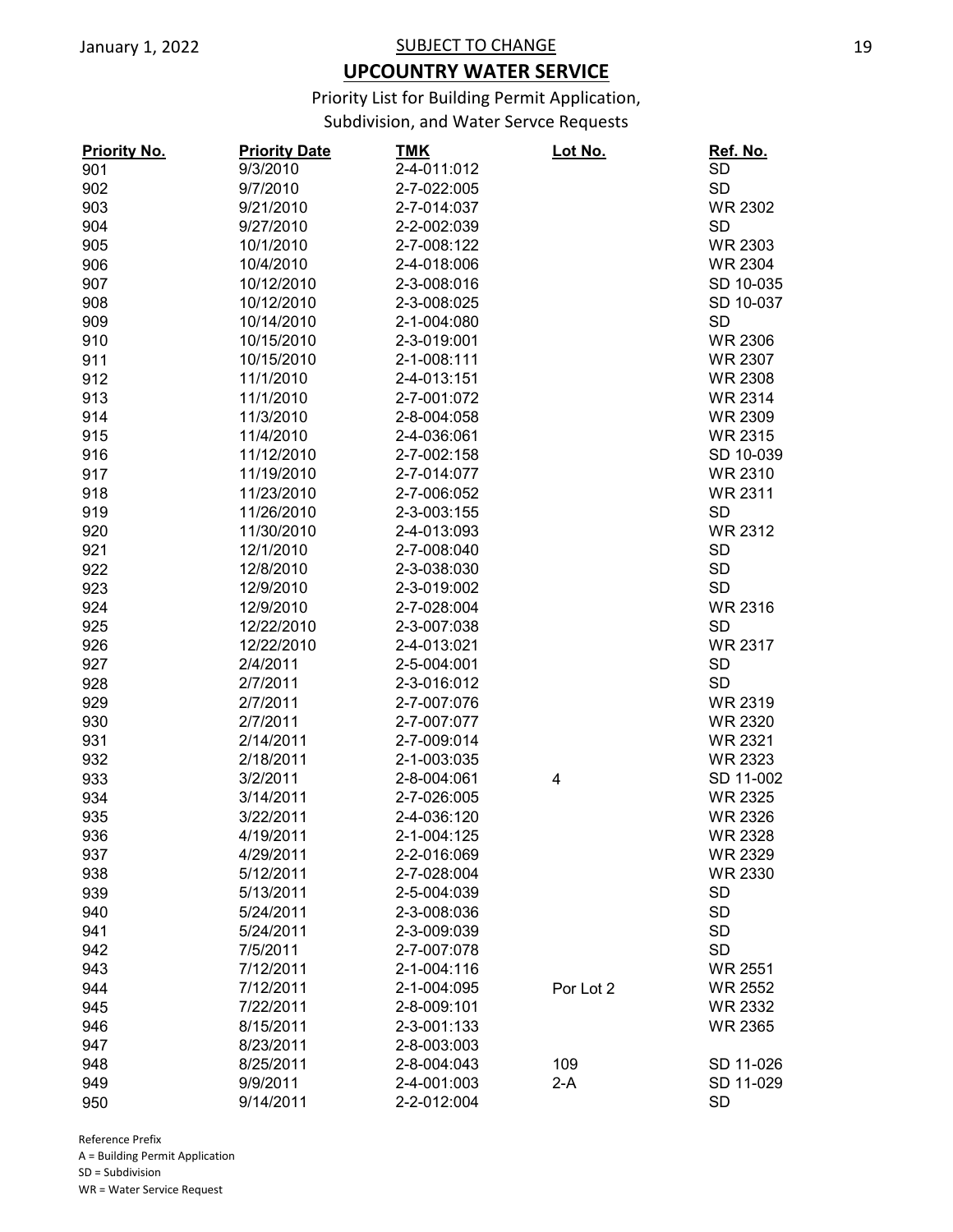## **UPCOUNTRY WATER SERVICE**

Priority List for Building Permit Application,

Subdivision, and Water Servce Requests

| <b>Priority No.</b> | <b>Priority Date</b> | <b>TMK</b>  | Lot No.                 | Ref. No.       |
|---------------------|----------------------|-------------|-------------------------|----------------|
| 951                 | 9/19/2011            | 2-3-009:039 |                         | <b>WR 2350</b> |
| 952                 | 9/22/2011            | 2-2-015:004 |                         | <b>SD</b>      |
| 953                 | 9/27/2011            | 2-3-041:074 |                         | <b>SD</b>      |
| 954                 | 9/27/2011            | 2-7-012:112 |                         | <b>WR 2348</b> |
| 955                 | 10/3/2011            | 2-4-032:072 |                         | <b>WR 2335</b> |
| 956                 | 11/4/2011            | 2-1-003:018 |                         | <b>WR 2337</b> |
| 957                 | 11/7/2011            | 2-5-003:005 |                         | <b>WR 2338</b> |
| 958                 | 11/7/2011            | 2-5-003:018 |                         | <b>WR 2339</b> |
| 959                 | 11/7/2011            | 2-3-009:008 |                         | <b>WR 2340</b> |
| 960                 | 11/7/2011            | 2-4-001:023 |                         | <b>WR 2341</b> |
| 961                 | 11/7/2011            | 2-4-001:022 |                         | <b>WR 2342</b> |
| 962                 | 11/17/2011           | 2-8-002:046 |                         | <b>WR 2343</b> |
| 963                 | 11/29/2011           | 2-3-013:086 |                         | <b>WR 2344</b> |
| 964                 | 12/2/2011            | 2-8-004:017 |                         | <b>WR 2345</b> |
| 965                 | 12/19/2011           | 2-4-012:030 |                         | <b>WR 2346</b> |
| 966                 | 12/30/2011           | 2-2-012:013 |                         | <b>WR 2347</b> |
| 967                 | 1/4/2012             | 2-2-016:042 |                         | <b>WR 2349</b> |
| 968                 | 1/9/2012             | 2-7-012:173 |                         | SD 12-002      |
| 969                 | 1/10/2012            | 2-7-008:071 |                         | <b>SD</b>      |
| 970                 | 1/10/2012            | 2-4-025:054 | $2-A$                   | <b>WR 2351</b> |
| 971                 | 1/13/2012            | 2-3-007:042 |                         | <b>SD</b>      |
| 972                 | 1/26/2012            | 2-8-002:046 |                         | <b>SD</b>      |
| 973                 | 2/7/2012             | 2-4-029:062 | 6                       | <b>WR 2352</b> |
| 974                 | 2/8/2012             | 2-3-008:004 | 1                       | <b>WR 2353</b> |
| 975                 | 2/8/2012             | 2-3-008:004 | $\overline{2}$          | <b>WR 2354</b> |
| 976                 | 2/8/2012             | 2-3-008:030 |                         | <b>WR 2355</b> |
| 977                 | 3/5/2012             | 2-8-003:040 | $B-3$                   | <b>WR 2356</b> |
| 978                 | 3/13/2012            | 2-3-040:011 | $1-A$                   | <b>WR 2357</b> |
| 979                 | 3/24/2012            | 2-4-005:027 | 4                       | <b>WR 2360</b> |
| 980                 | 3/27/2012            | 2-3-003:051 |                         | <b>SD</b>      |
| 981                 | 3/27/2012            | 2-5-003:030 | 3                       | SD 12-007      |
| 982                 | 3/27/2012            | 2-5-003:038 | 11                      | SD 12-008      |
| 983                 | 4/11/2012            | 2-3-003:141 |                         | <b>SD</b>      |
| 984                 | 4/11/2012            | 2-1-003:008 |                         | <b>WR 2359</b> |
| 985                 | 4/16/2012            | 2-2-006:082 | D                       | SD 12-011      |
| 986                 | 5/23/2012            | 2-7-028:001 |                         | <b>SD</b>      |
| 987                 | 5/24/2012            | 2-2-004:099 | 35A                     | WR 2361        |
| 988                 | 6/15/2012            | 2-7-006:053 |                         | <b>WR 2363</b> |
| 989                 | 6/27/2012            | 2-7-013:210 |                         | <b>WR 2364</b> |
| 990                 | 7/31/2012            | 2-8-004:050 | $\overline{2}$          | <b>WR 2366</b> |
| 991                 | 8/1/2012             | 2-3-003:210 |                         | WR 2367        |
| 992                 | 8/6/2012             | 2-3-018:012 |                         | <b>SD</b>      |
| 993                 | 8/24/2012            | 2-4-002:001 |                         | <b>WR 2368</b> |
| 994                 | 9/10/2012            | 2-2-008:003 | 33                      | SD 12-028      |
| 995                 | 9/13/2012            | 2-3-060:079 |                         | <b>WR 2369</b> |
| 996                 | 9/17/2012            | 2-8-005:098 |                         | <b>WR 2370</b> |
| 997                 | 9/20/2012            | 2-7-012:202 |                         | <b>WR 2371</b> |
| 998                 | 9/20/2012            | 2-3-066:024 | 1                       | <b>WR 2372</b> |
| 999                 | 9/20/2012            | 2-3-066:007 |                         | <b>WR 2373</b> |
| 1000                | 9/20/2012            | 2-3-066:004 | $\overline{\mathbf{c}}$ | <b>WR 2374</b> |
|                     |                      |             |                         |                |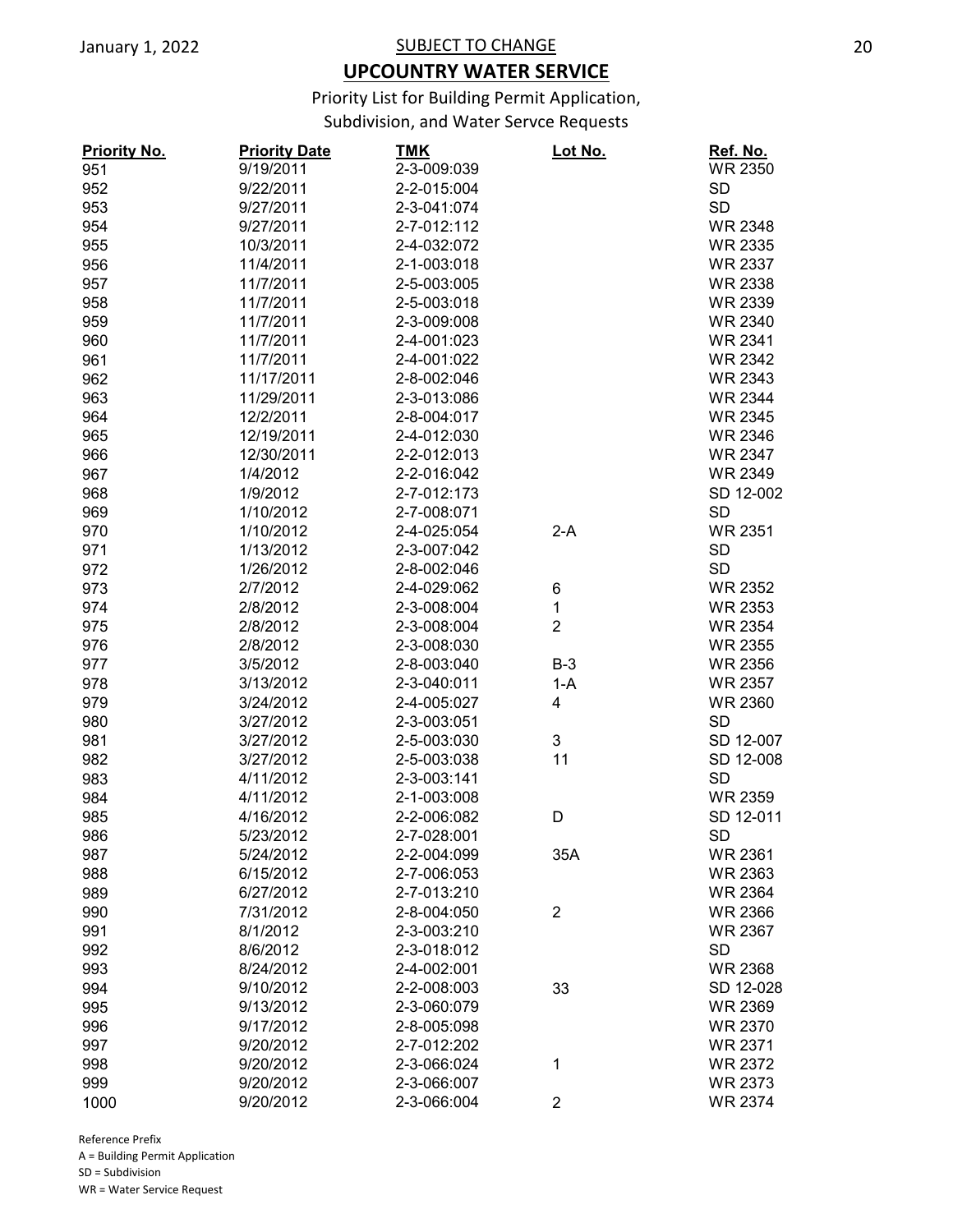## **UPCOUNTRY WATER SERVICE**

Priority List for Building Permit Application,

Subdivision, and Water Servce Requests

| <b>Priority No.</b> | <b>Priority Date</b> | <b>TMK</b>  | Lot No.                 | Ref. No.       |
|---------------------|----------------------|-------------|-------------------------|----------------|
| 1001                | 9/20/2012            | 2-3-066:003 | 3                       | <b>WR 2375</b> |
| 1002                | 9/20/2012            | 2-3-066:002 | 4                       | <b>WR 2376</b> |
| 1003                | 9/20/2012            | 2-3-008:043 | $4-A-3$                 | <b>WR 2377</b> |
| 1004                | 9/20/2012            | 2-3-066:020 |                         | <b>WR 2379</b> |
| 1005                | 9/20/2012            | 2-3-066:019 |                         | <b>WR 2380</b> |
| 1006                | 9/20/2012            | 2-3-066:017 |                         | <b>WR 2381</b> |
| 1007                | 9/20/2012            | 2-3-066:039 | 8                       | <b>WR 2382</b> |
| 1008                | 9/21/2012            | 2-3-060:075 |                         | <b>SD</b>      |
| 1009                | 9/21/2012            | 2-4-013:153 |                         | <b>SD</b>      |
| 1010                | 9/21/2012            | 2-7-013:011 | $\overline{\mathbf{c}}$ | <b>WR 2383</b> |
| 1011                | 9/21/2012            | 2-2-004:100 | $32-B$                  | <b>WR 2384</b> |
| 1012                | 9/21/2012            | 2-3-047:075 | 294                     | <b>WR 2386</b> |
| 1013                | 9/25/2012            | 2-2-006:023 |                         | <b>SD</b>      |
| 1014                | 9/25/2012            | 2-2-012:028 | $D-2$                   | <b>WR 2387</b> |
| 1015                | 9/27/2012            | 2-3-007:043 |                         | <b>SD</b>      |
| 1016                | 9/27/2012            | 2-3-007:043 | $\overline{2}$          | <b>WR 2388</b> |
| 1017                | 9/27/2012            | 2-3-052:024 |                         | <b>WR 2389</b> |
| 1018                | 10/1/2012            | 2-8-004:063 |                         | <b>SD</b>      |
| 1019                | 10/1/2012            | 2-8-004:062 |                         | <b>SD</b>      |
| 1020                | 10/1/2012            | 2-8-006:058 |                         | <b>SD</b>      |
|                     |                      |             |                         |                |
| 1021                | 10/1/2012            | 2-8-006:054 |                         | <b>SD</b>      |
| 1022                | 10/1/2012            | 2-5-003:038 |                         | <b>SD</b>      |
| 1023                | 10/1/2012            | 2-5-003:030 |                         | <b>SD</b>      |
| 1024                | 10/1/2012            | 2-5-001:012 |                         | <b>SD</b>      |
| 1025                | 10/1/2012            | 2-7-003:084 |                         | <b>SD</b>      |
| 1026                | 10/1/2012            | 2-7-003:083 |                         | <b>SD</b>      |
| 1027                | 10/1/2012            | 2-7-003:001 |                         | <b>SD</b>      |
| 1028                | 10/1/2012            | 2-7-008:049 |                         | <b>SD</b>      |
| 1029                | 10/1/2012            | 2-8-001:051 |                         | <b>SD</b>      |
| 1030                | 10/1/2012            | 2-8-001:044 |                         | <b>SD</b>      |
| 1031                | 10/1/2012            | 2-8-001:041 |                         | <b>SD</b>      |
| 1032                | 10/1/2012            | 2-8-001:040 |                         | <b>SD</b>      |
| 1033                | 10/1/2012            | 2-8-004:034 |                         | <b>SD</b>      |
| 1034                | 10/1/2012            | 2-8-006:057 |                         | <b>WR 2390</b> |
| 1035                | 10/1/2012            | 2-8-004:064 |                         | <b>WR 2391</b> |
| 1036                | 10/1/2012            | 2-8-004:065 |                         | <b>WR 2392</b> |
| 1037                | 10/3/2012            | 2-7-004:001 |                         | <b>SD</b>      |
| 1038                | 10/3/2012            | 2-7-004:007 |                         | <b>SD</b>      |
| 1039                | 10/3/2012            | 2-7-015:006 |                         | <b>SD</b>      |
| 1040                | 10/3/2012            | 2-7-007:004 |                         | <b>SD</b>      |
| 1041                | 10/3/2012            | 2-5-004:068 |                         | <b>WR 2393</b> |
| 1042                | 10/3/2012            | 2-5-004:069 |                         | <b>WR 2394</b> |
| 1043                | 10/3/2012            | 2-5-004:070 |                         | <b>WR 2395</b> |
| 1044                | 10/3/2012            | 2-5-004:055 |                         | <b>WR 2396</b> |
| 1045                | 10/3/2012            | 2-7-004:050 |                         | <b>WR 2397</b> |
| 1046                | 10/3/2012            | 2-7-004:057 |                         | <b>WR 2398</b> |
| 1047                | 10/3/2012            | 2-7-004:059 |                         | <b>WR 2399</b> |
| 1048                | 10/3/2012            | 2-7-004:003 |                         | <b>WR 2400</b> |
| 1049                | 10/3/2012            | 2-7-004:054 |                         | <b>WR 2401</b> |
| 1050                | 10/3/2012            | 2-7-004:055 |                         | <b>WR 2402</b> |
|                     |                      |             |                         |                |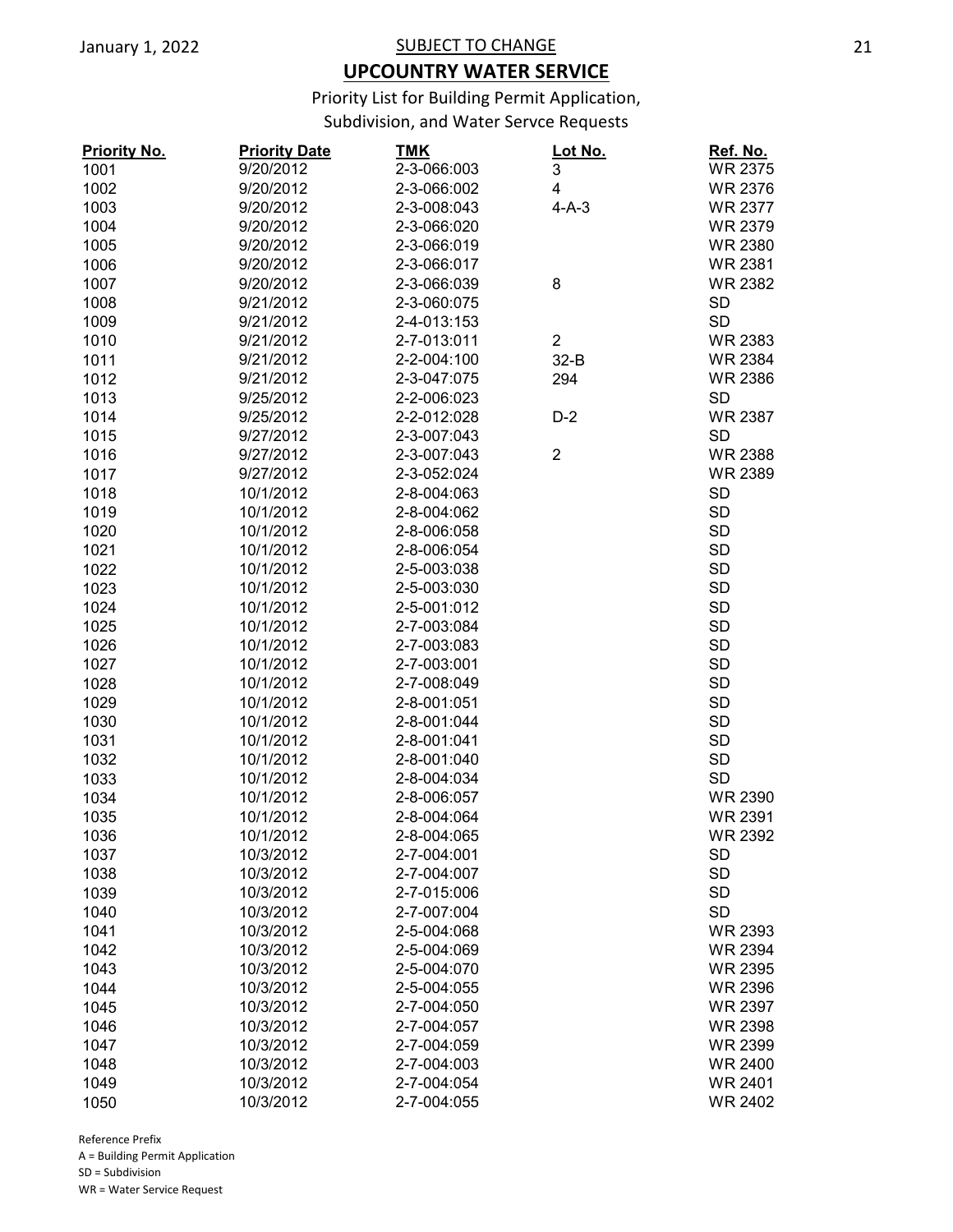## **UPCOUNTRY WATER SERVICE**

Priority List for Building Permit Application,

Subdivision, and Water Servce Requests

| <b>Priority No.</b> | <b>Priority Date</b> | <u>TMK</u>  | <u>Lot No.</u>    | Ref. No.       |
|---------------------|----------------------|-------------|-------------------|----------------|
| 1051                | 10/3/2012            | 2-7-004:056 |                   | <b>WR 2403</b> |
| 1052                | 10/3/2012            | 2-7-004:058 |                   | <b>WR 2404</b> |
| 1053                | 10/3/2012            | 2-7-004:005 |                   | <b>WR 2405</b> |
| 1054                | 10/3/2012            | 2-7-004:013 |                   | <b>WR 2406</b> |
| 1055                | 10/3/2012            | 2-7-004:053 |                   | <b>WR 2407</b> |
| 1056                | 10/3/2012            | 2-7-004:048 |                   | <b>WR 2408</b> |
| 1057                | 10/3/2012            | 2-7-004:049 |                   | WR 2409        |
| 1058                | 10/3/2012            | 2-7-004:052 |                   | <b>WR 2410</b> |
| 1059                | 10/3/2012            | 2-7-015:015 |                   | <b>WR 2411</b> |
| 1060                | 10/3/2012            | 2-7-015:032 |                   | <b>WR 2412</b> |
| 1061                | 10/3/2012            | 2-7-015:039 |                   | <b>WR 2413</b> |
| 1062                | 10/3/2012            | 2-7-015:037 |                   | <b>WR 2414</b> |
| 1063                | 10/3/2012            | 2-7-015:034 |                   | <b>WR 2415</b> |
| 1064                | 10/5/2012            | 2-2-013:025 |                   | <b>WR 2416</b> |
| 1065                | 10/5/2012            | 2-2-020:076 | 57                | <b>WR 2417</b> |
| 1066                | 10/10/2012           | 2-3-032:008 | 13                | SD 12-032      |
| 1067                | 10/12/2012           | 2-3-003:228 |                   | <b>SD</b>      |
| 1068                | 10/12/2012           | 2-2-015:049 |                   | <b>SD</b>      |
| 1069                | 10/12/2012           | 2-1-003:019 |                   | <b>WR 2418</b> |
| 1070                | 10/12/2012           | 2-1-003:008 | n/a               | <b>WR 2419</b> |
| 1071                | 10/12/2012           | 2-1-003:027 |                   | <b>WR 2420</b> |
| 1072                | 10/12/2012           | 2-2-015:049 |                   | <b>WR 2421</b> |
| 1073                | 10/15/2012           | 2-3-058:041 | 41                | <b>WR 2423</b> |
|                     |                      |             |                   | <b>SD</b>      |
| 1074                | 10/16/2012           | 2-7-001:056 |                   | <b>WR 2424</b> |
| 1075                | 10/16/2012           | 2-3-041:028 |                   |                |
| 1076                | 10/17/2012           | 2-8-004:098 | $2 - B$           | <b>WR 2425</b> |
| 1077                | 10/17/2012           | 2-1-004:128 | 3                 | <b>WR 2426</b> |
| 1078                | 10/18/2012           | 2-4-010:010 |                   | <b>WR 2427</b> |
| 1079                | 10/18/2012           | 2-3-002:007 |                   | <b>WR 2428</b> |
| 1080                | 10/18/2012           | 2-3-008:003 |                   | <b>WR 2429</b> |
| 1081                | 10/18/2012           | 2-3-004:013 | <b>Grant 3515</b> | <b>WR 2430</b> |
| 1082                | 10/18/2012           | 2-3-004:013 | Grant 966         | <b>WR 2431</b> |
| 1083                | 10/18/2012           | 2-3-004:013 | <b>Grant 2812</b> | <b>WR 2432</b> |
| 1084                | 10/18/2012           | 2-3-004:013 | <b>LCA 7124</b>   | WR 2433        |
| 1085                | 10/18/2012           | 2-3-007:011 |                   | <b>WR 2434</b> |
| 1086                | 10/18/2012           | 2-3-007:012 | Grant 2782        | <b>WR 2435</b> |
| 1087                | 10/18/2012           | 2-3-007:012 | LCA 8452:7        | WR 2436        |
| 1088                | 10/18/2012           | 2-3-006:008 |                   | <b>WR 2437</b> |
| 1089                | 10/18/2012           | 2-4-011:004 | Grnt6802:3        | <b>WR 2438</b> |
| 1090                | 10/18/2012           | 2-4-010:003 |                   | WR 2439        |
| 1091                | 10/18/2012           | 2-4-010:004 |                   | <b>WR 2440</b> |
| 1092                | 10/18/2012           | 2-4-010:021 |                   | <b>WR 2441</b> |
| 1093                | 10/18/2012           | 2-3-007:037 | $B-2$             | <b>WR 2442</b> |
| 1094                | 10/18/2012           | 2-4-010:008 | С                 | <b>WR 2443</b> |
| 1095                | 10/18/2012           | 2-4-010:009 | В                 | <b>WR 2444</b> |
| 1096                | 10/18/2012           | 2-4-010:005 |                   | <b>WR 2445</b> |
| 1097                | 10/18/2012           | 2-4-010:020 |                   | <b>WR 2446</b> |
| 1098                | 10/18/2012           | 2-4-010:001 |                   | <b>WR 2447</b> |
| 1099                | 10/18/2012           | 2-2-002:001 | <b>Grant 2480</b> | <b>WR 2448</b> |
| 1100                | 10/18/2012           | 2-2-002:001 | Grant 548         | <b>WR 2449</b> |
|                     |                      |             |                   |                |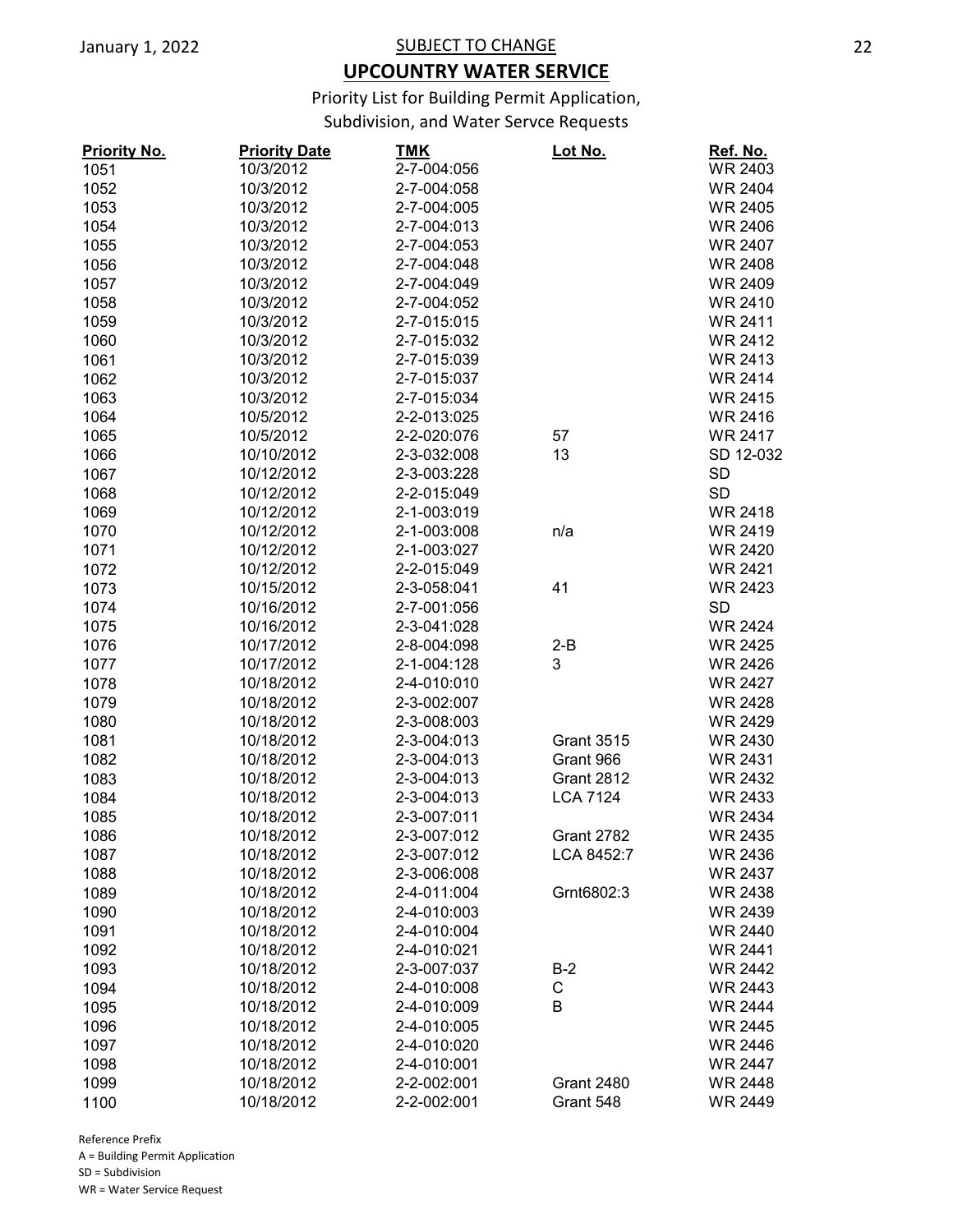## **UPCOUNTRY WATER SERVICE**

Priority List for Building Permit Application,

Subdivision, and Water Servce Requests

| <b>Priority No.</b> | <b>Priority Date</b> | <b>TMK</b>  | Lot No.           | Ref. No.       |
|---------------------|----------------------|-------------|-------------------|----------------|
| 1101                | 10/18/2012           | 2-2-002:001 | <b>Grant 3369</b> | <b>WR 2450</b> |
| 1102                | 10/18/2012           | 2-2-002:001 | <b>Grant 3450</b> | <b>WR 2451</b> |
| 1103                | 10/18/2012           | 2-2-002:001 | <b>Grant 3529</b> | <b>WR 2452</b> |
| 1104                | 10/18/2012           | 2-2-002:001 | <b>Grant 3366</b> | <b>WR 2453</b> |
| 1105                | 10/18/2012           | 2-2-002:050 |                   | <b>WR 2454</b> |
| 1106                | 10/18/2012           | 2-5-001:004 |                   | <b>WR 2455</b> |
| 1107                | 10/18/2012           | 2-3-005:003 |                   | <b>WR 2456</b> |
| 1108                | 10/18/2012           | 2-5-001:003 |                   | <b>WR 2457</b> |
| 1109                | 10/23/2012           | 2-2-012:034 |                   | <b>SD</b>      |
| 1110                | 10/23/2012           | 2-2-012:012 |                   | <b>WR 2459</b> |
| 1111                | 10/23/2012           | 2-2-012:034 |                   | <b>WR 2460</b> |
| 1112                | 10/29/2012           | 2-3-019:023 | 75                | <b>WR 2462</b> |
| 1113                | 10/29/2012           | 2-3-003:165 |                   | <b>WR 2463</b> |
| 1114                | 10/30/2012           | 2-4-025:055 | 2-B               | <b>WR 2464</b> |
| 1115                | 11/1/2012            | 2-3-015:013 |                   | <b>SD</b>      |
| 1116                | 11/1/2012            | 2-2-011:024 |                   | <b>SD</b>      |
| 1117                | 11/1/2012            | 2-2-015:086 |                   | <b>SD</b>      |
| 1118                | 11/1/2012            | 2-3-060:084 | $5 - B - 2$       | <b>WR 2465</b> |
| 1119                | 11/1/2012            | 2-3-039:010 |                   | <b>WR 2467</b> |
| 1120                | 11/1/2012            | 2-3-039:012 |                   | <b>WR 2472</b> |
| 1121                | 11/2/2012            | 2-7-024:019 |                   | <b>SD</b>      |
|                     |                      |             |                   | <b>SD</b>      |
| 1122                | 11/2/2012            | 2-4-024:062 |                   |                |
| 1123                | 11/2/2012            | 2-7-025:008 |                   | <b>SD</b>      |
| 1124                | 11/2/2012            | 2-4-017:011 |                   | <b>SD</b>      |
| 1125                | 11/2/2012            | 2-4-018:012 |                   | <b>WR 2468</b> |
| 1126                | 11/5/2012            | 2-4-011:006 | $\overline{7}$    | <b>WR 2470</b> |
| 1127                | 11/5/2012            | 2-3-033:215 | $8 - B$           | <b>WR 2471</b> |
| 1128                | 11/5/2012            | 2-3-003:200 |                   | <b>WR 2473</b> |
| 1129                | 11/7/2012            | 2-2-013:046 |                   | <b>SD</b>      |
| 1130                | 11/7/2012            | 2-2-003:032 |                   | <b>WR 2476</b> |
| 1131                | 11/8/2012            | 2-2-003:042 |                   | <b>WR 2477</b> |
| 1132                | 11/9/2012            | 2-8-002:013 |                   | <b>WR 2479</b> |
| 1133                | 11/9/2012            | 2-8-002:249 | $2-E$             | <b>WR 2480</b> |
| 1134                | 11/13/2012           | 2-3-003:159 |                   | <b>SD</b>      |
| 1135                | 11/13/2012           | 2-3-024:005 | 8                 |                |
| 1136                | 11/15/2012           | 2-4-007:044 | 28                | <b>WR 2483</b> |
| 1137                | 11/15/2012           | 2-3-012:079 |                   | WR 2484        |
| 1138                | 11/19/2012           | 2-3-013:005 |                   | <b>SD</b>      |
| 1139                | 11/19/2012           | 2-3-022:130 |                   | <b>SD</b>      |
| 1140                | 11/19/2012           | 2-2-013:014 |                   | <b>WR 2485</b> |
| 1141                | 11/19/2012           | 2-3-020:015 | 90                | WR 2486        |
| 1142                | 11/23/2012           | 2-3-014:017 | $11-A$            | WR 2491        |
| 1143                | 11/23/2012           | 2-2-009:033 |                   | <b>WR 2492</b> |
| 1144                | 11/23/2012           | 2-3-060:038 |                   | <b>WR 2493</b> |
| 1145                | 11/23/2012           | 2-3-003:165 |                   | <b>WR 2494</b> |
| 1146                | 11/26/2012           | 2-3-013:021 |                   | <b>SD</b>      |
| 1147                | 11/26/2012           | 2-3-013:090 | $12-B$            | <b>WR 2495</b> |
| 1148                | 11/27/2012           | 2-4-006:024 |                   | <b>SD</b>      |
| 1149                | 11/27/2012           | 2-3-013:013 |                   | <b>SD</b>      |
| 1150                | 11/27/2012           | 2-3-007:039 |                   | <b>SD</b>      |
|                     |                      |             |                   |                |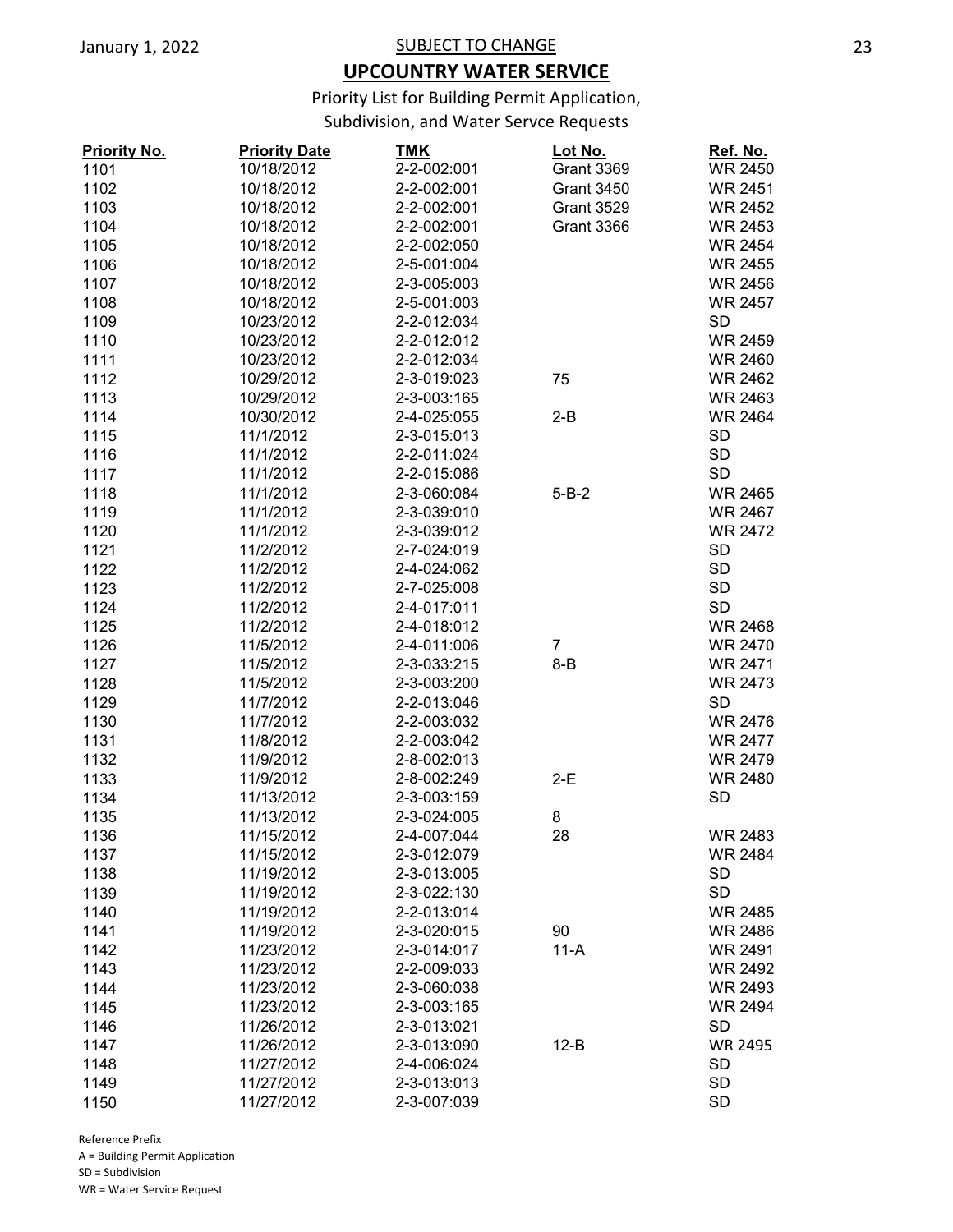## **UPCOUNTRY WATER SERVICE**

Priority List for Building Permit Application,

Subdivision, and Water Servce Requests

| <b>Priority No.</b> | <b>Priority Date</b> | <b>TMK</b>  | Lot No.        | Ref. No.       |
|---------------------|----------------------|-------------|----------------|----------------|
| 1151                | 11/27/2012           | 2-5-004:079 |                | <b>SD</b>      |
| 1152                | 11/27/2012           | 2-4-007:045 | 5              | <b>WR 2496</b> |
| 1153                | 11/27/2012           | 2-7-033:042 | 42             | <b>WR 2498</b> |
| 1154                | 11/28/2012           | 2-4-006:066 |                | <b>SD</b>      |
| 1155                | 11/28/2012           | 2-4-006:021 |                | <b>SD</b>      |
| 1156                | 11/28/2012           | 2-4-021:026 | 36             | WR 2499        |
| 1157                | 11/28/2012           | 2-2-020:071 |                | <b>WR 2500</b> |
| 1158                | 11/29/2012           | 2-3-013:040 |                | <b>SD</b>      |
| 1159                | 11/29/2012           | 2-3-008:004 |                | <b>SD</b>      |
| 1160                | 11/29/2012           | 2-5-003:018 |                | <b>SD</b>      |
| 1161                | 11/29/2012           | 2-4-001:023 |                | <b>SD</b>      |
| 1162                | 11/29/2012           | 2-7-001:056 | 1              | WR 2501        |
| 1163                | 11/29/2012           | 2-4-036:132 | 1517           | <b>WR 2502</b> |
| 1164                | 11/29/2012           | 2-5-008:006 |                | <b>WR 2504</b> |
| 1165                | 11/29/2012           | 2-3-033:017 |                | <b>WR 2505</b> |
| 1166                | 11/29/2012           | 2-4-001:003 |                | <b>WR 2506</b> |
| 1167                | 11/29/2012           | 2-5-008:002 |                | <b>WR 2507</b> |
| 1168                | 11/29/2012           | 2-5-003:005 | 1              | <b>WR 2508</b> |
| 1169                | 11/29/2012           | 2-5-003:005 | $\overline{2}$ | <b>WR 2509</b> |
| 1170                | 11/29/2012           | 2-5-003:005 | 4              | <b>WR 2510</b> |
| 1171                | 11/30/2012           | 2-3-007:001 |                | <b>SD</b>      |
|                     |                      | 2-3-019:001 |                | <b>SD</b>      |
| 1172                | 11/30/2012           | 2-2-016:061 |                | <b>SD</b>      |
| 1173                | 12/3/2012            |             |                |                |
| 1174                | 12/3/2012            | 2-3-003:189 |                | <b>SD</b>      |
| 1175                | 12/3/2012            | 2-3-003:188 |                | <b>SD</b>      |
| 1176                | 12/3/2012            | 2-7-026:001 | Por Lot 2      | <b>WR 2512</b> |
| 1177                | 12/3/2012            | 2-3-013:016 | $17-A$         | <b>WR 2514</b> |
| 1178                | 12/3/2012            | 2-4-012:035 | 4              | <b>WR 2515</b> |
| 1179                | 12/4/2012            | 2-3-013:025 |                | <b>SD</b>      |
| 1180                | 12/4/2012            | 2-3-019:056 |                | <b>WR 2520</b> |
| 1181                | 12/4/2012            | 2-3-019:057 |                | <b>WR 2521</b> |
| 1182                | 12/4/2012            | 2-2-013:037 |                | <b>WR 2522</b> |
| 1183                | 12/4/2012            | 2-2-015:087 | $14-E$         | <b>WR 2523</b> |
| 1184                | 12/5/2012            | 2-3-060:094 |                | <b>SD</b>      |
| 1185                | 12/5/2012            | 2-4-013:226 | Unit 1         | <b>WR 2536</b> |
| 1186                | 12/5/2012            | 2-3-046:012 |                | WR 2537        |
| 1187                | 12/6/2012            | 2-7-012:086 |                | <b>SD</b>      |
| 1188                | 12/6/2012            | 2-3-040:026 |                | <b>SD</b>      |
| 1189                | 12/6/2012            | 2-7-012:085 |                | <b>SD</b>      |
| 1190                | 12/6/2012            | 2-2-015:063 | 14             | <b>WR 2525</b> |
| 1191                | 12/6/2012            | 2-3-040:026 | $10 - A - 1$   | <b>WR 2526</b> |
| 1192                | 12/7/2012            | 2-2-006:011 |                | <b>SD</b>      |
| 1193                | 12/7/2012            | 2-4-013:166 | 109-A-2        | <b>WR 2527</b> |
| 1194                | 12/7/2012            | 2-2-006:011 |                | <b>WR 2528</b> |
| 1195                | 12/7/2012            | 2-1-009:003 |                | <b>WR 2529</b> |
| 1196                | 12/7/2012            | 2-1-009:004 |                | <b>WR 2530</b> |
| 1197                | 12/7/2012            | 2-1-009:012 |                | WR 2531        |
| 1198                | 12/7/2012            | 2-1-009:014 |                | <b>WR 2532</b> |
| 1199                | 12/7/2012            | 2-1-009:027 |                | WR 2533        |
| 1200                | 12/10/2012           | 2-7-009:060 | $32 - A - 1$   | <b>WR 2534</b> |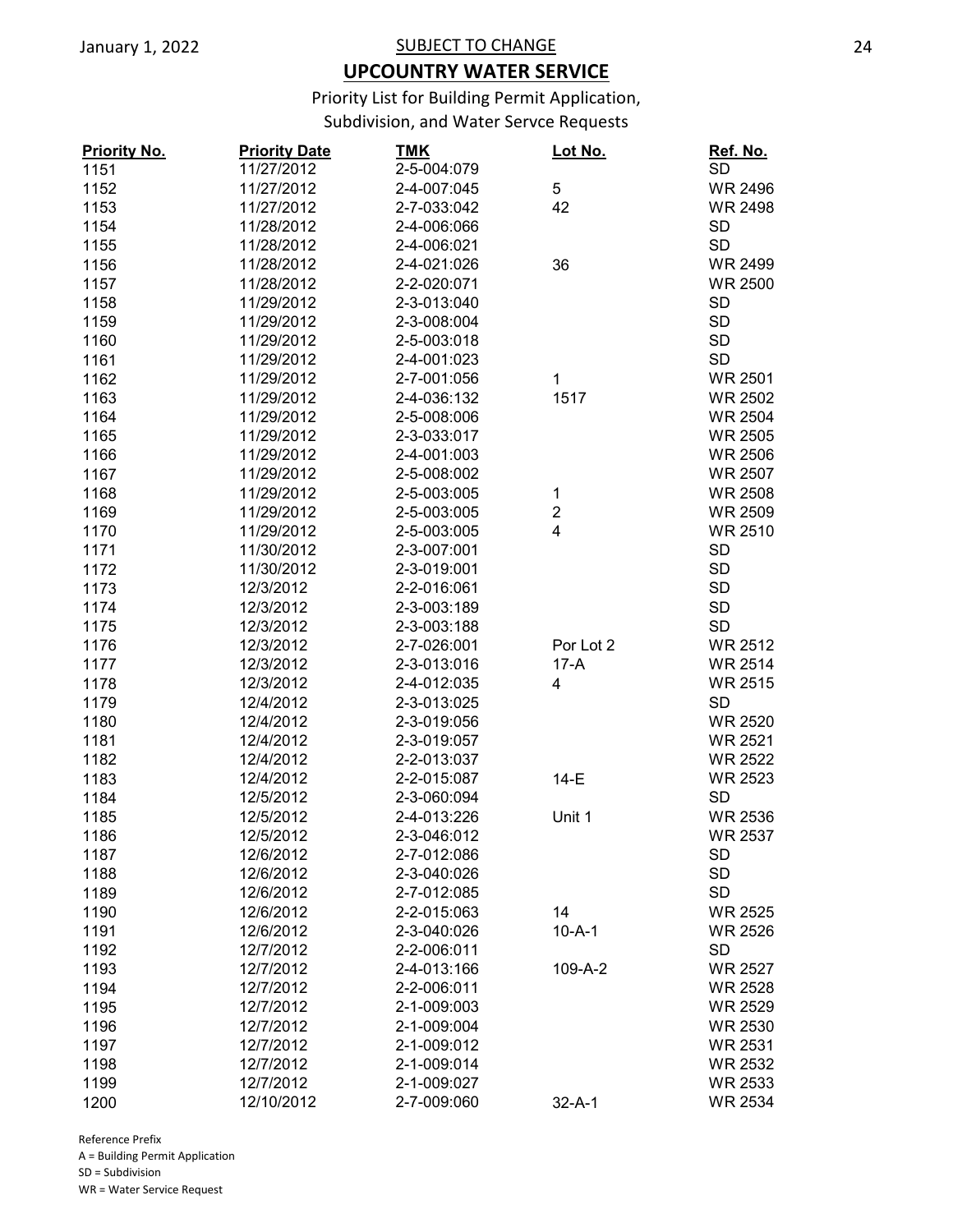## **UPCOUNTRY WATER SERVICE**

Priority List for Building Permit Application,

Subdivision, and Water Servce Requests

| 12/11/2012<br><b>SD</b><br>1201<br>2-7-004:051<br><b>SD</b><br>1202<br>12/11/2012<br>2-2-015:015<br>1203<br><b>SD</b><br>12/11/2012<br>2-2-015:019<br><b>SD</b><br>1204<br>12/11/2012<br>2-2-004:054<br><b>SD</b><br>1205<br>12/12/2012<br>2-2-011:004<br>1206<br>12/12/2012<br>2-3-012:028<br><b>WR 2538</b><br>1207<br>12/12/2012<br>2-3-014:078<br><b>WR 2539</b><br>290<br>1208<br>12/12/2012<br>2-1-004:105<br><b>WR 2540</b><br>1209<br>12/12/2012<br>2-1-004:104<br><b>WR 2541</b><br>1210<br>12/12/2012<br>2-1-004:103<br><b>WR 2542</b><br><b>SD</b><br>12/13/2012<br>2-7-013:056<br>1211<br>1212<br>12/13/2012<br>2-7-001:089<br><b>WR 2543</b><br>1213<br><b>SD</b><br>12/17/2012<br>2-3-033:218<br>1214<br>12/17/2012<br>2-3-008:034<br><b>WR 2544</b><br>$3-A$<br>$18 - B - 1$<br>1215<br>12/17/2012<br>2-3-033:019<br><b>WR 2592</b><br>12/18/2012<br>2-2-016:017<br><b>SD</b><br>1216<br>1217<br>12/18/2012<br>2-7-010:020<br><b>WR 2545</b><br>1218<br>12/18/2012<br>2-7-008:093<br>WR 2547<br>2-4-012:036<br><b>WR 2548</b><br>1219<br>12/18/2012<br>1220<br>12/19/2012<br>2-7-009:061<br><b>WR 2549</b><br>1221<br>12/19/2012<br>2-2-015:010<br>$42-A$<br><b>WR 2550</b><br>12/19/2012<br>2-7-021:011<br><b>WR 2553</b><br>1222<br><b>SD</b><br>1223<br>12/20/2012<br>2-3-001:130<br><b>SD</b><br>1224<br>12/20/2012<br>2-3-008:022<br><b>SD</b><br>12/20/2012<br>2-3-008:024<br>1225<br><b>SD</b><br>1226<br>12/20/2012<br>2-3-008:023<br>12/20/2012<br>2-7-009:044<br>1227<br>68<br><b>WR 2554</b><br>1228<br>12/20/2012<br>2-7-009:028<br><b>WR 2555</b><br>$\overline{7}$<br>1229<br>12/20/2012<br>2-3-032:014<br><b>WR 2556</b><br>12/20/2012<br>2-3-008:022<br><b>WR 2558</b><br>1230<br>1231<br>12/20/2012<br>2-3-008:024<br>$2-A-9$<br><b>WR 2561</b><br>1232<br>12/20/2012<br>2-3-032:002<br>WR 2563<br>12/20/2012<br>2-3-032:015<br><b>WR 2565</b><br>1233<br>1234<br>12/20/2012<br>2-3-008:023<br><b>WR 2567</b><br>1235<br>12/20/2012<br>2-4-013:101<br>$E-1$<br>WR 2569<br>12/20/2012<br>2-8-003:012<br><b>WR 2570</b><br>1236<br>2-7-008:199<br><b>SD</b><br>1237<br>12/21/2012<br><b>SD</b><br>1238<br>12/21/2012<br>2-4-031:001<br>1239<br>12/21/2012<br>2-4-031:001<br><b>WR 2572</b><br>1240<br>12/24/2012<br>2-4-040:032<br>$15-C$<br><b>WR 2575</b><br>1241<br>12/24/2012<br>2-3-008:017<br><b>WR 2577</b><br>1242<br><b>WR 2578</b><br>12/24/2012<br>2-3-022:029<br>1243<br><b>WR 2579</b><br>12/24/2012<br>2-3-003:142<br><b>SD</b><br>1244<br>12/26/2012<br>2-3-059:021<br>1245<br><b>SD</b><br>12/26/2012<br>2-2-006:022<br>1246<br>12/26/2012<br>2-3-008:021<br><b>SD</b><br><b>SD</b><br>12/26/2012<br>2-7-012:256<br>1247<br><b>SD</b><br>1248<br>12/26/2012<br>2-7-012:257<br>1249<br>12/26/2012<br>2-3-013:089<br><b>WR 2580</b><br>1250<br>12/26/2012<br>2-3-024:004<br><b>WR 2581</b> | <b>Priority No.</b> | <b>Priority Date</b> | <b>TMK</b> | <u>Lot No.</u> | Ref. No. |
|----------------------------------------------------------------------------------------------------------------------------------------------------------------------------------------------------------------------------------------------------------------------------------------------------------------------------------------------------------------------------------------------------------------------------------------------------------------------------------------------------------------------------------------------------------------------------------------------------------------------------------------------------------------------------------------------------------------------------------------------------------------------------------------------------------------------------------------------------------------------------------------------------------------------------------------------------------------------------------------------------------------------------------------------------------------------------------------------------------------------------------------------------------------------------------------------------------------------------------------------------------------------------------------------------------------------------------------------------------------------------------------------------------------------------------------------------------------------------------------------------------------------------------------------------------------------------------------------------------------------------------------------------------------------------------------------------------------------------------------------------------------------------------------------------------------------------------------------------------------------------------------------------------------------------------------------------------------------------------------------------------------------------------------------------------------------------------------------------------------------------------------------------------------------------------------------------------------------------------------------------------------------------------------------------------------------------------------------------------------------------------------------------------------------------------------------------------------------------------------------------------------------------------------------------------------------------------------------------------------------------------------------------------------------------------------------------------------------------------------------------------------------------------------------------------------------------------------|---------------------|----------------------|------------|----------------|----------|
|                                                                                                                                                                                                                                                                                                                                                                                                                                                                                                                                                                                                                                                                                                                                                                                                                                                                                                                                                                                                                                                                                                                                                                                                                                                                                                                                                                                                                                                                                                                                                                                                                                                                                                                                                                                                                                                                                                                                                                                                                                                                                                                                                                                                                                                                                                                                                                                                                                                                                                                                                                                                                                                                                                                                                                                                                                        |                     |                      |            |                |          |
|                                                                                                                                                                                                                                                                                                                                                                                                                                                                                                                                                                                                                                                                                                                                                                                                                                                                                                                                                                                                                                                                                                                                                                                                                                                                                                                                                                                                                                                                                                                                                                                                                                                                                                                                                                                                                                                                                                                                                                                                                                                                                                                                                                                                                                                                                                                                                                                                                                                                                                                                                                                                                                                                                                                                                                                                                                        |                     |                      |            |                |          |
|                                                                                                                                                                                                                                                                                                                                                                                                                                                                                                                                                                                                                                                                                                                                                                                                                                                                                                                                                                                                                                                                                                                                                                                                                                                                                                                                                                                                                                                                                                                                                                                                                                                                                                                                                                                                                                                                                                                                                                                                                                                                                                                                                                                                                                                                                                                                                                                                                                                                                                                                                                                                                                                                                                                                                                                                                                        |                     |                      |            |                |          |
|                                                                                                                                                                                                                                                                                                                                                                                                                                                                                                                                                                                                                                                                                                                                                                                                                                                                                                                                                                                                                                                                                                                                                                                                                                                                                                                                                                                                                                                                                                                                                                                                                                                                                                                                                                                                                                                                                                                                                                                                                                                                                                                                                                                                                                                                                                                                                                                                                                                                                                                                                                                                                                                                                                                                                                                                                                        |                     |                      |            |                |          |
|                                                                                                                                                                                                                                                                                                                                                                                                                                                                                                                                                                                                                                                                                                                                                                                                                                                                                                                                                                                                                                                                                                                                                                                                                                                                                                                                                                                                                                                                                                                                                                                                                                                                                                                                                                                                                                                                                                                                                                                                                                                                                                                                                                                                                                                                                                                                                                                                                                                                                                                                                                                                                                                                                                                                                                                                                                        |                     |                      |            |                |          |
|                                                                                                                                                                                                                                                                                                                                                                                                                                                                                                                                                                                                                                                                                                                                                                                                                                                                                                                                                                                                                                                                                                                                                                                                                                                                                                                                                                                                                                                                                                                                                                                                                                                                                                                                                                                                                                                                                                                                                                                                                                                                                                                                                                                                                                                                                                                                                                                                                                                                                                                                                                                                                                                                                                                                                                                                                                        |                     |                      |            |                |          |
|                                                                                                                                                                                                                                                                                                                                                                                                                                                                                                                                                                                                                                                                                                                                                                                                                                                                                                                                                                                                                                                                                                                                                                                                                                                                                                                                                                                                                                                                                                                                                                                                                                                                                                                                                                                                                                                                                                                                                                                                                                                                                                                                                                                                                                                                                                                                                                                                                                                                                                                                                                                                                                                                                                                                                                                                                                        |                     |                      |            |                |          |
|                                                                                                                                                                                                                                                                                                                                                                                                                                                                                                                                                                                                                                                                                                                                                                                                                                                                                                                                                                                                                                                                                                                                                                                                                                                                                                                                                                                                                                                                                                                                                                                                                                                                                                                                                                                                                                                                                                                                                                                                                                                                                                                                                                                                                                                                                                                                                                                                                                                                                                                                                                                                                                                                                                                                                                                                                                        |                     |                      |            |                |          |
|                                                                                                                                                                                                                                                                                                                                                                                                                                                                                                                                                                                                                                                                                                                                                                                                                                                                                                                                                                                                                                                                                                                                                                                                                                                                                                                                                                                                                                                                                                                                                                                                                                                                                                                                                                                                                                                                                                                                                                                                                                                                                                                                                                                                                                                                                                                                                                                                                                                                                                                                                                                                                                                                                                                                                                                                                                        |                     |                      |            |                |          |
|                                                                                                                                                                                                                                                                                                                                                                                                                                                                                                                                                                                                                                                                                                                                                                                                                                                                                                                                                                                                                                                                                                                                                                                                                                                                                                                                                                                                                                                                                                                                                                                                                                                                                                                                                                                                                                                                                                                                                                                                                                                                                                                                                                                                                                                                                                                                                                                                                                                                                                                                                                                                                                                                                                                                                                                                                                        |                     |                      |            |                |          |
|                                                                                                                                                                                                                                                                                                                                                                                                                                                                                                                                                                                                                                                                                                                                                                                                                                                                                                                                                                                                                                                                                                                                                                                                                                                                                                                                                                                                                                                                                                                                                                                                                                                                                                                                                                                                                                                                                                                                                                                                                                                                                                                                                                                                                                                                                                                                                                                                                                                                                                                                                                                                                                                                                                                                                                                                                                        |                     |                      |            |                |          |
|                                                                                                                                                                                                                                                                                                                                                                                                                                                                                                                                                                                                                                                                                                                                                                                                                                                                                                                                                                                                                                                                                                                                                                                                                                                                                                                                                                                                                                                                                                                                                                                                                                                                                                                                                                                                                                                                                                                                                                                                                                                                                                                                                                                                                                                                                                                                                                                                                                                                                                                                                                                                                                                                                                                                                                                                                                        |                     |                      |            |                |          |
|                                                                                                                                                                                                                                                                                                                                                                                                                                                                                                                                                                                                                                                                                                                                                                                                                                                                                                                                                                                                                                                                                                                                                                                                                                                                                                                                                                                                                                                                                                                                                                                                                                                                                                                                                                                                                                                                                                                                                                                                                                                                                                                                                                                                                                                                                                                                                                                                                                                                                                                                                                                                                                                                                                                                                                                                                                        |                     |                      |            |                |          |
|                                                                                                                                                                                                                                                                                                                                                                                                                                                                                                                                                                                                                                                                                                                                                                                                                                                                                                                                                                                                                                                                                                                                                                                                                                                                                                                                                                                                                                                                                                                                                                                                                                                                                                                                                                                                                                                                                                                                                                                                                                                                                                                                                                                                                                                                                                                                                                                                                                                                                                                                                                                                                                                                                                                                                                                                                                        |                     |                      |            |                |          |
|                                                                                                                                                                                                                                                                                                                                                                                                                                                                                                                                                                                                                                                                                                                                                                                                                                                                                                                                                                                                                                                                                                                                                                                                                                                                                                                                                                                                                                                                                                                                                                                                                                                                                                                                                                                                                                                                                                                                                                                                                                                                                                                                                                                                                                                                                                                                                                                                                                                                                                                                                                                                                                                                                                                                                                                                                                        |                     |                      |            |                |          |
|                                                                                                                                                                                                                                                                                                                                                                                                                                                                                                                                                                                                                                                                                                                                                                                                                                                                                                                                                                                                                                                                                                                                                                                                                                                                                                                                                                                                                                                                                                                                                                                                                                                                                                                                                                                                                                                                                                                                                                                                                                                                                                                                                                                                                                                                                                                                                                                                                                                                                                                                                                                                                                                                                                                                                                                                                                        |                     |                      |            |                |          |
|                                                                                                                                                                                                                                                                                                                                                                                                                                                                                                                                                                                                                                                                                                                                                                                                                                                                                                                                                                                                                                                                                                                                                                                                                                                                                                                                                                                                                                                                                                                                                                                                                                                                                                                                                                                                                                                                                                                                                                                                                                                                                                                                                                                                                                                                                                                                                                                                                                                                                                                                                                                                                                                                                                                                                                                                                                        |                     |                      |            |                |          |
|                                                                                                                                                                                                                                                                                                                                                                                                                                                                                                                                                                                                                                                                                                                                                                                                                                                                                                                                                                                                                                                                                                                                                                                                                                                                                                                                                                                                                                                                                                                                                                                                                                                                                                                                                                                                                                                                                                                                                                                                                                                                                                                                                                                                                                                                                                                                                                                                                                                                                                                                                                                                                                                                                                                                                                                                                                        |                     |                      |            |                |          |
|                                                                                                                                                                                                                                                                                                                                                                                                                                                                                                                                                                                                                                                                                                                                                                                                                                                                                                                                                                                                                                                                                                                                                                                                                                                                                                                                                                                                                                                                                                                                                                                                                                                                                                                                                                                                                                                                                                                                                                                                                                                                                                                                                                                                                                                                                                                                                                                                                                                                                                                                                                                                                                                                                                                                                                                                                                        |                     |                      |            |                |          |
|                                                                                                                                                                                                                                                                                                                                                                                                                                                                                                                                                                                                                                                                                                                                                                                                                                                                                                                                                                                                                                                                                                                                                                                                                                                                                                                                                                                                                                                                                                                                                                                                                                                                                                                                                                                                                                                                                                                                                                                                                                                                                                                                                                                                                                                                                                                                                                                                                                                                                                                                                                                                                                                                                                                                                                                                                                        |                     |                      |            |                |          |
|                                                                                                                                                                                                                                                                                                                                                                                                                                                                                                                                                                                                                                                                                                                                                                                                                                                                                                                                                                                                                                                                                                                                                                                                                                                                                                                                                                                                                                                                                                                                                                                                                                                                                                                                                                                                                                                                                                                                                                                                                                                                                                                                                                                                                                                                                                                                                                                                                                                                                                                                                                                                                                                                                                                                                                                                                                        |                     |                      |            |                |          |
|                                                                                                                                                                                                                                                                                                                                                                                                                                                                                                                                                                                                                                                                                                                                                                                                                                                                                                                                                                                                                                                                                                                                                                                                                                                                                                                                                                                                                                                                                                                                                                                                                                                                                                                                                                                                                                                                                                                                                                                                                                                                                                                                                                                                                                                                                                                                                                                                                                                                                                                                                                                                                                                                                                                                                                                                                                        |                     |                      |            |                |          |
|                                                                                                                                                                                                                                                                                                                                                                                                                                                                                                                                                                                                                                                                                                                                                                                                                                                                                                                                                                                                                                                                                                                                                                                                                                                                                                                                                                                                                                                                                                                                                                                                                                                                                                                                                                                                                                                                                                                                                                                                                                                                                                                                                                                                                                                                                                                                                                                                                                                                                                                                                                                                                                                                                                                                                                                                                                        |                     |                      |            |                |          |
|                                                                                                                                                                                                                                                                                                                                                                                                                                                                                                                                                                                                                                                                                                                                                                                                                                                                                                                                                                                                                                                                                                                                                                                                                                                                                                                                                                                                                                                                                                                                                                                                                                                                                                                                                                                                                                                                                                                                                                                                                                                                                                                                                                                                                                                                                                                                                                                                                                                                                                                                                                                                                                                                                                                                                                                                                                        |                     |                      |            |                |          |
|                                                                                                                                                                                                                                                                                                                                                                                                                                                                                                                                                                                                                                                                                                                                                                                                                                                                                                                                                                                                                                                                                                                                                                                                                                                                                                                                                                                                                                                                                                                                                                                                                                                                                                                                                                                                                                                                                                                                                                                                                                                                                                                                                                                                                                                                                                                                                                                                                                                                                                                                                                                                                                                                                                                                                                                                                                        |                     |                      |            |                |          |
|                                                                                                                                                                                                                                                                                                                                                                                                                                                                                                                                                                                                                                                                                                                                                                                                                                                                                                                                                                                                                                                                                                                                                                                                                                                                                                                                                                                                                                                                                                                                                                                                                                                                                                                                                                                                                                                                                                                                                                                                                                                                                                                                                                                                                                                                                                                                                                                                                                                                                                                                                                                                                                                                                                                                                                                                                                        |                     |                      |            |                |          |
|                                                                                                                                                                                                                                                                                                                                                                                                                                                                                                                                                                                                                                                                                                                                                                                                                                                                                                                                                                                                                                                                                                                                                                                                                                                                                                                                                                                                                                                                                                                                                                                                                                                                                                                                                                                                                                                                                                                                                                                                                                                                                                                                                                                                                                                                                                                                                                                                                                                                                                                                                                                                                                                                                                                                                                                                                                        |                     |                      |            |                |          |
|                                                                                                                                                                                                                                                                                                                                                                                                                                                                                                                                                                                                                                                                                                                                                                                                                                                                                                                                                                                                                                                                                                                                                                                                                                                                                                                                                                                                                                                                                                                                                                                                                                                                                                                                                                                                                                                                                                                                                                                                                                                                                                                                                                                                                                                                                                                                                                                                                                                                                                                                                                                                                                                                                                                                                                                                                                        |                     |                      |            |                |          |
|                                                                                                                                                                                                                                                                                                                                                                                                                                                                                                                                                                                                                                                                                                                                                                                                                                                                                                                                                                                                                                                                                                                                                                                                                                                                                                                                                                                                                                                                                                                                                                                                                                                                                                                                                                                                                                                                                                                                                                                                                                                                                                                                                                                                                                                                                                                                                                                                                                                                                                                                                                                                                                                                                                                                                                                                                                        |                     |                      |            |                |          |
|                                                                                                                                                                                                                                                                                                                                                                                                                                                                                                                                                                                                                                                                                                                                                                                                                                                                                                                                                                                                                                                                                                                                                                                                                                                                                                                                                                                                                                                                                                                                                                                                                                                                                                                                                                                                                                                                                                                                                                                                                                                                                                                                                                                                                                                                                                                                                                                                                                                                                                                                                                                                                                                                                                                                                                                                                                        |                     |                      |            |                |          |
|                                                                                                                                                                                                                                                                                                                                                                                                                                                                                                                                                                                                                                                                                                                                                                                                                                                                                                                                                                                                                                                                                                                                                                                                                                                                                                                                                                                                                                                                                                                                                                                                                                                                                                                                                                                                                                                                                                                                                                                                                                                                                                                                                                                                                                                                                                                                                                                                                                                                                                                                                                                                                                                                                                                                                                                                                                        |                     |                      |            |                |          |
|                                                                                                                                                                                                                                                                                                                                                                                                                                                                                                                                                                                                                                                                                                                                                                                                                                                                                                                                                                                                                                                                                                                                                                                                                                                                                                                                                                                                                                                                                                                                                                                                                                                                                                                                                                                                                                                                                                                                                                                                                                                                                                                                                                                                                                                                                                                                                                                                                                                                                                                                                                                                                                                                                                                                                                                                                                        |                     |                      |            |                |          |
|                                                                                                                                                                                                                                                                                                                                                                                                                                                                                                                                                                                                                                                                                                                                                                                                                                                                                                                                                                                                                                                                                                                                                                                                                                                                                                                                                                                                                                                                                                                                                                                                                                                                                                                                                                                                                                                                                                                                                                                                                                                                                                                                                                                                                                                                                                                                                                                                                                                                                                                                                                                                                                                                                                                                                                                                                                        |                     |                      |            |                |          |
|                                                                                                                                                                                                                                                                                                                                                                                                                                                                                                                                                                                                                                                                                                                                                                                                                                                                                                                                                                                                                                                                                                                                                                                                                                                                                                                                                                                                                                                                                                                                                                                                                                                                                                                                                                                                                                                                                                                                                                                                                                                                                                                                                                                                                                                                                                                                                                                                                                                                                                                                                                                                                                                                                                                                                                                                                                        |                     |                      |            |                |          |
|                                                                                                                                                                                                                                                                                                                                                                                                                                                                                                                                                                                                                                                                                                                                                                                                                                                                                                                                                                                                                                                                                                                                                                                                                                                                                                                                                                                                                                                                                                                                                                                                                                                                                                                                                                                                                                                                                                                                                                                                                                                                                                                                                                                                                                                                                                                                                                                                                                                                                                                                                                                                                                                                                                                                                                                                                                        |                     |                      |            |                |          |
|                                                                                                                                                                                                                                                                                                                                                                                                                                                                                                                                                                                                                                                                                                                                                                                                                                                                                                                                                                                                                                                                                                                                                                                                                                                                                                                                                                                                                                                                                                                                                                                                                                                                                                                                                                                                                                                                                                                                                                                                                                                                                                                                                                                                                                                                                                                                                                                                                                                                                                                                                                                                                                                                                                                                                                                                                                        |                     |                      |            |                |          |
|                                                                                                                                                                                                                                                                                                                                                                                                                                                                                                                                                                                                                                                                                                                                                                                                                                                                                                                                                                                                                                                                                                                                                                                                                                                                                                                                                                                                                                                                                                                                                                                                                                                                                                                                                                                                                                                                                                                                                                                                                                                                                                                                                                                                                                                                                                                                                                                                                                                                                                                                                                                                                                                                                                                                                                                                                                        |                     |                      |            |                |          |
|                                                                                                                                                                                                                                                                                                                                                                                                                                                                                                                                                                                                                                                                                                                                                                                                                                                                                                                                                                                                                                                                                                                                                                                                                                                                                                                                                                                                                                                                                                                                                                                                                                                                                                                                                                                                                                                                                                                                                                                                                                                                                                                                                                                                                                                                                                                                                                                                                                                                                                                                                                                                                                                                                                                                                                                                                                        |                     |                      |            |                |          |
|                                                                                                                                                                                                                                                                                                                                                                                                                                                                                                                                                                                                                                                                                                                                                                                                                                                                                                                                                                                                                                                                                                                                                                                                                                                                                                                                                                                                                                                                                                                                                                                                                                                                                                                                                                                                                                                                                                                                                                                                                                                                                                                                                                                                                                                                                                                                                                                                                                                                                                                                                                                                                                                                                                                                                                                                                                        |                     |                      |            |                |          |
|                                                                                                                                                                                                                                                                                                                                                                                                                                                                                                                                                                                                                                                                                                                                                                                                                                                                                                                                                                                                                                                                                                                                                                                                                                                                                                                                                                                                                                                                                                                                                                                                                                                                                                                                                                                                                                                                                                                                                                                                                                                                                                                                                                                                                                                                                                                                                                                                                                                                                                                                                                                                                                                                                                                                                                                                                                        |                     |                      |            |                |          |
|                                                                                                                                                                                                                                                                                                                                                                                                                                                                                                                                                                                                                                                                                                                                                                                                                                                                                                                                                                                                                                                                                                                                                                                                                                                                                                                                                                                                                                                                                                                                                                                                                                                                                                                                                                                                                                                                                                                                                                                                                                                                                                                                                                                                                                                                                                                                                                                                                                                                                                                                                                                                                                                                                                                                                                                                                                        |                     |                      |            |                |          |
|                                                                                                                                                                                                                                                                                                                                                                                                                                                                                                                                                                                                                                                                                                                                                                                                                                                                                                                                                                                                                                                                                                                                                                                                                                                                                                                                                                                                                                                                                                                                                                                                                                                                                                                                                                                                                                                                                                                                                                                                                                                                                                                                                                                                                                                                                                                                                                                                                                                                                                                                                                                                                                                                                                                                                                                                                                        |                     |                      |            |                |          |
|                                                                                                                                                                                                                                                                                                                                                                                                                                                                                                                                                                                                                                                                                                                                                                                                                                                                                                                                                                                                                                                                                                                                                                                                                                                                                                                                                                                                                                                                                                                                                                                                                                                                                                                                                                                                                                                                                                                                                                                                                                                                                                                                                                                                                                                                                                                                                                                                                                                                                                                                                                                                                                                                                                                                                                                                                                        |                     |                      |            |                |          |
|                                                                                                                                                                                                                                                                                                                                                                                                                                                                                                                                                                                                                                                                                                                                                                                                                                                                                                                                                                                                                                                                                                                                                                                                                                                                                                                                                                                                                                                                                                                                                                                                                                                                                                                                                                                                                                                                                                                                                                                                                                                                                                                                                                                                                                                                                                                                                                                                                                                                                                                                                                                                                                                                                                                                                                                                                                        |                     |                      |            |                |          |
|                                                                                                                                                                                                                                                                                                                                                                                                                                                                                                                                                                                                                                                                                                                                                                                                                                                                                                                                                                                                                                                                                                                                                                                                                                                                                                                                                                                                                                                                                                                                                                                                                                                                                                                                                                                                                                                                                                                                                                                                                                                                                                                                                                                                                                                                                                                                                                                                                                                                                                                                                                                                                                                                                                                                                                                                                                        |                     |                      |            |                |          |
|                                                                                                                                                                                                                                                                                                                                                                                                                                                                                                                                                                                                                                                                                                                                                                                                                                                                                                                                                                                                                                                                                                                                                                                                                                                                                                                                                                                                                                                                                                                                                                                                                                                                                                                                                                                                                                                                                                                                                                                                                                                                                                                                                                                                                                                                                                                                                                                                                                                                                                                                                                                                                                                                                                                                                                                                                                        |                     |                      |            |                |          |
|                                                                                                                                                                                                                                                                                                                                                                                                                                                                                                                                                                                                                                                                                                                                                                                                                                                                                                                                                                                                                                                                                                                                                                                                                                                                                                                                                                                                                                                                                                                                                                                                                                                                                                                                                                                                                                                                                                                                                                                                                                                                                                                                                                                                                                                                                                                                                                                                                                                                                                                                                                                                                                                                                                                                                                                                                                        |                     |                      |            |                |          |
|                                                                                                                                                                                                                                                                                                                                                                                                                                                                                                                                                                                                                                                                                                                                                                                                                                                                                                                                                                                                                                                                                                                                                                                                                                                                                                                                                                                                                                                                                                                                                                                                                                                                                                                                                                                                                                                                                                                                                                                                                                                                                                                                                                                                                                                                                                                                                                                                                                                                                                                                                                                                                                                                                                                                                                                                                                        |                     |                      |            |                |          |
|                                                                                                                                                                                                                                                                                                                                                                                                                                                                                                                                                                                                                                                                                                                                                                                                                                                                                                                                                                                                                                                                                                                                                                                                                                                                                                                                                                                                                                                                                                                                                                                                                                                                                                                                                                                                                                                                                                                                                                                                                                                                                                                                                                                                                                                                                                                                                                                                                                                                                                                                                                                                                                                                                                                                                                                                                                        |                     |                      |            |                |          |
|                                                                                                                                                                                                                                                                                                                                                                                                                                                                                                                                                                                                                                                                                                                                                                                                                                                                                                                                                                                                                                                                                                                                                                                                                                                                                                                                                                                                                                                                                                                                                                                                                                                                                                                                                                                                                                                                                                                                                                                                                                                                                                                                                                                                                                                                                                                                                                                                                                                                                                                                                                                                                                                                                                                                                                                                                                        |                     |                      |            |                |          |
|                                                                                                                                                                                                                                                                                                                                                                                                                                                                                                                                                                                                                                                                                                                                                                                                                                                                                                                                                                                                                                                                                                                                                                                                                                                                                                                                                                                                                                                                                                                                                                                                                                                                                                                                                                                                                                                                                                                                                                                                                                                                                                                                                                                                                                                                                                                                                                                                                                                                                                                                                                                                                                                                                                                                                                                                                                        |                     |                      |            |                |          |

Reference Prefix A = Building Permit Application SD = Subdivision WR = Water Service Request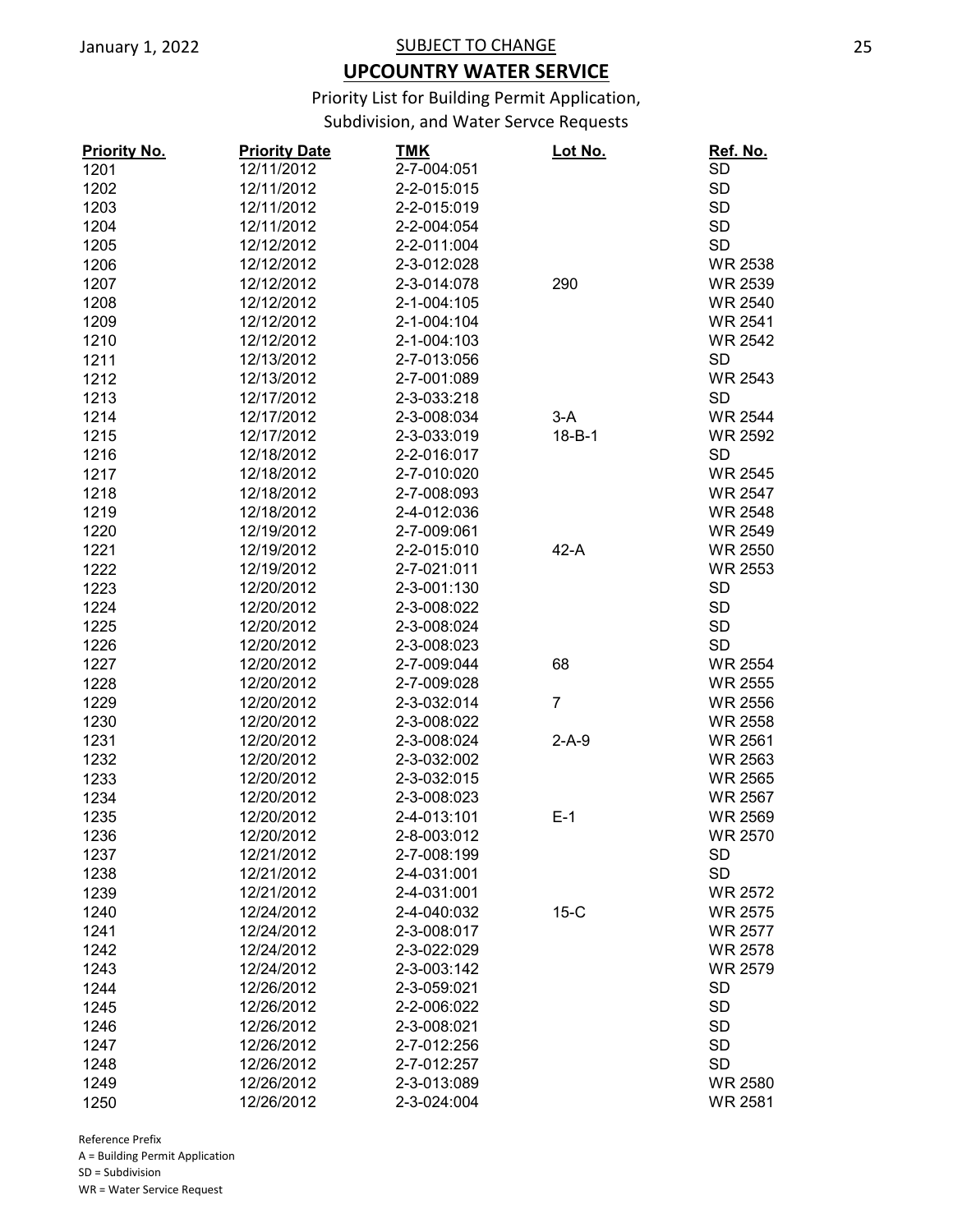## **UPCOUNTRY WATER SERVICE**

Priority List for Building Permit Application,

Subdivision, and Water Servce Requests

| <b>Priority No.</b> | <b>Priority Date</b> | <u>TMK</u>  | <u>Lot No.</u>  | Ref. No.       |
|---------------------|----------------------|-------------|-----------------|----------------|
| 1251                | 12/27/2012           | 2-3-007:026 |                 | SD             |
| 1252                | 12/27/2012           | 2-2-006:037 |                 | <b>SD</b>      |
| 1253                | 12/27/2012           | 2-3-007:035 |                 | <b>SD</b>      |
| 1254                | 12/27/2012           | 2-3-009:013 |                 | <b>SD</b>      |
| 1255                | 12/27/2012           | 2-3-007:004 |                 | <b>WR 2582</b> |
| 1256                | 12/27/2012           | 2-3-008:031 |                 | <b>WR 2583</b> |
| 1257                | 12/27/2012           | 2-4-002:011 | $2-A-1-A$       | <b>WR 2585</b> |
| 1258                | 12/27/2012           | 2-8-005:020 |                 | <b>WR 2588</b> |
| 1259                | 12/27/2012           | 2-2-011:019 |                 | <b>WR 2589</b> |
| 1260                | 12/28/2012           | 2-7-002:135 |                 | <b>SD</b>      |
| 1261                | 12/28/2012           | 2-3-037:009 |                 | <b>SD</b>      |
| 1262                | 12/28/2012           | 2-7-007:077 |                 | <b>SD</b>      |
| 1263                | 12/28/2012           | 2-7-007:076 |                 | <b>SD</b>      |
| 1264                | 12/28/2012           | 2-3-013:036 |                 | <b>SD</b>      |
| 1265                | 12/28/2012           | 2-3-013:038 |                 | <b>SD</b>      |
| 1266                | 12/28/2012           | 2-3-008:018 | $2-A-3$         | <b>WR 2590</b> |
| 1267                | 12/28/2012           | 2-7-012:148 |                 | <b>WR 2591</b> |
| 1268                | 12/28/2012           | 2-2-015:011 |                 | <b>WR 2594</b> |
|                     | 12/28/2012           | 2-2-002:082 | LCA8452.19      | <b>WR 2597</b> |
| 1269                |                      |             |                 |                |
| 1270                | 12/28/2012           | 2-2-002:082 | LG9325.5        | <b>WR 2598</b> |
| 1271                | 12/28/2012           | 2-2-006:032 | LCA8452.20      | <b>WR 2601</b> |
| 1272                | 12/28/2012           | 2-2-006:032 | LCA9021.2       | <b>WR 2602</b> |
| 1273                | 12/28/2012           | 2-2-006:032 |                 | <b>WR 2603</b> |
| 1274                | 12/28/2012           | 2-2-006:009 | <b>LCA3237</b>  | <b>WR 2604</b> |
| 1275                | 12/28/2012           | 2-2-006:033 |                 | <b>WR 2605</b> |
| 1276                | 12/28/2012           | 2-2-006:009 | LCA8452.19      | <b>WR 2606</b> |
| 1277                | 12/28/2012           | 2-3-003:197 | $A-1-A-1-A$     | <b>WR 2607</b> |
| 1278                | 12/28/2012           | 2-2-006:052 |                 | <b>WR 2608</b> |
| 1279                | 12/28/2012           | 2-2-006:051 |                 | <b>WR 2609</b> |
| 1280                | 12/28/2012           | 2-4-008:009 |                 | WR 2610        |
| 1281                | 12/28/2012           | 2-7-015:022 |                 | WR 2611        |
| 1282                | 12/28/2012           | 2-4-012:004 | LG 68           | <b>WR 2612</b> |
| 1283                | 12/28/2012           | 2-4-012:004 | LG 67           | WR 2613        |
| 1284                | 12/28/2012           | 2-4-012:004 | LG 833          | <b>WR 2614</b> |
| 1285                | 12/28/2012           | 2-2-002:082 | LCA8452.20      | <b>WR 2615</b> |
| 1286                | 12/28/2012           | 2-2-002:082 | <b>LCA 3237</b> | <b>WR 2616</b> |
| 1287                | 12/28/2012           | 2-2-001:001 |                 | <b>WR 2617</b> |
| 1288                | 12/28/2012           | 2-1-004:006 |                 | <b>WR 2618</b> |
| 1289                | 12/28/2012           | 2-1-008:054 |                 | <b>WR 2619</b> |
| 1290                | 12/28/2012           | 2-1-004:035 |                 | <b>WR 2620</b> |
| 1291                | 12/28/2012           | 2-1-009:022 |                 | <b>WR 2621</b> |
| 1292                | 12/28/2012           | 2-1-008:063 |                 | <b>WR 2622</b> |
| 1293                | 12/28/2012           | 2-1-004:027 |                 | WR 2623        |
| 1294                | 12/28/2012           | 2-1-004:023 |                 | <b>WR 2624</b> |
| 1295                | 12/28/2012           | 2-1-002:021 |                 | <b>WR 2625</b> |
| 1296                | 12/28/2012           | 2-1-004:029 |                 | WR 2627        |
| 1297                | 12/28/2012           | 2-1-005:030 |                 | <b>WR 2628</b> |
| 1298                | 12/28/2012           | 2-1-003:009 |                 | WR 2629        |
|                     |                      |             |                 |                |
| 1299                | 12/28/2012           | 2-1-005:018 |                 | WR 2630        |
| 1300                | 12/28/2012           | 2-1-004:018 |                 | WR 2631        |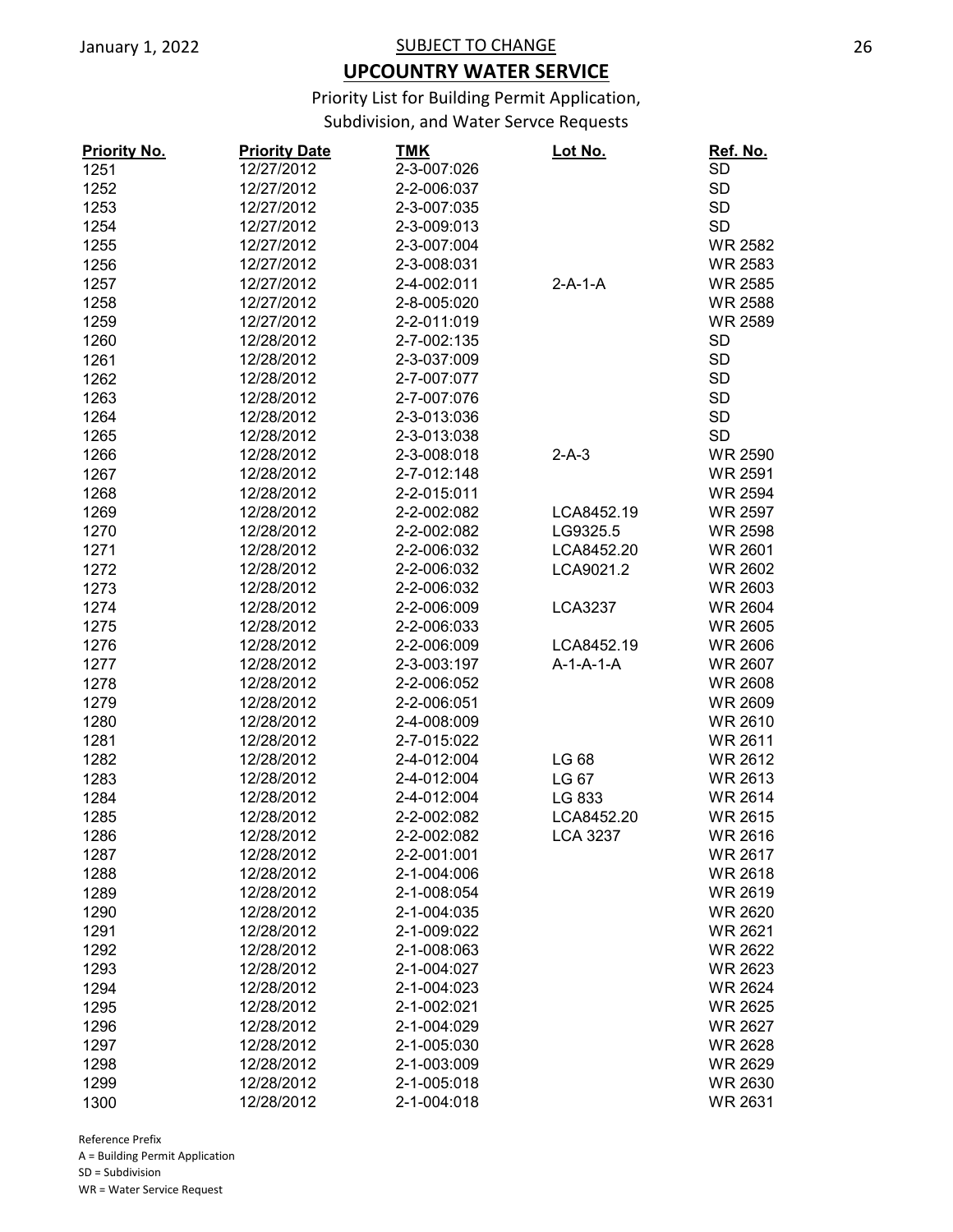## **UPCOUNTRY WATER SERVICE**

Priority List for Building Permit Application,

Subdivision, and Water Servce Requests

| <b>Priority No.</b> | <b>Priority Date</b> | <u>TMK</u>  | <u>Lot No.</u> | Ref. No.       |
|---------------------|----------------------|-------------|----------------|----------------|
| 1301                | 12/28/2012           | 2-1-003:026 |                | <b>WR 2632</b> |
| 1302                | 12/28/2012           | 2-1-003:030 |                | <b>WR 2633</b> |
| 1303                | 12/28/2012           | 2-1-005:095 |                | <b>WR 2634</b> |
| 1304                | 12/28/2012           | 2-1-002:018 |                | <b>WR 2635</b> |
| 1305                | 12/28/2012           | 2-1-004:071 |                | <b>WR 2636</b> |
| 1306                | 12/28/2012           | 2-1-004:038 |                | <b>WR 2637</b> |
| 1307                | 12/28/2012           | 2-1-004:034 |                | <b>WR 2638</b> |
| 1308                | 12/28/2012           | 2-1-005:057 |                | <b>WR 2640</b> |
| 1309                | 12/28/2012           | 2-1-005:031 |                | <b>WR 2641</b> |
| 1310                | 12/28/2012           | 2-1-004:021 |                | <b>WR 2642</b> |
| 1311                | 12/28/2012           | 2-1-005:102 |                | <b>WR 2643</b> |
| 1312                | 12/28/2012           | 2-1-005:029 |                | <b>WR 2644</b> |
| 1313                | 12/28/2012           | 2-1-005:041 |                | <b>WR 2645</b> |
| 1314                | 12/28/2012           | 2-1-004:022 |                | <b>WR 2646</b> |
| 1315                | 12/28/2012           | 2-1-004:028 |                | <b>WR 2647</b> |
| 1316                | 12/28/2012           | 2-1-003:032 |                | <b>WR 2648</b> |
| 1317                | 12/28/2012           | 2-1-005:015 |                | <b>WR 2649</b> |
| 1318                | 12/28/2012           | 2-1-009:002 |                | <b>WR 2650</b> |
| 1319                | 12/28/2012           | 2-1-005:047 |                | <b>WR 2651</b> |
| 1320                | 12/28/2012           | 2-1-005:106 |                | <b>WR 2652</b> |
| 1321                | 12/28/2012           | 2-1-005:043 |                | <b>WR 2653</b> |
| 1322                | 12/28/2012           | 2-1-005:104 |                | <b>WR 2654</b> |
| 1323                | 12/28/2012           | 2-1-009:006 |                | <b>WR 2655</b> |
|                     |                      |             |                |                |
| 1324                | 12/28/2012           | 2-1-005:114 |                | <b>WR 2656</b> |
| 1325                | 12/28/2012           | 2-1-005:028 |                | <b>WR 2657</b> |
| 1326                | 12/28/2012           | 2-1-003:031 |                | <b>WR 2658</b> |
| 1327                | 12/28/2012           | 2-1-005:045 |                | <b>WR 2659</b> |
| 1328                | 12/28/2012           | 2-1-004:024 |                | <b>WR 2660</b> |
| 1329                | 12/28/2012           | 2-1-004:040 |                | <b>WR 2661</b> |
| 1330                | 12/28/2012           | 2-1-005:038 |                | <b>WR 2662</b> |
| 1331                | 12/28/2012           | 2-1-005:037 |                | <b>WR 2663</b> |
| 1332                | 12/28/2012           | 2-1-005:101 |                | <b>WR 2664</b> |
| 1333                | 12/28/2012           | 2-1-005:105 |                | <b>WR 2666</b> |
| 1334                | 12/28/2012           | 2-1-005:107 |                | <b>WR 2668</b> |
| 1335                | 12/28/2012           | 2-1-005:096 |                | <b>WR 2669</b> |
| 1336                | 12/28/2012           | 2-1-005:098 |                | <b>WR 2671</b> |
| 1337                | 12/28/2012           | 2-1-009:025 |                | <b>WR 2672</b> |
| 1338                | 12/28/2012           | 2-1-005:039 |                | WR 2673        |
| 1339                | 12/28/2012           | 2-1-005:019 |                | <b>WR 2674</b> |
| 1340                | 12/28/2012           | 2-1-005:046 |                | <b>WR 2675</b> |
| 1341                | 12/28/2012           | 2-1-005:048 |                | <b>WR 2676</b> |
| 1342                | 12/28/2012           | 2-1-004:017 |                | <b>WR 2677</b> |
| 1343                | 12/28/2012           | 2-1-005:113 |                | <b>WR 2678</b> |
| 1344                | 12/28/2012           | 2-1-005:056 |                | WR 2679        |
| 1345                | 12/28/2012           | 2-1-005:100 |                | <b>WR 2680</b> |
| 1346                | 12/28/2012           | 2-1-005:027 |                | <b>WR 2681</b> |
| 1347                | 12/28/2012           | 2-1-009:024 |                | <b>WR 2682</b> |
| 1348                | 12/28/2012           | 2-1-005:040 |                | <b>WR 2683</b> |
| 1349                | 12/28/2012           | 2-1-009:023 |                | <b>WR 2684</b> |
| 1350                | 12/28/2012           | 2-1-005:042 |                | <b>WR 2685</b> |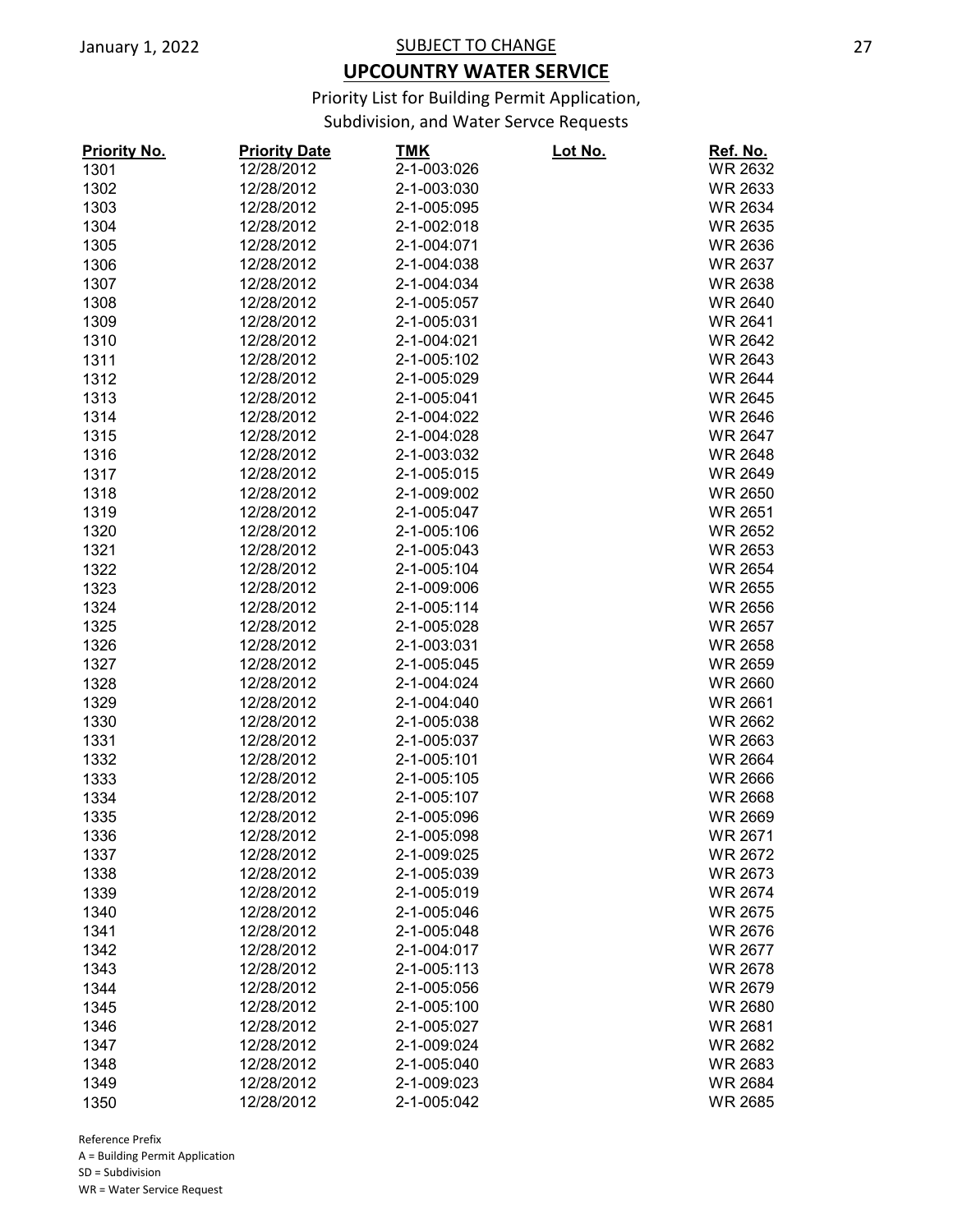## **UPCOUNTRY WATER SERVICE**

Priority List for Building Permit Application,

Subdivision, and Water Servce Requests

| <b>Priority No.</b> | <b>Priority Date</b> | <u>TMK</u>  | Lot No.  | Ref. No.       |
|---------------------|----------------------|-------------|----------|----------------|
| 1351                | 12/28/2012           | 2-1-005:021 |          | <b>WR 2686</b> |
| 1352                | 12/28/2012           | 2-1-005:035 |          | <b>WR 2687</b> |
| 1353                | 12/28/2012           | 2-1-005:099 |          | <b>WR 2688</b> |
| 1354                | 12/28/2012           | 2-1-004:020 |          | <b>WR 2689</b> |
| 1355                | 12/28/2012           | 2-1-005:036 |          | <b>WR 2690</b> |
| 1356                | 12/28/2012           | 2-1-005:051 |          | <b>WR 2692</b> |
| 1357                | 12/28/2012           | 2-1-005:103 |          | <b>WR 2693</b> |
| 1358                | 12/28/2012           | 2-1-005:097 |          | <b>WR 2694</b> |
| 1359                | 12/28/2012           | 2-1-004:053 |          | <b>WR 2695</b> |
| 1360                | 12/28/2012           | 2-1-009:020 |          | <b>WR 2696</b> |
| 1361                | 12/28/2012           | 2-1-003:036 |          | WR 2697        |
| 1362                | 12/28/2012           | 2-1-004:016 |          | <b>WR 2698</b> |
| 1363                | 12/28/2012           | 2-1-002:024 |          | <b>WR 2699</b> |
| 1364                | 12/28/2012           | 2-1-004:012 |          | <b>WR 2700</b> |
| 1365                | 12/28/2012           | 2-1-003:038 |          | <b>WR 2701</b> |
| 1366                | 12/28/2012           | 2-1-005:054 |          | <b>WR 2702</b> |
| 1367                | 12/28/2012           | 2-1-003:046 |          | <b>WR 2703</b> |
| 1368                | 12/28/2012           | 2-3-058:043 |          | <b>WR 2704</b> |
| 1369                | 12/28/2012           | 2-7-001:051 |          | <b>WR 2705</b> |
| 1370                | 12/28/2012           | 2-3-049:053 | 496      | <b>WR 2706</b> |
| 1371                | 12/31/2012           | 2-3-018:009 |          | <b>SD</b>      |
| 1372                | 12/31/2012           | 2-7-012:114 |          | <b>SD</b>      |
|                     |                      |             |          |                |
| 1373                | 12/31/2012           | 2-4-028:034 |          | <b>SD</b>      |
| 1374                | 12/31/2012           | 2-2-005:102 |          | <b>SD</b>      |
| 1375                | 12/31/2012           | 2-7-001:112 |          | <b>SD</b>      |
| 1376                | 12/31/2012           | 2-3-018:020 |          | <b>SD</b>      |
| 1377                | 12/31/2012           | 2-3-003:227 |          | <b>SD</b>      |
| 1378                | 12/31/2012           | 2-3-003:050 |          | <b>SD</b>      |
| 1379                | 12/31/2012           | 2-3-043:044 |          | <b>SD</b>      |
| 1380                | 12/31/2012           | 2-2-003:057 |          | <b>SD</b>      |
| 1381                | 12/31/2012           | 2-2-003:057 |          | <b>SD</b>      |
| 1382                | 12/31/2012           | 2-8-004:114 |          | <b>SD</b>      |
| 1383                | 12/31/2012           | 2-7-012:020 |          | <b>SD</b>      |
| 1384                | 12/31/2012           | 2-8-002:223 |          | <b>SD</b>      |
| 1385                | 12/31/2012           | 2-4-004:010 |          | <b>SD</b>      |
| 1386                | 12/31/2012           | 2-9-002:001 |          | <b>SD</b>      |
| 1387                | 12/31/2012           | 2-7-012:042 | Por 54   | WR 2707        |
| 1388                | 12/31/2012           | 2-7-012:136 | D        | <b>WR 2708</b> |
| 1389                | 12/31/2012           | 2-7-013:041 |          | <b>WR 2709</b> |
| 1390                | 12/31/2012           | 2-3-001:159 | 1        | <b>WR 2714</b> |
| 1391                | 12/31/2012           | 2-3-013:026 |          | <b>WR 2715</b> |
| 1392                | 12/31/2012           | 2-3-013:027 |          | <b>WR 2716</b> |
| 1393                | 12/31/2012           | 2-3-013:042 |          | <b>WR 2717</b> |
| 1394                | 12/31/2012           | 2-3-060:048 | 33       | <b>WR 2718</b> |
| 1395                | 12/31/2012           | 2-2-002:036 |          | <b>WR 2719</b> |
| 1396                | 12/31/2012           | 2-2-003:059 |          | <b>WR 2722</b> |
| 1397                | 12/31/2012           | 2-7-012:153 | $51-D-3$ | WR 2723        |
| 1398                | 12/31/2012           | 2-4-014:028 |          | <b>WR 2724</b> |
| 1399                | 12/31/2012           | 2-3-003:227 |          | <b>WR 2725</b> |
| 1400                | 12/31/2012           | 2-3-003:050 |          | <b>WR 2726</b> |
|                     |                      |             |          |                |